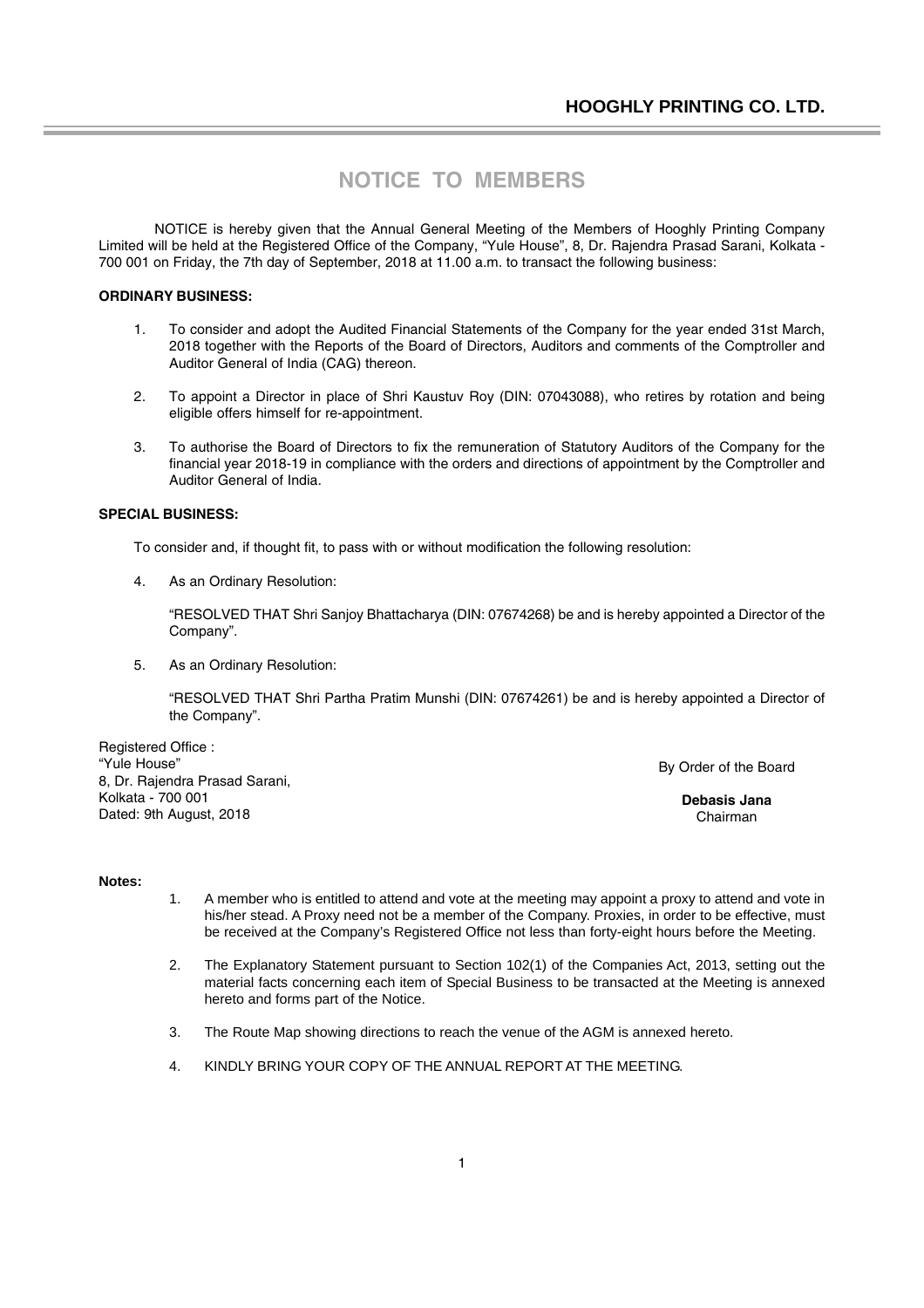# **EXPLANATORY STATEMENT PURSUANT TO SECTION 102(1) OF THE COMPANIES ACT, 2013**

#### **Item No. 4**

Shri Sanjoy Bhattacharya (DIN: 07674268) was appointed as an Additional Director of the Company with effect from 2nd July, 2018. Accordingly, he will hold office upto the date of this Annual General Meeting. The Company has received a notice in writing under Section 160 of the Companies Act, 2013 proposing the candidature for the office of Director of the Company.

Shri Bhattacharya is not disqualified from being appointed as a Director in terms of Section 164(2) of the Companies Act, 2013 and has given his consent to act as a Director, if appointed.

Shri Bhattacharya holds a Bachelors Degree in Mechanical Engineering, Diploma in Office Management and Post Graduate Diploma in Management. He has considerable expertise in the field of Planning and Administration.

Keeping in view his vast expertise and knowledge, it will be in the interest of the Company that Shri Bhattacharya be appointed as a Director of the Company.

Shri Sanjoy Bhattacharya and his relatives are interested in this Resolution. None of the other Directors of the Company, or their relatives, is interested in this Resolution. Shri Bhattacharya is not related to any of the Directors of the Company.

The Board recommends appointment of Shri Sanjoy Bhattacharya as a Director of the Company.

#### **Item No. 5**

Shri Partha Pratim Munshi (DIN: 07674261) was appointed as an Additional Director of the Company with effect from 2nd July, 2018. Accordingly, he will hold office upto the date of this Annual General Meeting. The Company has received a notice in writing under section 160 of the Companies Act, 2013 proposing the candidature for the office of Director of the Company.

Shri Munshi is not disqualified from being appointed as a Director in terms of Section 164(2) of the Companies Act, 2013 and has given his consent to act as a Director, if appointed.

Shri Munshi is a B.E. and MBA. He has considerable expertise in the field of Engineering, planning and administration.

Keeping in view his vast expertise and knowledge, it will be in the interest of the Company that Shri Munshi be appointed as a Director of the Company.

Shri Partha Pratim Munshi and his relatives are interested in this Resolution. None of the other Directors of the Company, or their relatives, is interested in this Resolution. Shri Munshi is not related to any of the Directors of the Company.

The Board recommends appointment of Shri Partha Pratim Munshi as a Director of the Company.



### **Route Map**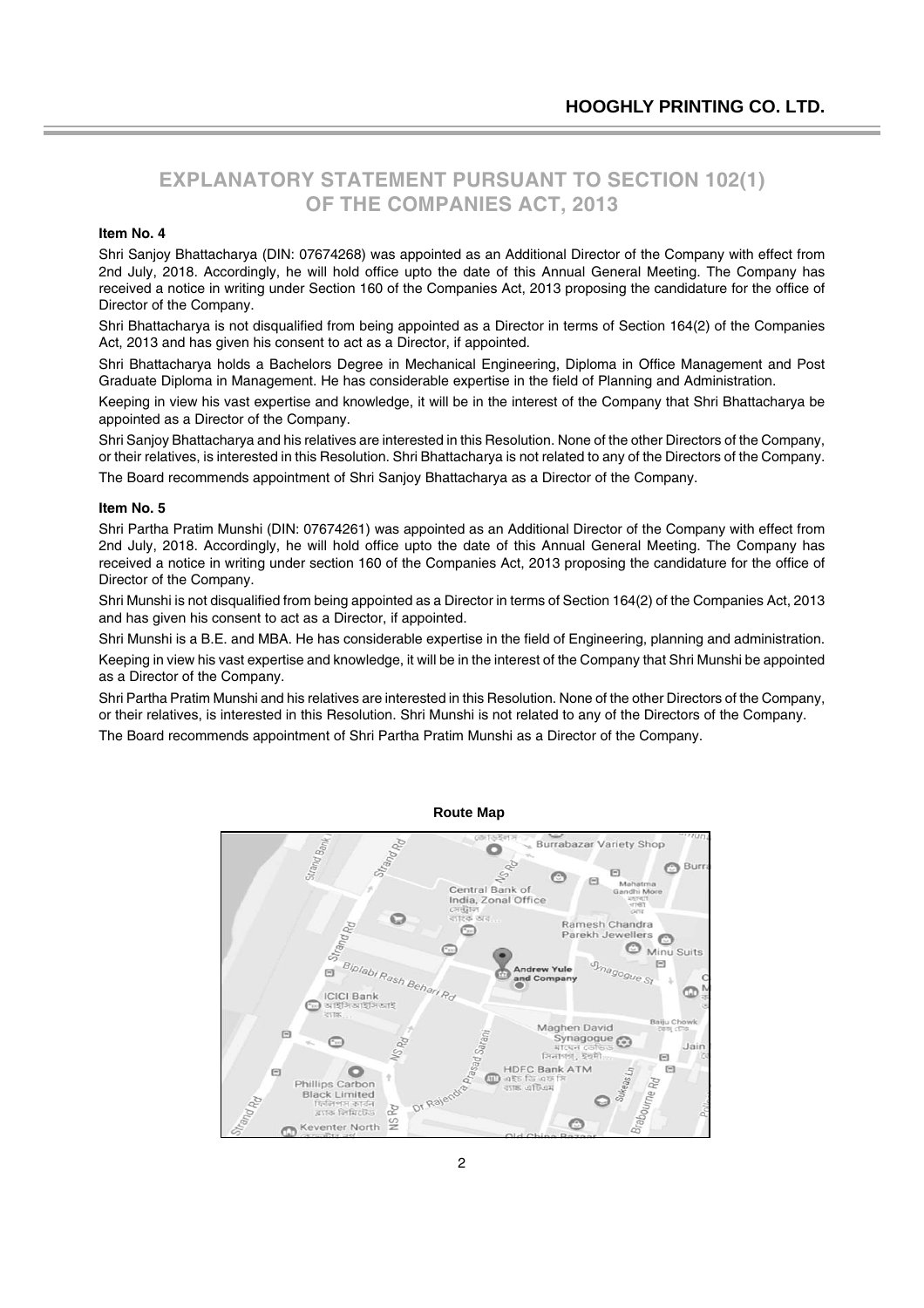# **BOARDS' REPORT**

The Directors have pleasure in presenting the Boards' Report together with the Audited Financial Statements of the Company for the Financial Year ended 31st March, 2018.

| <b>FINANCIAL RESULTS</b> |            | (₹ in lakhs) |
|--------------------------|------------|--------------|
|                          | Voor ondod | Voor andad   |

|                                   | i vui viiuvu | TVUI VIIVVU<br>31st March, 2018 31st March, 2017 |
|-----------------------------------|--------------|--------------------------------------------------|
| Profit / (Loss) before Tax (PBT)  | (357.16)     | (22.93)                                          |
| Less: Provision for Tax           |              | 7.90                                             |
| Profit / (Loss) after Tax (PAT)   | (357.16)     | (30.83)                                          |
| Less: Deferred Tax                | (3.03)       | 4.26                                             |
| Profit / (Loss) for the period    | (354.13)     | (35.09)                                          |
| Other Comprehensive Income        | (13.65)      | (23.95)                                          |
| <b>Total Comprehensive Income</b> | (367.78)     | (59.04)                                          |

The Financial Statements for the year ended 31st March, 2018 have been prepared in accordance with the Indian Accounting Standards (IND-AS) notified under Section 133 of the Companies Act, 2013 read with Companies (Accounts) Rules, 2014. The Financial Statements for the year ended 31st March, 2017 have been restated in accordance with IND AS for comparative information

### **FINANCIAL PERFORMANCE**

During the year under review, the Company earned total revenue of Rs.934.85 lakhs as compared to Rs.1618.04 lakhs in the previous year.

The Loss for the year was Rs.367.78 lakhs as compared to a Loss of Rs.59.04 lakhs in the previous year.

### **DIVIDEND**

In view of the loss incurred during the year, your Directors regret their inability to recommend of any dividend for the year 2017-18.

#### **CHANGES IN SHARE CAPITAL**

The Paid-up Equity Share Capital as on 31st March, 2018 was Rs.1,02,71,280/- divided into 10,27,128 Shares of Rs.10/- each. During the year, the Company has not issued any Ordinary Shares or Shares with differential Voting rights, neither granted Stock Options nor Sweat Equity.

### **EXTRACT OF ANNUAL RETURN**

The details forming part of the Annual Return in Form MGT-9 as required under Section 92 of the Companies Act, 2013 are annexed hereto and forms part of the Boards' Report.

### **NUMBER OF MEETINGS OF THE BOARD**

There were 5 (five) meetings of the Board of Directors of the Company held during the year 2017-18 on 29th May, 2017; 1st August, 2017; 9th September, 2017, 18th December, 2017 and 22nd February, 2018. The intervening gap between the Meetings was within the period prescribed under the Companies Act, 2013.

#### **RELATED PARTY TRANSACTIONS**

All Related Party Transactions that were entered into during the financial year were on an arm's length basis and were in the ordinary course of business. Hence the provisions of Section 188 of the Companies Act, 2013 are not attracted. Thus disclosure in Form AOC-2 is not required. Further there are no materially significant Related Party Transactions during the year under review made by the Company with promoters, directors' or other designated persons.

### **PARTICULARS OF LOANS, GUARANTEES AND INVESTMENTS**

Pursuant to Section 186 of the Companies Act, 2013, the details of the loans given, guarantees or securities provided and investments made by the Company during the year under review, have been disclosed in the financial statements.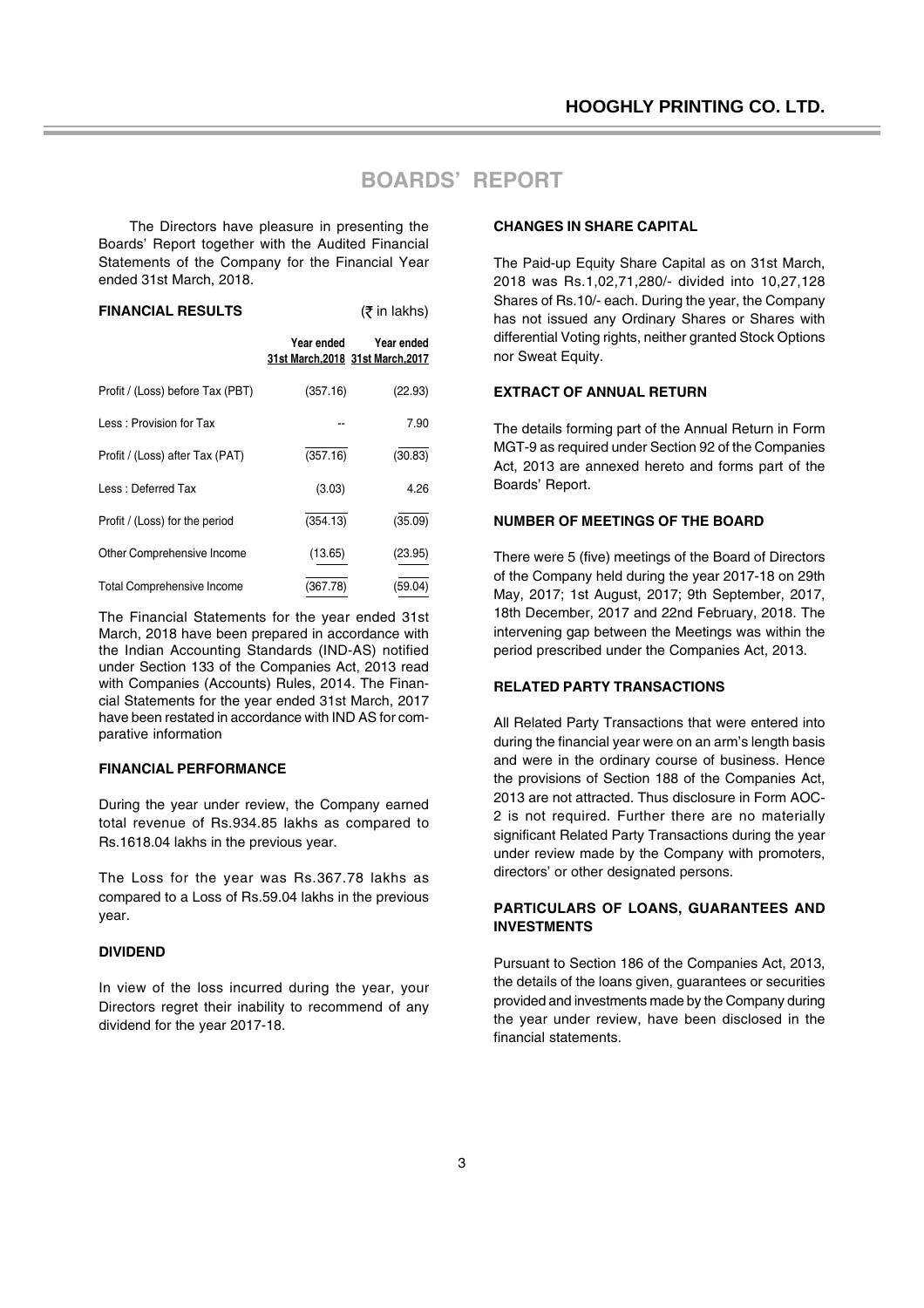#### **REPORTABLE FRAUD**

No fraud has been reported by the Auditors under Section 143(12) of the Companies Act, 2013, during the year under review.

### **PREVENTION OF SEXUAL HARASSMENT AT WORKPLACE**

In accordance with the provisions of The Sexual Harassment of Women at Workplace (Prevention, Prohibition & Redressal) Act, 2013, the Internal Complaints Committee has been constituted and the same holds meetings at regular interval. No complaint or allegation of sexual harassment has yet been received.

#### **PROGRESSIVE USE OF HINDI**

In HPCL, the Unicode system has been implanted in majority of the computers of the Company. The Company has provided Hindi Language software in computers and imparting training to its employees, so that HPCL's employees can use the same in their dayto-day workings. For propagating and implementation of the provisions of Official Language Act, 1963 the company is continuously organizing Hindi competitions like slogan writing, Kabya Path Competition, etc., and the same are published in the in-house magazine "Yule Observer". Employees are being given re-training under the "Hindi Education Scheme" which is a continuous process in the Company. Employees of the company are encouraged to participate in various competitions in Hindi conducted by other institutions.

### **DIRECTORS**

Shri Debasis Jana was appointed as a Director of the Company with effect from 8th September, 2017.

Shri Sanjoy Bhattacharya and Shri Partha Pratim Munshi have been appointed as Additional Directors of the Company with effect from 2nd July, 2018. However, being Additional Directors, they will hold office upto the date of the ensuing Annual General Meeting and are eligible for re-appointment. The Company has received notices in writing under Section 160 of the Companies Act, 2013 proposing their appointment as Directors.

Shri Sunil Munshi and Shri R. C. Sen ceased to be Directors of the Company with effect from 1st September, 2017 and 1st July, 2018, respectively, on attaining the age of their superannuation from the services of Andrew Yule & Company Limited w.e.f. the respective dates. The Board places on record its deep appreciation of the valuable services and guidance rendered by Shri Munshi and Shri Sen during their association with the Company.

In accordance with the provisions of Section 152(6)(c) of the Companies Act, 2013, and your Company's Articles of Association, Shri Kaustuv Roy retires from the Board by rotation and being eligible offers himself for reappointment.

Appropriate resolutions seeking appointment/reappointment of Shri Kaustuv Roy, Shri Sanjoy Bhattacharya and Shri Partha Pratim Munshi as Directors of the Company are appearing in the Notice convening the Annual General Meeting of the Company.

### **DISCLOSURES UNDER RULE 8(5) OF COMPANIES (ACCOUNTS) RULES, 2014**

- i. Financial summary or highlights : As detailed under the heading 'Financial Performance'
- ii. Change in the nature of business, if any : None
- iii. Details of Directors, who were appointed or resigned during the year:
	- a. Director(s) Appointed : Nil
	- b. Director(s) Resigned : Shri Sunil Munshi
- iv. Names of Companies which have become or ceased to be Subsidiaries, Joint Venture Companies or Associate Companies during the year: There were no such Companies in terms of the provisions of the Companies Act, 2013.
- v. Details relating to deposits: There were no fixed deposits of the Company from the public, outstanding at the end of the financial year.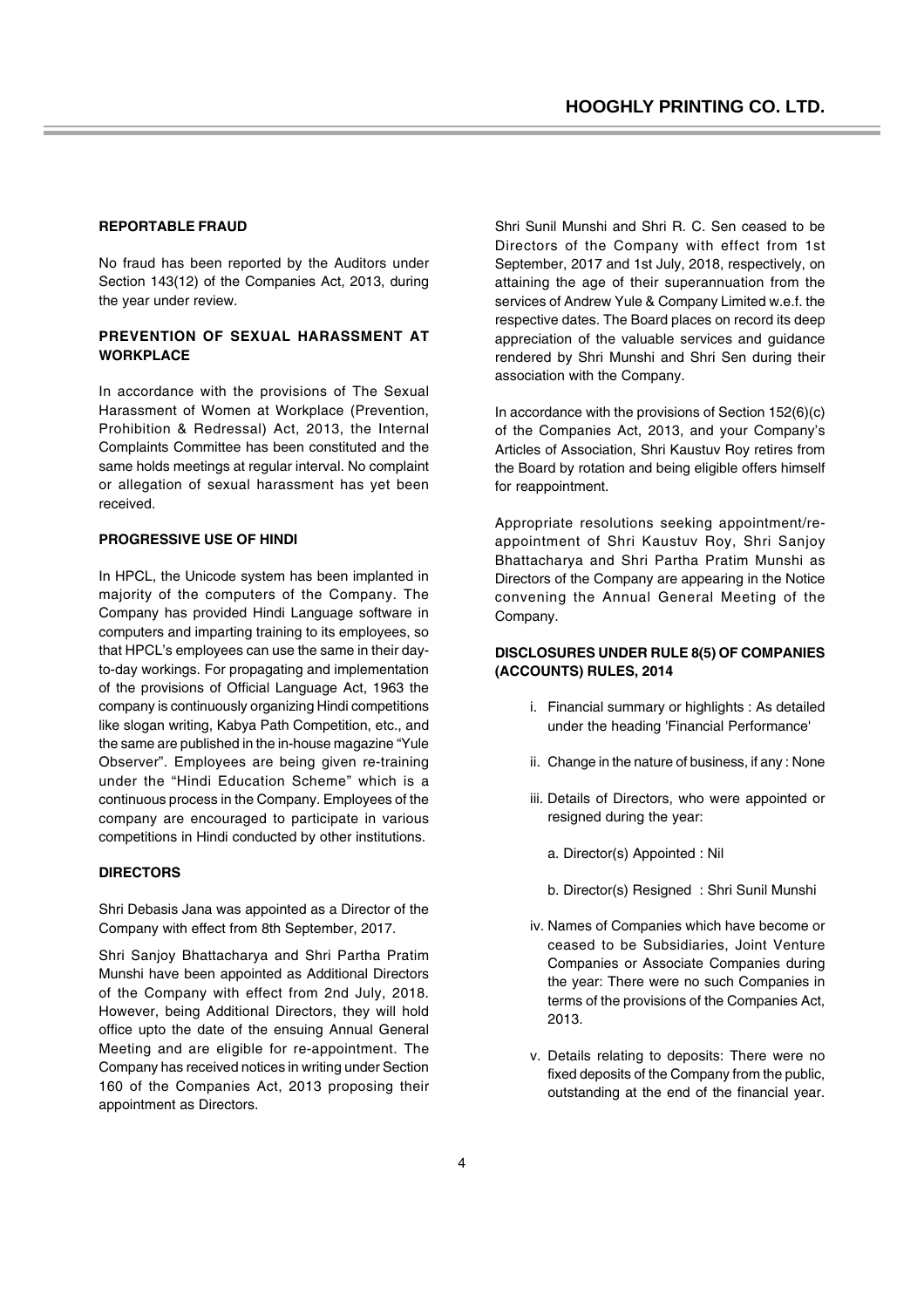No fixed deposit has been accepted during the year and as such, there is no default in repayment of the said deposits.

vi. There has not been any deposit, which is not in compliance with the requirements of Chapter V of the Companies Act, 2013.

### **INTERNAL CONTROL SYSTEM**

Your Company has an adequate system of internal control procedure which is commensurate with the size and nature of business, which ensures that all assets are safeguarded and protected against loss and all transactions are recorded and reported correctly.

### **MAN POWER**

Manpower of the Company as on 31st March, 2018 :

| Category | Executives | Non-executives Total |    |
|----------|------------|----------------------|----|
| Male     | 08         | 03                   | 11 |
| Female   |            |                      |    |
| Total    | 08         | 03                   | 11 |

### **IMPLEMENTATION OF THE RIGHT TO INFORMATION ACT, 2005**

The Company abides by the provisions of the Right to Information Act, 2005 (RTI Act) and information seekers are furnished with relevant information by the Public Information Officers. Every endeavour is there on the part of the Company to dispose of the applications expeditiously.

During the year ended on 31st March, 2018, the number of applications received / accepted / rejected / disposed of under RTI Act is as follows:

Applications received : NIL

Applications accepted : NIL

Applications rejected : NIL

Applications disposed of : NIL

#### **DIRECTORS' RESPONSIBILITY STATEMENT**

Pursuant to the requirement under Section 134(3)(c) of the Companies Act, 2013, with respect to Directors' Responsibility Statement, it is hereby confirmed that :

- i. in the preparation of the annual accounts for the financial year ended 31st March, 2018, the applicable accounting standards had been followed along with the proper explanation relating to material departures, if any;
- ii. the Directors had selected such accounting policies and applied them consistently and made judgments and estimates that were reasonable and prudent so as to give a true and fair view of the state of affairs of the Company at the end of the financial year and of the profit and loss of the Company for that period;
- iii. the Directors had taken proper and sufficient care for the maintenance of adequate accounting records in accordance with the provisions of this Act for safeguarding the assets of the Company and for preventing and detecting fraud and other irregularities;
- iv. the Directors had prepared the annual accounts on a going concern basis;
- v. the Directors had laid down internal financial controls to be followed by the Company and that such internal financial controls were adequate and operating effectively; and
- vi. the Directors had devised proper system to ensure compliance with the provisions of all applicable laws and that such systems were adequate and operating effectively.

### **DISCLOSURE AS PER RULE 5(1) OF COMPANIES (APPOINTMENT & REMUNERATION OF MANAGERIAL PERSONNEL) AMENDMENT RULES, 2016**

The Company, being a Government of India Enterprise, is exempted to make disclosure pertaining to remuneration and other details as required under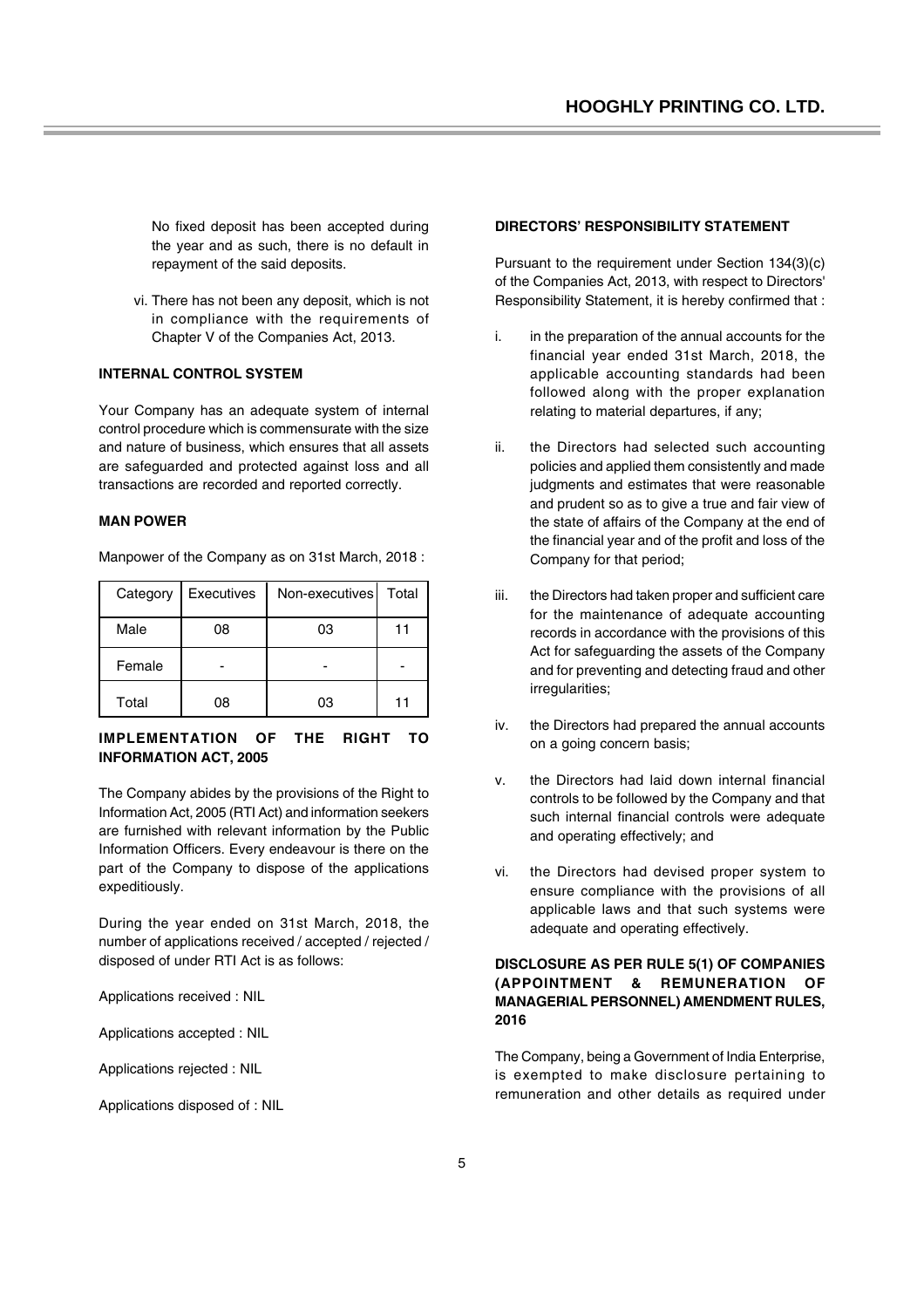Section 197(12) of the Companies Act, 2013 read with Rule 5(1) of the Companies (Appointment and Remuneration of Managerial Personnel) Amendment Rules, 2016. Hence, no information is required to be appended to this report in this regard.

### **PARTICULARS OF EMPLOYEES - RULE 5(2) & 5(3) OF COMPANIES (APPOINTMENT & REMUNERATION OF MANAGERIAL PERSONNEL) AMENDMENT RULES, 2016**

Your Company has not paid any remuneration attracting the provisions of Rule 5(2) & 5(3) of the Companies (Appointment and Remuneration of Managerial Personnel) Amendment Rules, 2016. Hence, no information is required to be appended to this report, in this regard.

### **STATUTORY AUDITORS AND AUDIT REPORT**

The Comptroller Auditor General of India had appointed M/s. Mitra Roy & Datta, Chartered Accountants (Firm Regn. No. 322477E), as the Statutory Auditors of the Company for the financial year ended 31st March, 2018. The Statutory Auditors' Report is attached, which is self explanatory.

The Comptroller & Auditor General of India vide its letter Ref. No./CA.V/COY/CENTRAL GOVERNMENT, HOOGPR(1)/542 dated 9th August, 2018 has appointed M/s. Mitra Roy & Datta (CA0631), Chartered Accountants, 11C, Raja Basanta Roy Road, Kolkata – 700026 as Statutory Auditors of the Company for the financial year 2018-19.

### **COMMENTS OF THE COMPTROLLER AND AUDITOR GENERAL OF INDIA**

The Comptroller and Auditor General of India has no comments upon or supplements to the Auditors' Report under Section 143(6)(b) of the Companies Act, 2013 on the Accounts of the Company for the year ended 31st March, 2018.

### **CONSERVATION OF ENERGY, TECHNOLOGY ABSORPTION, FOREIGN EXCHANGE EARNINGS AND OUTGO**

The activity of the Company being printing and trading in allied products, the Directors have nothing to report on technology absorption and adoption in compliance with the provisions of Section 134(3)(m) of the Companies Act, 2013. There was no inflow and outflow of foreign exchange.

### **INDUSTRIAL RELATIONS**

Industrial relations were satisfactory during the year under review.

### **ACKNOWLEDGEMENT**

Your Director wish to place on record their appreciation of assistance and co-operation received from Bankers, suppliers, customers, Government authorities and other stakeholders. The Board also records its appreciation of the endeavor and hard work of the employees at all levels.

On behalf of the Board

Debasis Jana Chairman

Kolkata, 9th August, 2018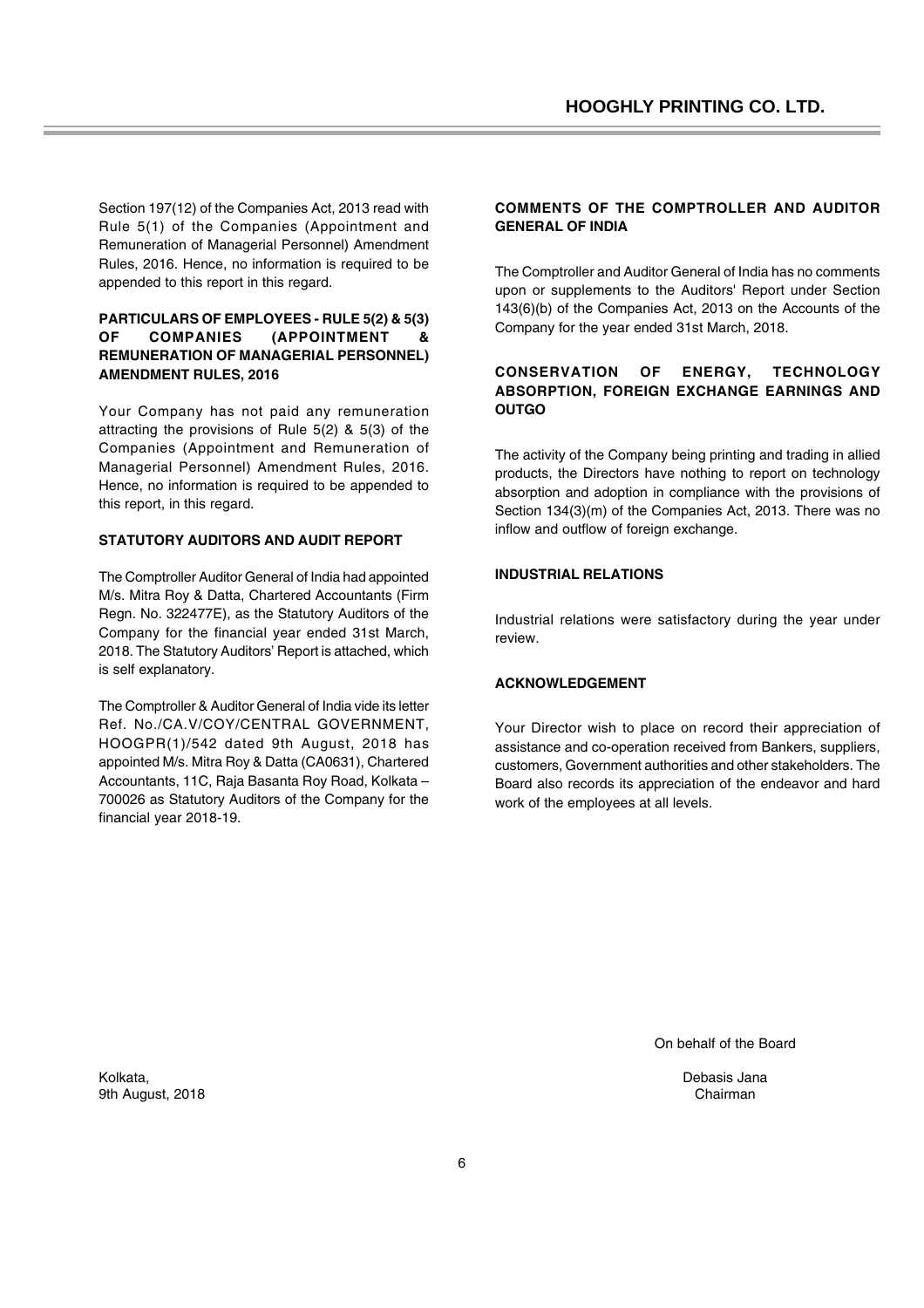**ANNEXURE**

## **FORM NO. MGT 9 EXTRACT OF ANNUAL RETURN as on financial year ended on 31.03.2018 Pursuant to Section 92(3) of the Companies Act, 2013 and rule 12(1) of the Companies (Management and Administration) Rules, 2014**

# **I. REGISTRATION & OTHER DETAILS :**

| i)   | <b>CIN</b>                                                                   | U22219WB1922SGC004390                                                                                                                                                                          |
|------|------------------------------------------------------------------------------|------------------------------------------------------------------------------------------------------------------------------------------------------------------------------------------------|
| ii)  | <b>Registration Date</b>                                                     | 03.01.1922                                                                                                                                                                                     |
| iii) | Name of the Company                                                          | Hooghly Printing Company Limited                                                                                                                                                               |
| iv)  | Category/Sub-category of the Company                                         | Subsidiary of Govt. Company / Limited by Shares                                                                                                                                                |
| V)   | Address of Registered office<br>and contact details                          | "Yule House",<br>8, Dr. Rajendra Prasad Sarani, Kolkata - 700 001<br>Tel.: (033) 2288 3312/3779<br>Fax: (033) 2288 2734<br>E-mail: hooghlyprint@dataone.in<br>Website: www.hooghlyprinting.com |
| vi)  | Whether listed company                                                       | No                                                                                                                                                                                             |
| vii) | Name, Address & contact details of the Registrar<br>& Transfer Agent, if any | None                                                                                                                                                                                           |

### **II. PRINCIPAL BUSINESS ACTIVITIES OF THE COMPANY**

(All the business activities contributing 10% or more of the total turnover of the company shall be stated)

| SI. No.                                          |               | NIC Code of the        | % to total turnover |  |
|--------------------------------------------------|---------------|------------------------|---------------------|--|
| Name and Description of main products / services |               | <b>Product/service</b> | of the company      |  |
| . .                                              | Printing Jobs | 18112                  | 100                 |  |

### **III. PARTICULARS OF HOLDING, SUBSIDIARY AND ASSOCIATE COMPANIES -**

| SI. No. | Name and Address of the Company                                                                | <b>CIN/GLN</b>        | Holding /<br>Subsidiary /<br><b>Associate</b> | $%$ of<br>shares<br>held | Applicable<br><b>Section</b>                        |
|---------|------------------------------------------------------------------------------------------------|-----------------------|-----------------------------------------------|--------------------------|-----------------------------------------------------|
| 1.      | Andrew Yule & Company Limited<br>Yule House, 8 Dr. Rajendra Prasad<br>Sarani, Kolkata - 700001 | L63090WB1919GOI003229 | Holding<br>Company                            | 100                      | Section<br>$2(46)$ of the<br>Companies<br>Act, 2013 |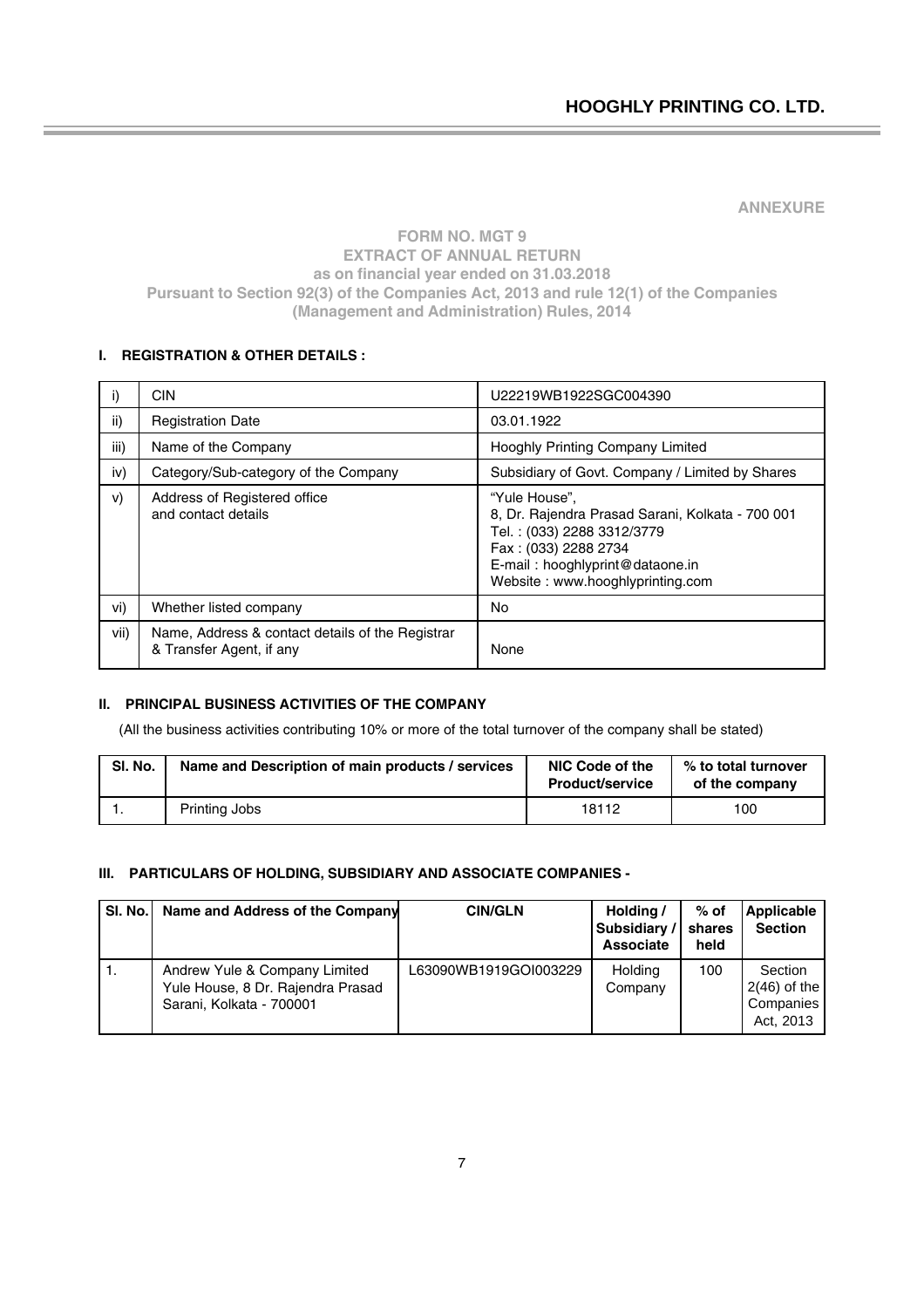# **IV. SHARE HOLDING PATTERN (Equity Share Capital Breakup as percentage of Total Equity)**

# *a. Category-wise Share Holding*

| Category of Shareholders          | No. of Shares held at the<br>beginning of the year<br>(As on 01.04.2017) |                 |         | No. of Shares held at the<br>end of the year<br>(As on 31.03.2018) |                |                |         | $\%$<br>Change<br>during<br>the |      |
|-----------------------------------|--------------------------------------------------------------------------|-----------------|---------|--------------------------------------------------------------------|----------------|----------------|---------|---------------------------------|------|
|                                   | Demat                                                                    | <b>Physical</b> | Total   | % of<br>Total<br><b>Shares</b>                                     | Demat          | Physi-<br>cal  | Total   | % of<br>Total<br><b>Shares</b>  | year |
| A. Promoters                      |                                                                          |                 |         |                                                                    |                |                |         |                                 |      |
| Indian<br>(1)                     |                                                                          |                 |         |                                                                    |                |                |         |                                 |      |
| a) Individual / HUF               |                                                                          |                 |         |                                                                    |                |                |         |                                 |      |
| b) Central Govt.                  |                                                                          |                 |         |                                                                    |                |                |         |                                 |      |
| c) State Govt.(s)                 |                                                                          |                 |         |                                                                    | ä,             |                |         |                                 |      |
| d) Bodies Corporate               |                                                                          | 1027128         | 1027128 | 100.00                                                             | ä,             | 1027128        | 1027128 | 100.00                          | 0.00 |
| e) Banks / Fl                     |                                                                          |                 |         |                                                                    | $\blacksquare$ |                |         |                                 |      |
| f) Any other                      |                                                                          |                 |         |                                                                    | ä,             |                |         |                                 |      |
| Sub-total (A)(1)                  | ä,                                                                       | 1027128         | 1027128 | 100.00                                                             | $\blacksquare$ | 1027128        | 1027128 | 100.00                          | 0.00 |
| (2) Foreign                       |                                                                          |                 |         |                                                                    |                |                |         |                                 |      |
| a) NRIs - Individuals             |                                                                          |                 |         |                                                                    |                |                |         |                                 |      |
| b) Other - Individuals            |                                                                          |                 |         |                                                                    |                |                |         |                                 |      |
| c) Bodies Corporate               |                                                                          |                 |         |                                                                    |                |                |         |                                 |      |
| d) Banks / FI-                    |                                                                          |                 |         |                                                                    |                |                |         |                                 |      |
| e) Any other                      |                                                                          |                 |         |                                                                    |                |                |         |                                 |      |
| Sub-total (A)(2)                  |                                                                          | ä,              |         |                                                                    |                |                |         |                                 |      |
| Total Shareholding of Promoter(A) |                                                                          |                 |         |                                                                    |                |                |         |                                 |      |
| $(A) = (A)(1) + (A)(2)$           |                                                                          | 1027128         | 1027128 | 100.00                                                             | ä,             | 1027128        | 1027128 | 100.00                          | 0.00 |
| B. Public Shareholding            |                                                                          |                 |         |                                                                    |                |                |         |                                 |      |
| (1) Institutions                  |                                                                          |                 |         |                                                                    |                |                |         |                                 |      |
| a) Mutual Funds                   |                                                                          |                 |         |                                                                    |                |                |         |                                 |      |
| b) Banks /FI-                     |                                                                          |                 |         |                                                                    |                |                |         |                                 |      |
| c) Central Govt.                  |                                                                          |                 |         |                                                                    | $\blacksquare$ |                |         | $\blacksquare$                  |      |
| d) State Govt.(s)                 |                                                                          |                 |         |                                                                    |                |                |         |                                 |      |
| e) Venture Capital Funds          |                                                                          |                 |         |                                                                    |                |                |         |                                 |      |
| f) Insurance Companies            |                                                                          |                 |         |                                                                    |                |                |         |                                 |      |
| g) Flls                           |                                                                          |                 |         |                                                                    |                |                |         |                                 |      |
| h) Foreign Venture Capital Funds  |                                                                          |                 |         |                                                                    |                |                |         |                                 |      |
| i) Others (specify)               |                                                                          |                 |         |                                                                    |                |                |         |                                 |      |
| Sub-total (B)(1)                  | ٠                                                                        | ٠               | ÷,      | $\blacksquare$                                                     | ä,             | $\blacksquare$ | ÷,      | ä,                              |      |
| (2) Non Institutions              |                                                                          |                 |         |                                                                    |                |                |         |                                 |      |
| a) Bodies Corp.                   |                                                                          |                 |         |                                                                    |                |                |         |                                 |      |
| i) Indian                         |                                                                          |                 |         |                                                                    |                |                |         |                                 |      |
| ii)Overseas -                     |                                                                          |                 |         |                                                                    |                |                |         |                                 |      |
|                                   |                                                                          |                 |         |                                                                    |                |                |         |                                 |      |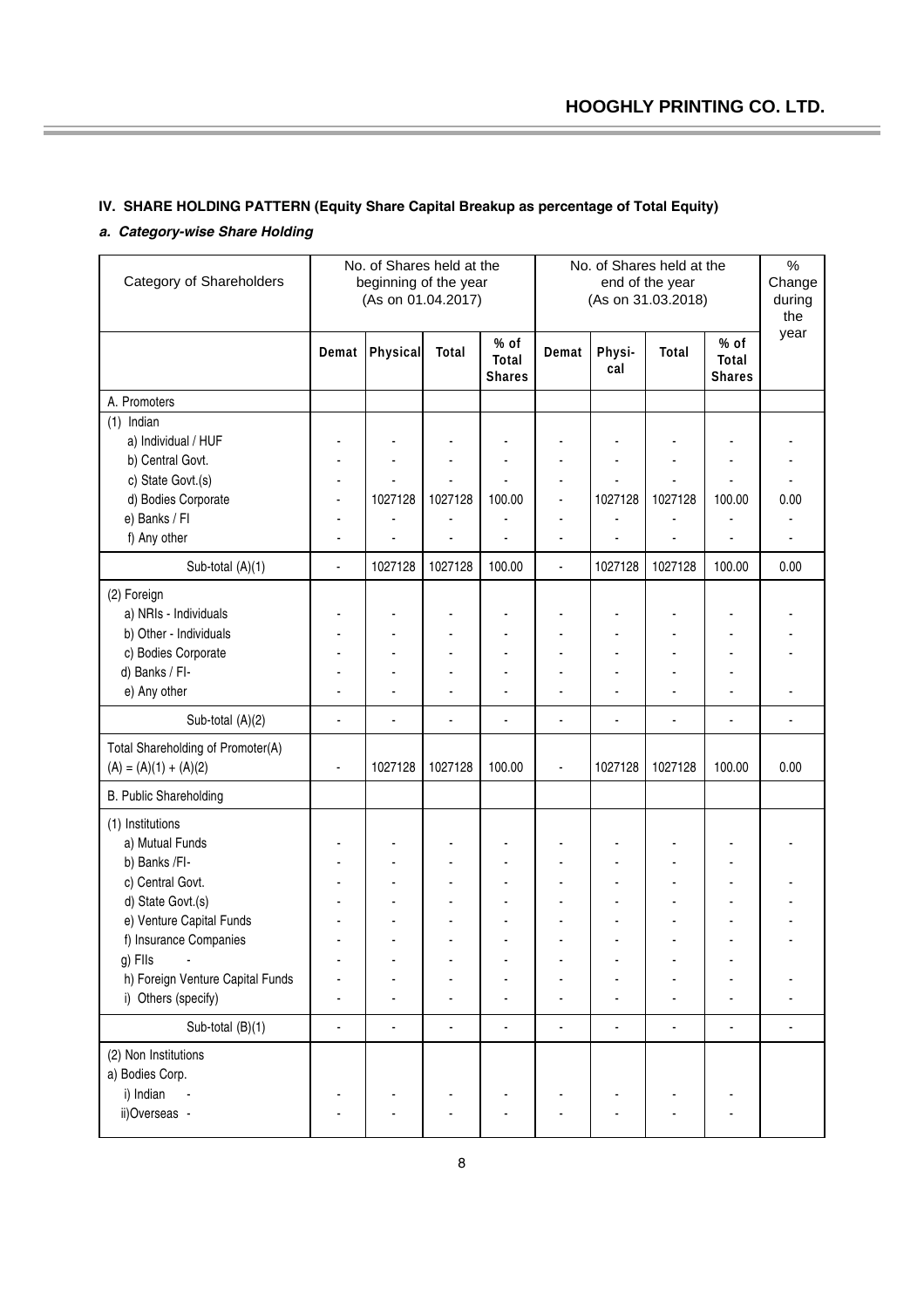| b) Individuals<br>i) Individual shareholders holding<br>nominal share capital upto Rs.1<br>lakh<br>ii) Individual shareholders holding<br>nominal share capital in excess<br>of Rs.1 lakh<br>c) Others (Specify) | ٠       |         |        |         |         |        |      |
|------------------------------------------------------------------------------------------------------------------------------------------------------------------------------------------------------------------|---------|---------|--------|---------|---------|--------|------|
| Sub-total (B)(2)-                                                                                                                                                                                                | ۰       |         |        |         |         |        |      |
| Total Public Shareholding (B)<br>$(B) = (B)(1) + (B)(2)$                                                                                                                                                         |         |         |        |         |         |        |      |
| Shares held by Custodian for<br>C.<br>GDRs & ADRs                                                                                                                                                                |         |         |        |         |         |        |      |
| Grand Total (A+B+C)                                                                                                                                                                                              | 1027128 | 1027128 | 100.00 | 1027128 | 1027128 | 100.00 | 0.00 |

# *b. Shareholding of Promoter(s)*

| SI.<br>No. | Shareholder's Name     | Shareholding at the<br>beginning of the year<br>(As on 01.04.2017) |                                                       |                                                                              | Shareholding at the<br>end of the year<br>(As on 31.03.2018) | %<br>Change<br><i>in</i>                              |                                                                            |                                       |
|------------|------------------------|--------------------------------------------------------------------|-------------------------------------------------------|------------------------------------------------------------------------------|--------------------------------------------------------------|-------------------------------------------------------|----------------------------------------------------------------------------|---------------------------------------|
|            |                        | No. of<br>shares                                                   | $%$ of<br>total<br><b>Shares</b><br>of the<br>company | $%$ of<br><b>Shares</b><br>Pledged/<br>encum-<br>bered<br>to total<br>shares | No. of<br>shares                                             | $%$ of<br>total<br><b>Shares</b><br>of the<br>company | % of<br><b>Shares</b><br>Pledged/<br>encum-<br>bered to<br>total<br>shares | shareholding<br>during<br>the<br>year |
|            | Andrew Yule & Co. Ltd. | 1027128                                                            | 100.00                                                |                                                                              | 1027128                                                      | 100.00                                                |                                                                            | 0.00                                  |
|            | <b>TOTAL</b>           | 1027128                                                            | 100.00                                                |                                                                              | 1027128                                                      | 100.00                                                |                                                                            | 0.00                                  |

*c. Change in Promoter's Shareholding (please specify, if there is no change)*

| SI.<br>No. | <b>Particulars</b>     |                           | Shareholding at the beginning       |                  | <b>Cumulative Shareholding during</b><br>of the year (As on 01.04.2017)   the year (01.04.2017 to 31.03.2018) |  |  |
|------------|------------------------|---------------------------|-------------------------------------|------------------|---------------------------------------------------------------------------------------------------------------|--|--|
|            |                        | No. of<br>shares          | % of total shares<br>of the company | No. of<br>shares | % of total shares<br>of the company                                                                           |  |  |
|            | Andrew Yule & Co. Ltd. | No Change During the Year |                                     |                  |                                                                                                               |  |  |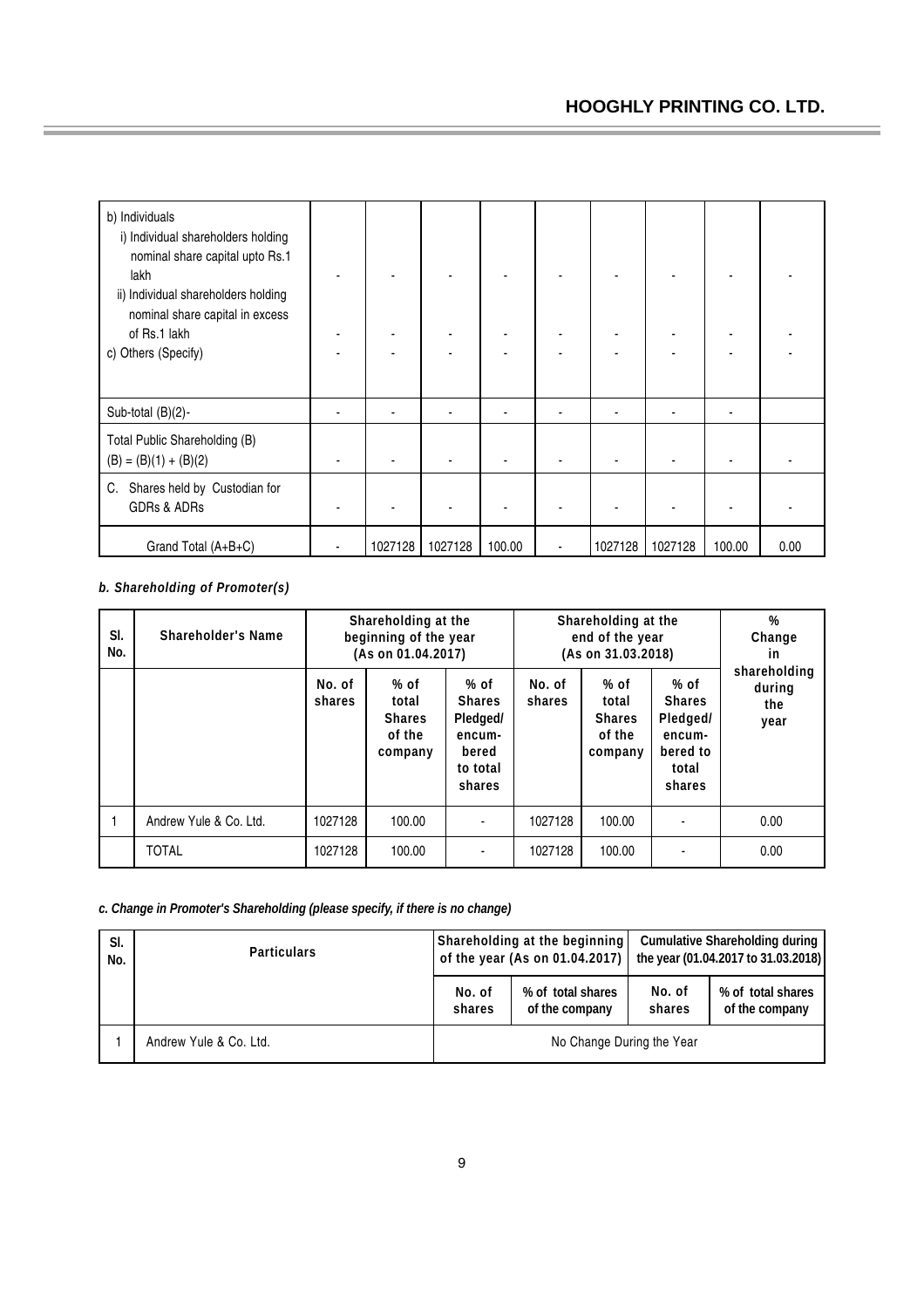### *d. Shareholding Pattern of top ten Shareholders: (Other than Directors, Promoters and Holders of GDRs and ADRs) :*

| SI.<br>No. | For Each of the Top 10 Shareholders |                  | Shareholding at the beginning<br>of the year (As on 01.04.2017) | <b>Cumulative Shareholding during</b><br>the year (01.04.2017 to 31.03.2018) |                                     |  |
|------------|-------------------------------------|------------------|-----------------------------------------------------------------|------------------------------------------------------------------------------|-------------------------------------|--|
|            |                                     | No. of<br>shares | % of total shares of<br>the company                             | No. of<br>shares                                                             | % of total shares<br>of the company |  |
|            | Not Applicable                      | Not Applicable   |                                                                 |                                                                              |                                     |  |

### *e. e. Shareholding of Directors and Key Managerial Personnel: NONE*

### **V. INDEBTEDNESS**

 **Indebtedness of the Company including interest outstanding / accrued but not due for payment**

**(Amount in Rs.)**

|                                                     | <b>Secured Loans</b><br>excluding deposits | Unsecured<br>Loans | <b>Deposits</b> | Total<br><b>Indebtedness</b> |
|-----------------------------------------------------|--------------------------------------------|--------------------|-----------------|------------------------------|
| Indebtedness at the beginning of the financial year |                                            |                    |                 |                              |
| Principal Amount<br>i)                              | 54390501                                   | 8200000            | 196330          | 62786831                     |
| Interest due but not paid<br>ii)                    | <b>NIL</b>                                 | 841059             | <b>NIL</b>      | 841059                       |
| iii) Interest accrued but not due                   | <b>NIL</b>                                 | <b>NIL</b>         | <b>NIL</b>      | <b>NIL</b>                   |
| Total $(i + ii + iii)$                              | 54390501                                   | 9041059            | 196330          | 63627890                     |
| Change in Indebtedness during the financial year    |                                            |                    |                 |                              |
| $\star$<br>Addition                                 | <b>NIL</b>                                 | <b>NIL</b>         | <b>NIL</b>      | <b>NIL</b>                   |
| $\star$<br>Reduction                                | 31954238                                   | 8200000            | <b>NIL</b>      | 40154238                     |
| Net Change                                          | $(-)31954238$                              | $(-) 8200000$      | <b>NIL</b>      | $(-)$ 40154238               |
| Indebtedness at the end of the financial year       |                                            |                    |                 |                              |
| <b>Principal Amount</b><br>i)                       | 22436263                                   | <b>NIL</b>         | 196330          | 22632593                     |
| ii) Interest due but not paid                       | <b>NIL</b>                                 | 841059             | <b>NIL</b>      | 841059                       |
| iii) Interest accrued but not due                   | <b>NIL</b>                                 | <b>NIL</b>         | <b>NIL</b>      | <b>NIL</b>                   |
| Total $(i + ii + iii)$                              | 22436263                                   | 841059             | 196330          | 23473652                     |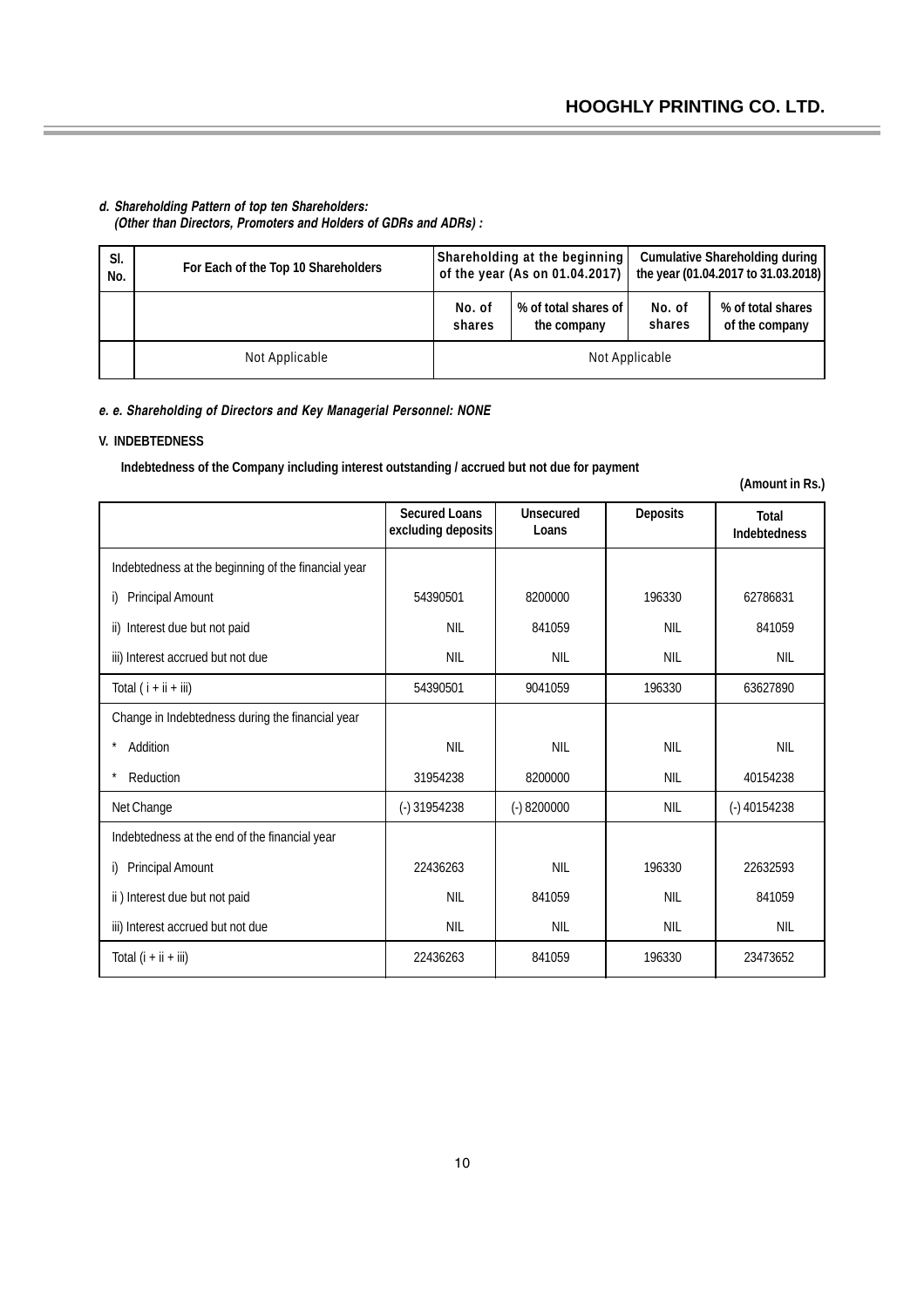## **VI. REMUNERATION OF DIRECTORS AND KEY MANAGERIAL PERSONNEL**

# *A. Remuneration to Managing Director, Whole-time Directors and/or Manager:*

| SI. No. | <b>Particulars of Remuneration</b>                                                     | Name of MD / WTD / Manager |  |  |  | <b>Total Amount</b> |
|---------|----------------------------------------------------------------------------------------|----------------------------|--|--|--|---------------------|
|         |                                                                                        |                            |  |  |  | (in Rs.)            |
| 1.      | <b>Gross Salary</b>                                                                    |                            |  |  |  |                     |
|         | (a) Salary as per provisions contained in section<br>17(1) of the Income-tax Act, 1961 |                            |  |  |  |                     |
|         | (b) Value of perquisites u/s.17(2) of the Income-tax Act, 1961                         |                            |  |  |  |                     |
|         | (c) Profits in lieu of salary u/s. 17(3) of the Income-tax Act, 1961                   |                            |  |  |  |                     |
| 2.      | <b>Stock Option</b>                                                                    |                            |  |  |  |                     |
| 3.      | <b>Sweat Equity</b>                                                                    |                            |  |  |  |                     |
| 4.      | Commission                                                                             |                            |  |  |  |                     |
| 5.      | Others, please specify                                                                 |                            |  |  |  |                     |
|         | Total (A)                                                                              |                            |  |  |  |                     |
|         | Ceiling as per the Companies Act, 2013                                                 |                            |  |  |  |                     |

Note: There were no Managing Director, Whole-time Directors and / or Manager in the Company during the financial year 2017 – 18.

### **B. Remuneration to other Directors:**

| SI. No. |                                              | Name of Directors |  |  |  | <b>Total Amount</b> |
|---------|----------------------------------------------|-------------------|--|--|--|---------------------|
|         | <b>Particulars of Remuneration</b>           |                   |  |  |  | (in Rs.)            |
| ι.      | <b>Independent Directors</b>                 |                   |  |  |  |                     |
| a.      | Fee for attending Board / Committee meetings |                   |  |  |  |                     |
| b.      | Commission                                   |                   |  |  |  |                     |
| С.      | Others, please specify                       |                   |  |  |  |                     |
|         | Total (1)                                    |                   |  |  |  |                     |

Note: There were no Independent Directors in the Company during the financial year 2017 – 18.

| SI. No. |                                                | Name of Directors |              |                  |                |                      |                    |
|---------|------------------------------------------------|-------------------|--------------|------------------|----------------|----------------------|--------------------|
|         | <b>Particulars of Remuneration</b>             | Debasis<br>Jana   | R. C.<br>Sen | Supratik<br>Basu | Kaustuv<br>Roy | Sunil<br>Munshi (**) | Amount<br>(in Rs.) |
| a.      | Fee for attending Board / Committee meetings   |                   |              |                  |                |                      |                    |
| b.      | Commission                                     |                   |              |                  |                |                      |                    |
| C.      | Others, please specify                         |                   |              | ٠                |                |                      |                    |
|         | Total (2)                                      |                   |              | ٠                |                |                      |                    |
|         | Total $(B) = (1 + 2)$                          |                   |              |                  |                |                      |                    |
|         | <b>Total Managerial Remuneration</b>           |                   |              |                  |                |                      |                    |
|         | Overall Ceiling as per the Companies Act, 2013 |                   |              |                  |                |                      |                    |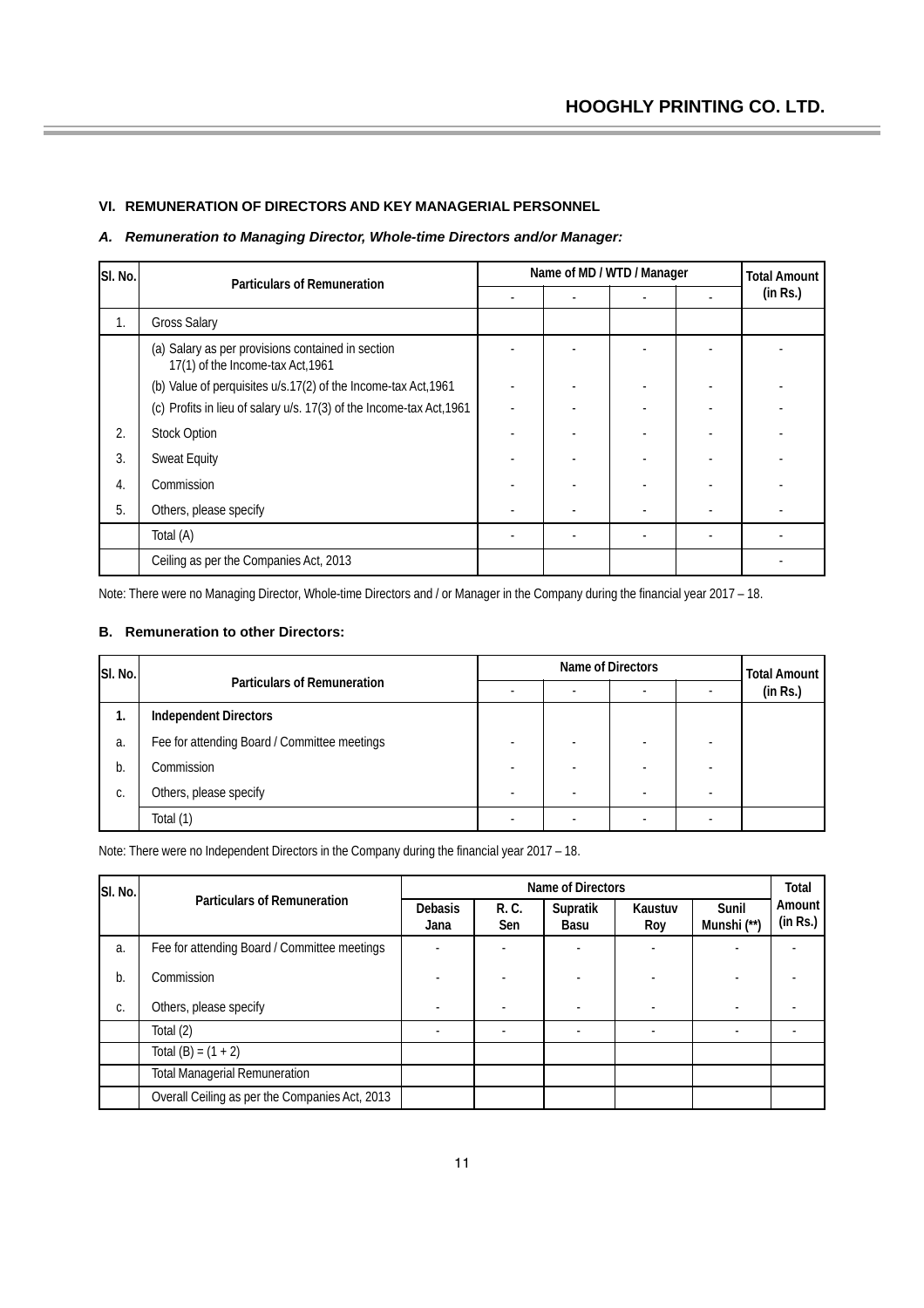- (\*) All the Directors of the Company were nominees of Andrew Yule & Co. Ltd. and its associates. Hence, no sitting fee/commission was paid to the Directors during the year 2017-18.
- (\*\*) Shri Sunil Munshi ceased to be a Director w.e.f. 1st September, 2017.

| SI. No. | <b>Particulars of Remuneration</b>                                                     | Key Managerial Personnel |  |  |       |
|---------|----------------------------------------------------------------------------------------|--------------------------|--|--|-------|
|         |                                                                                        |                          |  |  | Total |
| 1.      | <b>Gross Salary</b>                                                                    |                          |  |  |       |
|         | (a) Salary as per provisions contained in section 17(1)<br>of the Income-tax Act, 1961 |                          |  |  |       |
|         | (b) Value of perquisites u/s.17(2) of the Income-tax Act, 1961                         |                          |  |  |       |
|         | (c) Profits in lieu of salary u/s. 17(3) of the Income-tax Act, 1961                   |                          |  |  |       |
| 2.      | <b>Stock Option</b>                                                                    |                          |  |  |       |
| 3.      | <b>Sweat Equity</b>                                                                    |                          |  |  |       |
| 4.      | Commission                                                                             |                          |  |  |       |
| 5.      | Others, please specify                                                                 |                          |  |  |       |
|         | Total                                                                                  |                          |  |  |       |

*C. Remuneration to Key Managerial Personnel other than MD/Manager/WTD :*

\* The provisions of Section 203 of the Companies Act, 2013 regarding appointment of Key Managerial Personnel are not applicable to the Com-

# pany. **VII. PENALTIES / PUNISHMENT / COMPOUNDING OF OFFENCES**

|    | <b>Type</b>                          | Section of the<br><b>Companies Act</b> | <b>Brief</b><br>Description | Details of Penalty /<br>Punishment/ Compound-<br>ing fees imposed | Authority [RD /<br><b>NCLT / COURT]</b> | Appeal made,<br>if any (give<br>Details) |
|----|--------------------------------------|----------------------------------------|-----------------------------|-------------------------------------------------------------------|-----------------------------------------|------------------------------------------|
|    | A. COMPANY                           |                                        |                             |                                                                   |                                         |                                          |
|    | Penalty<br>Punishment<br>Compounding |                                        |                             | <b>NONE</b>                                                       |                                         |                                          |
| В. | <b>DIRECTORS</b>                     |                                        |                             |                                                                   |                                         |                                          |
|    | Penalty<br>Punishment<br>Compounding |                                        |                             | <b>NONE</b>                                                       |                                         |                                          |
|    | C. OTHER OFFICERS IN DEFAULT         |                                        |                             |                                                                   |                                         |                                          |
|    | Penalty<br>Punishment<br>Compounding |                                        |                             | <b>NONE</b>                                                       |                                         |                                          |

For and on behalf of the Board

**Debasis Jana Chairman**

Kolkata, 1st August, 2017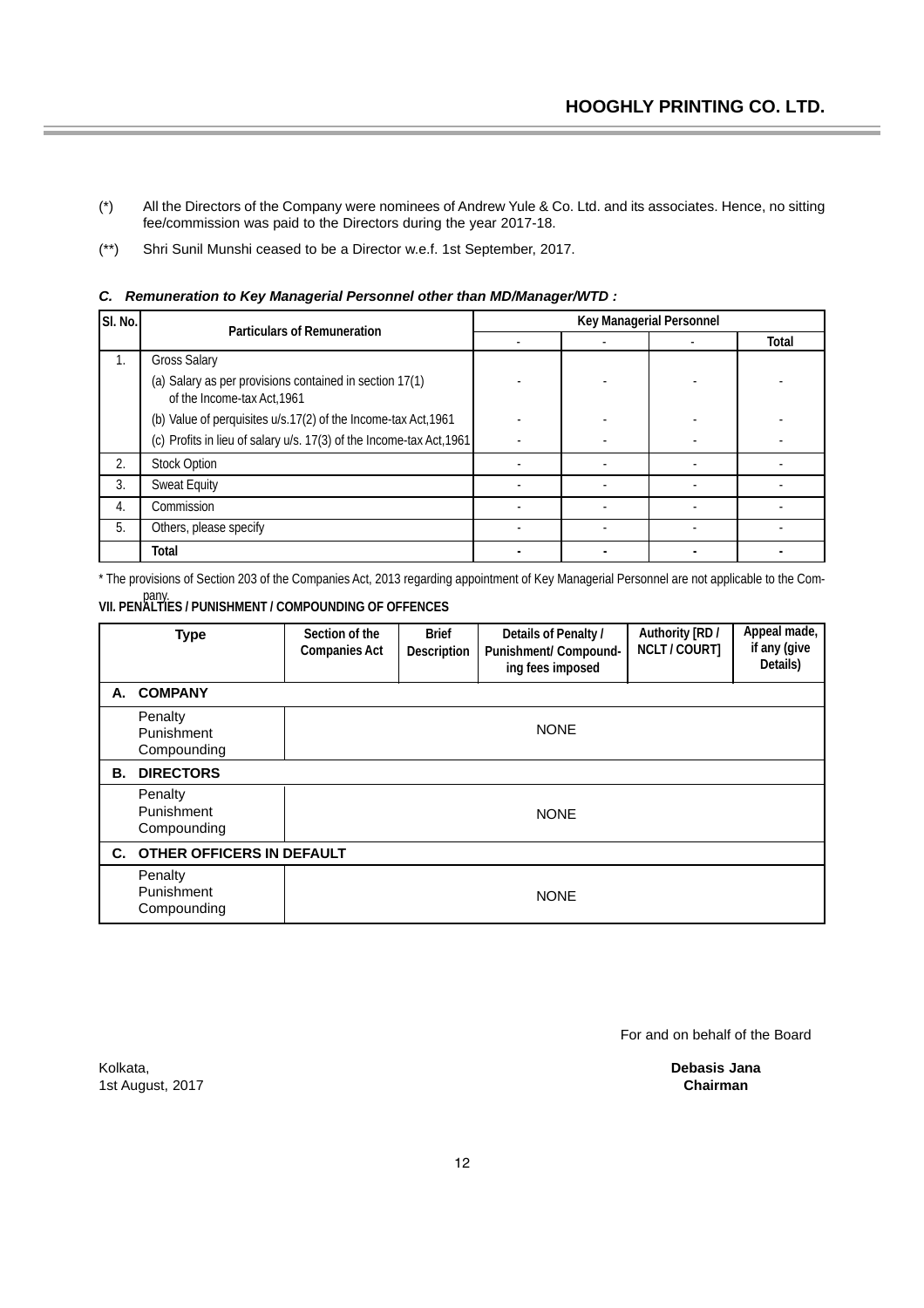# **INDEPENDENT AUDITORS' REPORT**

#### **THE MEMBERS OF HOOGHLY PRINTING COMPANY LIMITED**

#### **Report on the Standalone Ind AS Financial Statements**

We have audited the accompanying standalone Ind ASfinancial statements of Hooghly Printing Company Limited ("theCompany"), which comprise the Balance Sheet as at 31stMarch, 2018, and the Statement of Profit and Loss (includingOther Comprehensive Income), the Cash Flow Statementand the Statement of Changes in Equity for the year thenended, and a summary of the significant accounting policiesand other explanatory information.

### **Management's Responsibility for the Standalone Financial Statements**

The Company's Board of Directors is responsible for thematters stated in Section 134(5) of the Companies Act, 2013("the Act") with respect to the preparation of thesestandalone Ind AS financial statements that give a true andfair view of the state of affairs(financial position), profit orloss (financial performance including other comprehensiveincome), cash flows and changes in equity of the Companyin accordance with the accounting principles generallyaccepted in India, including the Indian Accounting Standards(Ind AS) prescribed under section 133 of the Actread with the Companies (Indian Accounting Standards) Rules, 2015, as amended.

This responsibility also includes maintenance of adequateaccounting records in accordance with the provisions of the Act for safeguarding the assets of the Company and forpreventing and detecting frauds and other irregularities;selection and application of appropriate accounting policies;making judgments and estimates that are reasonable andprudent; and design, implementation and maintenance ofadequate internal financial controls, that were operating effectively for ensuring the accuracy and completeness ofthe accounting records, relevant to the preparation andpresentation of the standalone Ind AS financial statementsthat give a true and fair view and are free from materialmisstatement, whether due to fraud or error.

#### **Auditor's Responsibility**

Our responsibility is to express an opinion on thesestandalone Ind AS financial statements based on our audit.

We have taken into account the provisions of the Act,theaccounting and auditing standards and matters which arerequired to be included in the audit report under theprovisions of the Act and the Rules made thereunder.

We conducted our audit of the standalone Ind AS financialstatements in accordance with the Standards on Auditingspecified under Section 143(10) of the Act. Those Standardsrequire that we comply with ethical requirements and planand perform the audit to obtain reasonable assurance aboutwhether the standalone Ind AS financial statements are freefrom material misstatement.

An audit involves performing procedures to obtain auditevidence about the amounts and the disclosures in thestandalone Ind AS financial statements. The proceduresselected depend on the auditor's judgment, including theassessment of the risks of material misstatement of thestandalone Ind AS financial statements, whether due tofraud or error. In making those risk assessments, the auditorconsiders internal financial control relevant to the Company'spreparation of the standalone Ind AS financial statementsthat give a true and fair view in order to design auditprocedures that are appropriate in the circumstances. Anaudit also includes evaluating the appropriateness of theaccounting policies used and the reasonableness of theaccounting estimates made by the Company's Directors, aswell as evaluating the overall presentation of the standaloneInd AS financial statements.

We believe that the audit evidence we have obtained issufficient and appropriate to provide a basis for our auditopinion on the standalone Ind AS financial statements.

#### **Opinion**

In our opinion and to the best of our information andaccording to the explanations given to us, the aforesaidstandalone Ind AS financial statements give the informationrequired by the Act in the manner so required and give a trueand fair view in conformity with the accounting principlesgenerally accepted in India including the Ind AS

- (i) in the case of the Balance Sheet, of the stateof affairs (financial position) of the Company as at 31stMarch, 2018,
- (ii) in the case of Statement of Profit & Loss, of its loss (financial performanceincluding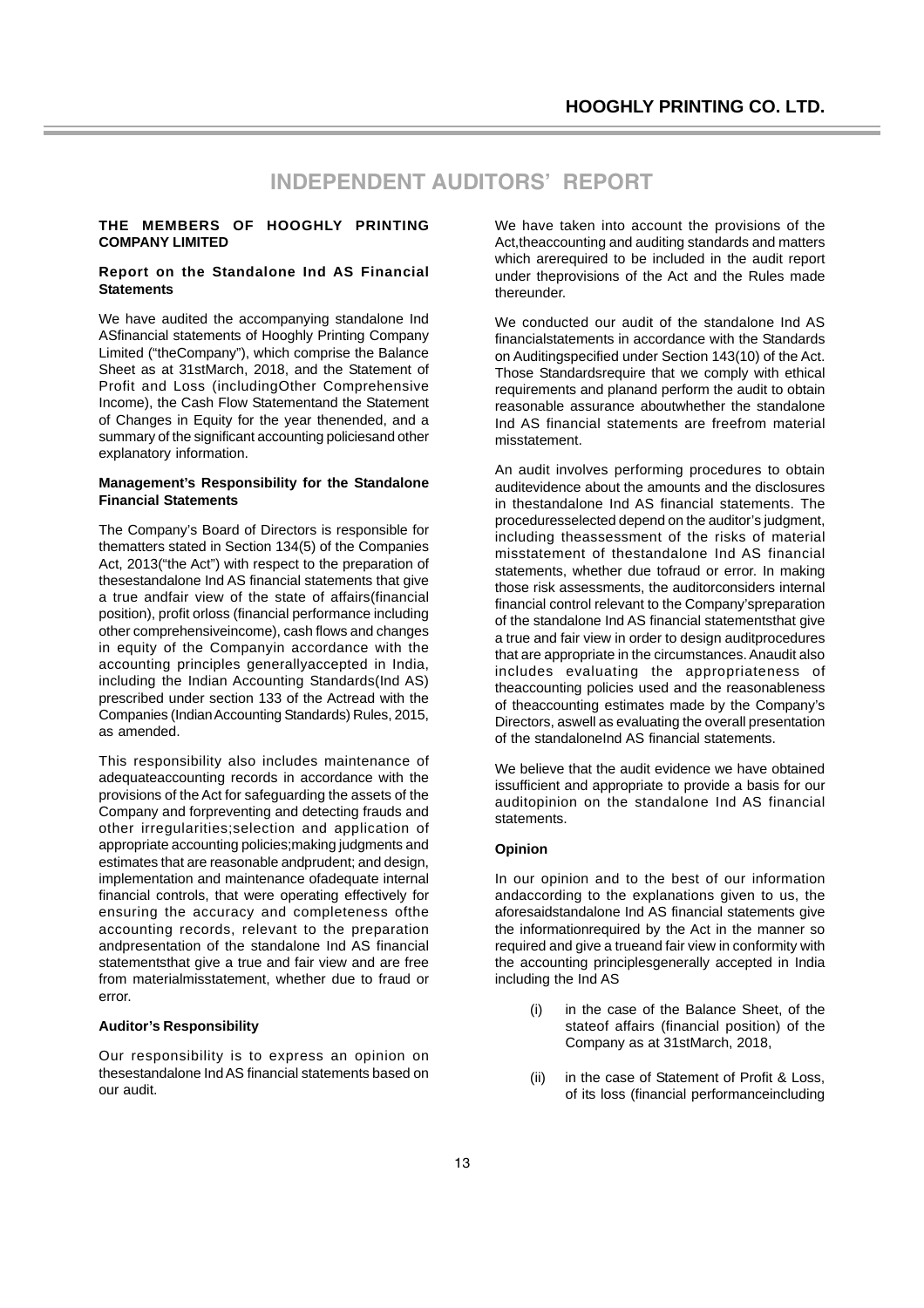other comprehensive income) for the year ended on that dateand

(iii) in the case of Cash Flow Statement, of its cash flows andthe changes in equity for the year ended on that date.

#### **Emphasis of Matters:**

- 1. The comparative financial information of the Company for the year ended 31st March 2017 included in these standalone Ind AS financial statements are based on the previously issued statutory financial statements prepared in accordance with the Companies (Accounting Standards) Rules, 2006 audited by us and we have expressed modified opinion on those standalone financial statements in our report dated 27th July 2017 as adjusted for the differences in the accounting principles adopted by the Company on transition to the Ind AS which have been audited by us. Also those of the transition date opening balance sheet as at 1st April 2016 included in these standalone Ind AS financial statements are based on the previously issued statutory financial statements prepared in accordance with the Companies (Accounting Standards) Rules, 2006 audited by the predecessor auditor whose report for the year ended 31st March 2016 dated 30th May 2016 expressed modified opinion on those standalone financial statements has been adjusted for the differences in the accounting principles adopted by the Company on transition to the Ind ASwhich have been audited by us.
- 2. Further to the matter dealt with in paragraph 1 above, we draw the attention to:
	- (a) thenon-measurement of fair value considering the expected credit loss of the financial assets for the purpose of opening balance sheet as at 1st April 2016 for`29.01 lakh has been written off and `6.49lakh has been provided for doubtful debts during 2016-17.
	- (b) the non-measurement of fair value/ expected credit loss of the financial assets for the purpose of opening balance sheet as at 1st April 2016 for`67.99 lakh has been

written off and `23.98 lakh has been provided for doubtful debts during 2017- 2018.

3. The Board of Directors' of Hooghly Printing Co. Ltd. (HPCL) at their meeting held on 22nd February, 2018 has decided to close down HPCL's business operations and merge HPCL with its Holding Co. i.e. Andrew Yule & Co. Ltd., subject to approval of the Cabinet Committee of Government of India considering the fact that the future prospect of the company is not viable. (Refer Note 33a of the Financial Statements)

Our opinion is not modified in respect of these matters.

#### **Report on Other Legal and Regulatory Requirements:**

- 1. As required by the Companies (Auditor's Report) Order, 2016 ("the Order"), issued by the Central Government of India in terms of sub-section (11) of Section 143 of the Act, we give in the "Annexure A" a statement on the matters specified in paragraphs 3 and 4 of the Order, to the extent applicable.
- 2. As required by Section 143(3) of the Act, we report that:
	- (i) We have sought and obtained all the information and explanations which to the best of our knowledge and belief were necessary for the purpose of our audit.
	- (ii) In our opinion, proper books of account as required by law have been maintained by the Company so far as it appears from our examination of those books.
	- (iii) The Standalone Ind AS Balance Sheet, the Statement of Profit & Loss and the Cash Flow Statementdealt with by this Report are in agreement with the books of account.
	- (iv) In our opinion, the aforesaid financial statements comply with the Accounting Standards specified under Section 133 of the Act, read with the Companies (Indian Accounting Standards) Rules, 2015, as amended.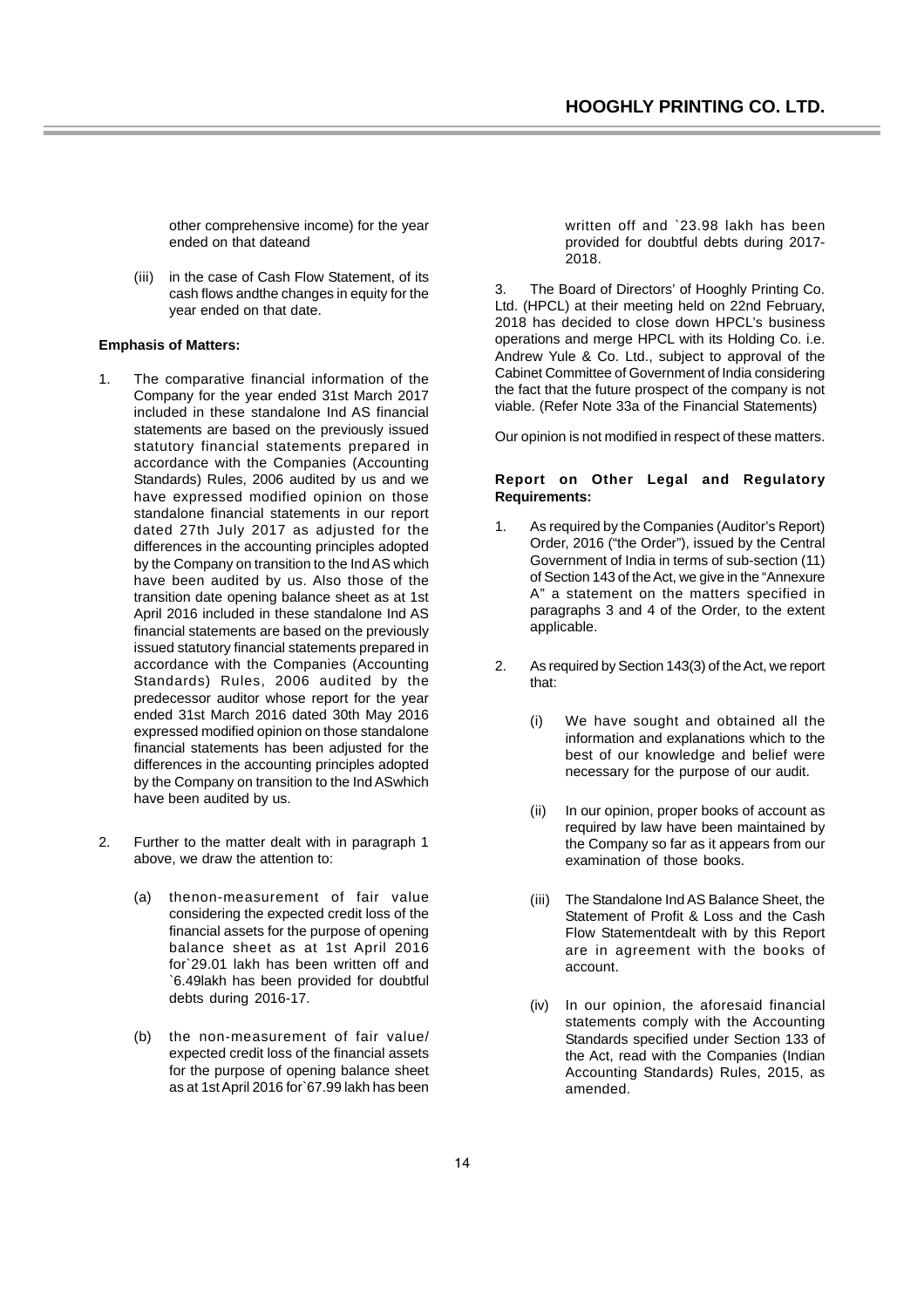- (v) The provisions of section 164(2) of the Companies Act, 2013 is not applicable to a Government Company as per Notification GSR 463(E) dated 5th June 2015 issued by the Ministry of Corporate Affairs, Government of India.
- (vi) With respect to the adequacy of the internal financial controls over financial reporting of the Company and the operating effectiveness of such controls, refer to our separate Report in "Annexure B".
- (vii) With respect to the other matters to be included in the Auditor's Report in accordance with Rule 11 of the Companies (Audit and Auditors) Rules, 2014, in our opinion and to the best of our information and according to the explanations given to us:
	- (a) The Company has disclosed the impact of pending litigations on its financial position in its financial statements – Refer Note 32 of the Financial Statements
- (b) The Company did not have any longterm contracts including derivative contracts for which there were any material foreseeable losses.
- (c) There were no amounts which were required to be transferred to the Investor Education and Protection Fund by the Company.
- (d) The information in the Standalone Ind AS Financial Statements as to holding as well as dealing in Specified Bank Notes as defined in the Notification S.O 3407(E) dated 8th November 2016 of the Ministry of Finance is not required since the same covers the period from 8th November, 2016 to 30th December, 2016and not related to the financial statementsfor the period under audit.
- 3. As required under Section 143(5) of the Companies Act, 2013, we enclose in Annexure –1 for our observations on the directions issued by the Comptroller and Auditor General of India.

For **MITRA ROY & DATTA** Chartered Accountants FRN 322477E

KINGSUK DATTA Partner Membership Number: 053121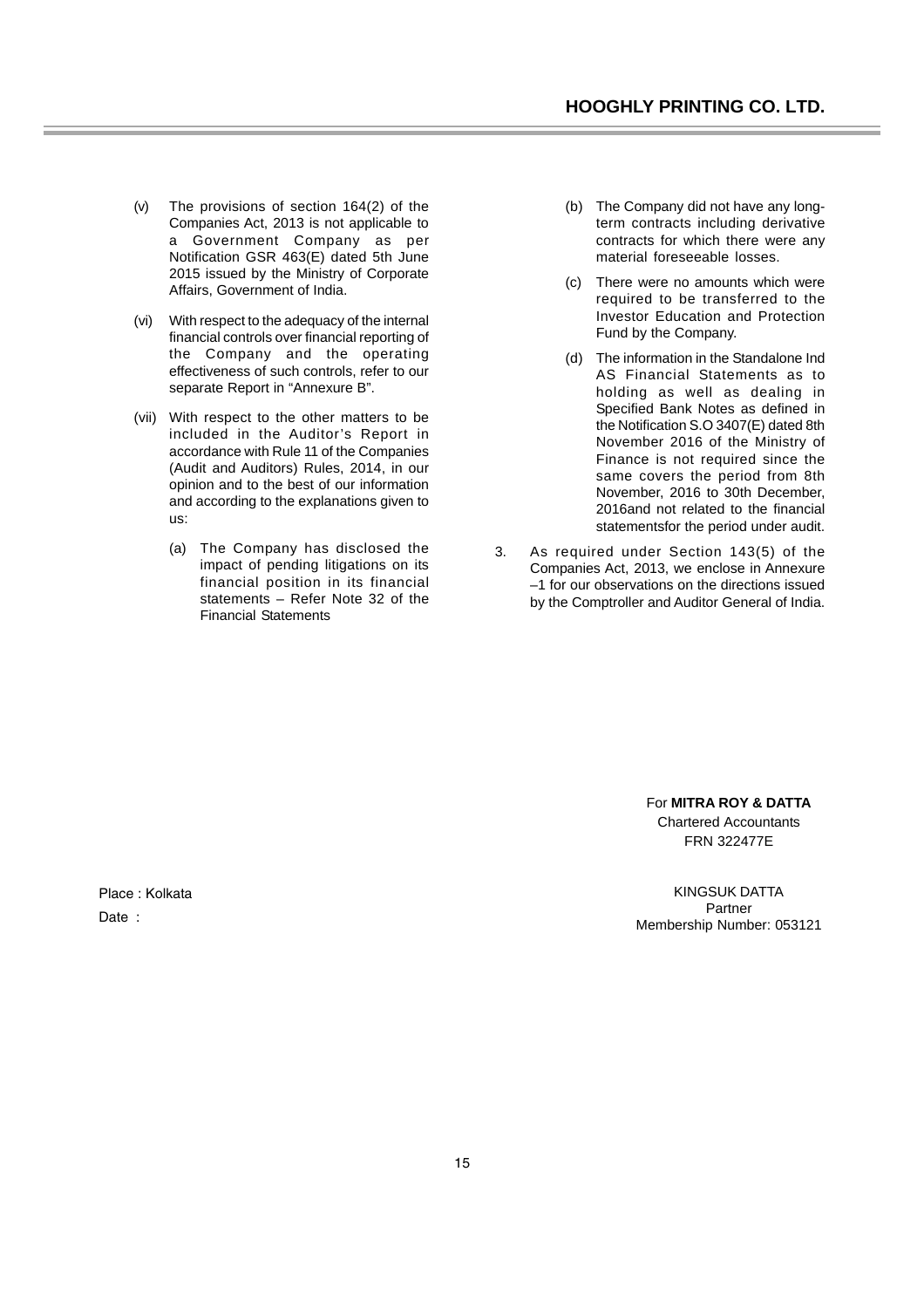# **"ANNEXURE-A" TO THE INDEPENDENT AUDITOR'S REPORT**

**(Referred to in Paragraph-1 under "Report on Other Legal & Regulatory Requirements" section of our report of even date)**

- 1. (a) The fixed asset register, in proper form as required showing full particulars, including quantitative details, values and situations of individual fixed assetsfor the assets having residual value, has been updated. However,the assets having no residual value have not been incorporated in the fixed asset register.
	- (b) In view of our comment in 1(a), proper verification of fixed assets is not possible. As such, we are unable to determine the discrepancy, if any.
	- (c) According to the information and explanations given to us and on the basis of our examination of the records of the Company, the title deeds of immovable properties including the leasehold land are held in the name of the Company except in case of Building 2nd Class, having a gross block `0.79 lakh and net block Nil.
- 2. Physical verification of inventory of finished goods, work-in-progress, raw materials, stores and consumable, has been conducted at reasonable intervals by the management and any material discrepancies noticed have been properly dealt with in the books of account.
- 3. According to the information and explanations given to us, the company has not granted any loans, secured or unsecured, to companies, firms, limited liability partnerships (LLPs) or other parties covered in the register maintained under section 189 of the Companies Act, 2013 and therefore the paragraph 3(iii) of the Order is not applicable to the Company.
- 4. In our opinion, on the basis of the information and explanations given to us, the Company has complied with the provisions of section 185 and

186 of the Companies Act, 2013 in respect of loans, investments, guarantees, and security.

- 5. According to the information and explanations given to us, the company has not accepted any deposits during the year within the meaning of sections 73 to 76 or any other relevant provisions of the Act and rules framed thereunder.
- 6. Maintenance of cost records has not been specified by the Central Government under subsection (1) of section 148 of the Companies Act, 2013 for the Company.
- 7. According to the information and explanations given to us and on the basis of our examinations of the records, we are of opinion, that the company is regular in depositing undisputed statutory dues including provident fund, employees' state insurance, income tax, salestax, service tax, duty of customs, duty of excise, value added tax, GST, cess and any other statutory dues to the appropriate authorities during the year.

According to the information and explanations given to us and on the basis of our examination of the records no undisputed amounts payable in respect of provident fund, income tax, sales tax, value added tax, duty of customs, service tax, GST, cess and other statutory dues were in arrear as at 31st March 2018 for a period of more than six months from the date they have become payable.

8. According to the information and explanations given to us, there are no material dues of income tax, service tax, custom duty or excise duty which have not been deposited with the appropriate authorities for the reason of any dispute. However, the details of dues of sales tax, value added tax that have been disputed and not deposited by the Company are given hereunder: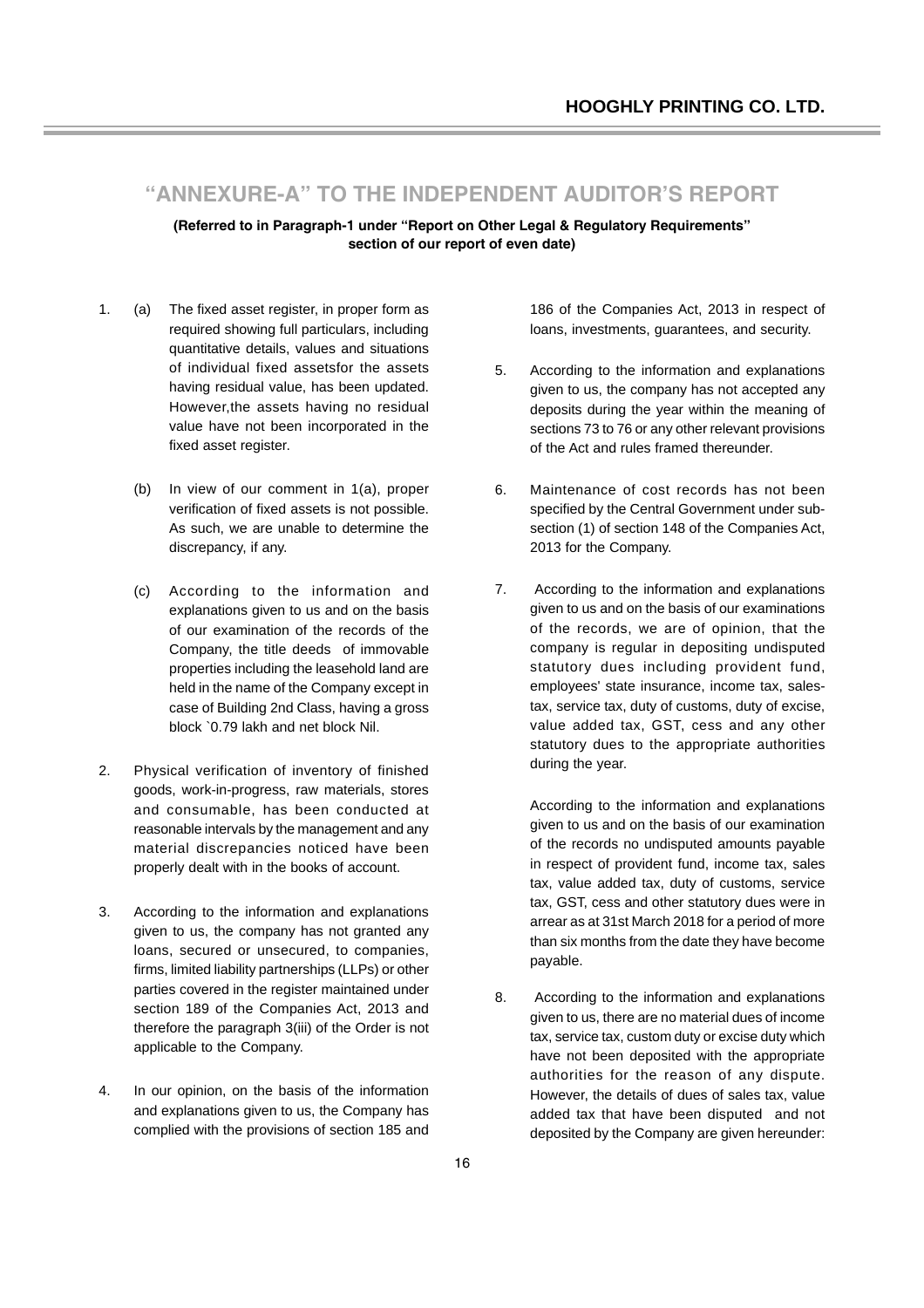| Year Ended | <b>Statutes</b>                       | Nature of Dues  | Amount<br>(₹ in Lakh) | Authorities before whom disputes<br>are pending          |
|------------|---------------------------------------|-----------------|-----------------------|----------------------------------------------------------|
| 31-03-2006 | <b>WB VAT Act, 2003</b>               | <b>VAT Dues</b> | 1.54                  | WB Commercial Tax Appellate &<br><b>Revisional Board</b> |
| 31-03-2006 | <b>Central Sales Tax</b><br>Act, 1956 | Sales Tax Dues  | 0.12                  | WB Commercial Tax Appellate<br>& Revisional Board        |
| 31-03-2007 | <b>WB VAT Act, 2003</b>               | <b>VAT Dues</b> | 0.59                  | WB Commercial Tax Appellate &<br><b>Revisional Board</b> |
| 31-03-2007 | <b>Central Sales Tax</b><br>Act, 1956 | Sales Tax Dues  | 0.01                  | <b>WB Commercial Tax Appellate</b><br>& Revisional Board |
| 31-03-2009 | <b>WB VAT Act, 2003</b>               | <b>VAT Dues</b> | 4.88                  | <b>WB Commercial Tax Appellate</b><br>& Revisional Board |
| 31-03-2010 | <b>WB VAT Act, 2003</b>               | <b>VAT Dues</b> | 0.67                  | WB Commercial Tax Appellate<br>& Revisional Board        |
| 31-03-2015 | <b>WB VAT Act, 2003</b>               | <b>VAT Dues</b> | 5.60                  | <b>WB Commercial Tax Appellate</b><br>& Revisional Board |

- 9. The company has not defaulted in repayment of loans or borrowing from any financial institution, bank and government.
- 10. The Company has not raised any money by way of initial public offer or further public offer (including debt instruments) and term loan during the year. The money raised in the form of term loan in earlier year was applied for the purposes for which those were raised.
- 11. No fraud by the company or no fraud on the Company by its officers or employees has been noticed or reported during the year.
- 12. No managerial remuneration attracting the provisions of section 197 read with Schedule V to the Companies Act, 2013 has been paid or provided during the year.
- 13. Hooghly Printing Company Limited is not a Nidhi Company.
- 14. All transactions with the related parties are in compliance with section 177 and 188 of Companies Act, 2013, where applicable and the details have been disclosed in the Financial Statements etc. as required by the applicable accounting standards.
- 15. The company has not made any preferential allotment or private placement of shares or fully or partly convertible debentures during the year under review.
- 16. According to the information and explanations given to us and based on our examinations, the company has not entered into any non-cash transactions with directors or persons connected with them.
- 17. The company is not required to be registered under section 45-IA of the Reserve Bank of India Act, 1934.

For **MITRA ROY & DATTA** Chartered Accountants FRN 322477E

KINGSUK DATTA Partner Membership Number: 053121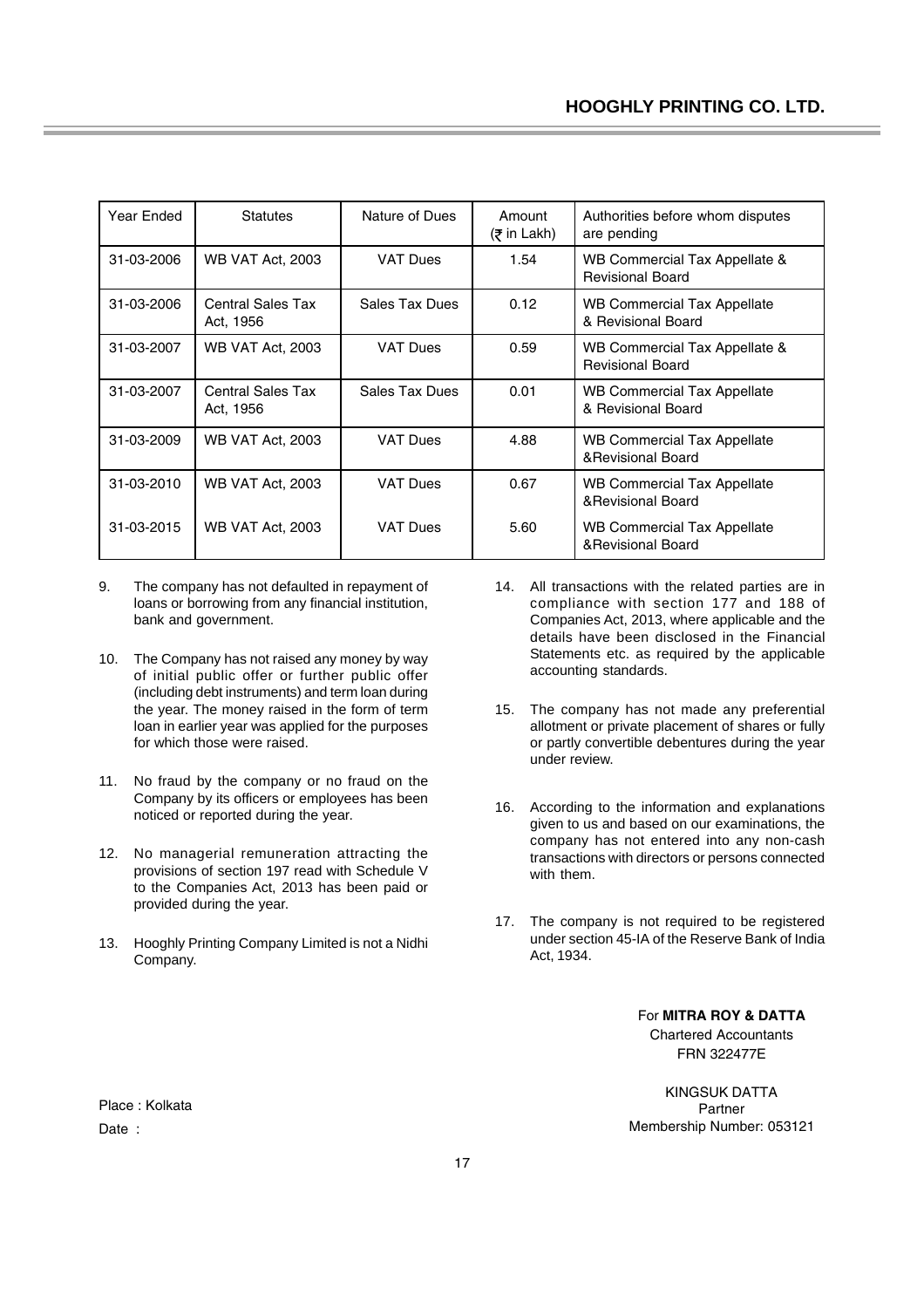# **"ANNEXURE-B" THE INDEPENDENT AUDITOR'S REPORT**

**(Referred to in Paragraph-2(vi) under "Report on Other Legal & Regulatory Requirements" section of our report of even date)**

### **INDEPENDENT AUDITOR'S REPORT OF EVEN DATE ON FINANCIAL STATEMENTS OF HOOGHLY PRINTING COMPANY LIMITED**

**Report on the Internal Financial Controls under Clause (i) of Sub-section 3 of Section 143 of the Companies Act, 2013 ("the Act")**

We have audited the internal financial controls over financial reporting of Hooghly Printing Company Limited as on March 31, 2018 in conjunction with our audit of the financial statements of the Company for the year ended on that date.

### **Management's Responsibility for Internal Financial Controls**

The Company's management is responsible for establishing and maintaining internal financial controls based on the internal control over financial reporting criteria established by the Company considering the essential components of internal control stated in the Guidance Note on Audit of Internal Financial Controls over Financial Reporting issued by the Institute of Chartered Accountants of India".] These responsibilities include the design, implementation and maintenance of adequate internal financial controls that were operating effectively for ensuring the orderly and efficient conduct of its business, including adherence to the Company's policies, the safeguarding of its assets, the prevention and detection of frauds and errors, the accuracy and completeness of the accounting records, and the timely preparation of reliable financial information, as required under the Companies Act, 2013.

#### **Auditors' Responsibility**

Our responsibility is to express an opinion on the Company's internal financial controls over financial reporting based on our audit. We conducted our audit in accordance with the Guidance Note on Audit of Internal Financial Controls Over Financial Reporting and the Standards on Auditing, issued by ICAI and deemed to be prescribed under section

143(10) of the Companies Act, 2013, to the extent applicable to an audit of internal financial controls, both applicable to an audit of Internal Financial Controls and, both issued by the Institute of Chartered Accountants of India. Those Standards and the Guidance Note require that we comply with ethical requirements and plan and perform the audit to obtain reasonable assurance about whether adequate internal financial controls over financial reporting was established and maintained and if such controls operated effectively in all material respects. Our audit involves performing procedures to obtain audit evidence about the adequacy of the internal financial controls system over financial reporting and their operating effectiveness. Our audit of internal financial controls over financial reporting included obtaining an understanding of internal financial controls over financial reporting, assessing the risk that a material weakness exists, and testing and evaluating the design and operating effectiveness of internal control based on the assessed risk. The procedures selected depend on the auditor's judgment including the assessment of the risks of material misstatement of the financial statements, whether due to fraud or error.

We believe that the audit evidence we have obtained is sufficient and appropriate to provide a basis for our audit opinion on the Company's internal financial controls system over financial reporting.

### **Meaning of Internal Financial Controls over Financial Reporting**

A Company's internal financial control over financial reporting is a process designed to provide reasonable assurance regarding the reliability of financial reporting and the preparation of financial statements for external purposes in accordance with generally accepted accounting principles. A Company's internal financial control over financial reporting includes those policies and procedures that (1) pertain to the maintenance of records that, in reasonable detail, accurately and fairly reflect the transactions and dispositions of the assets of the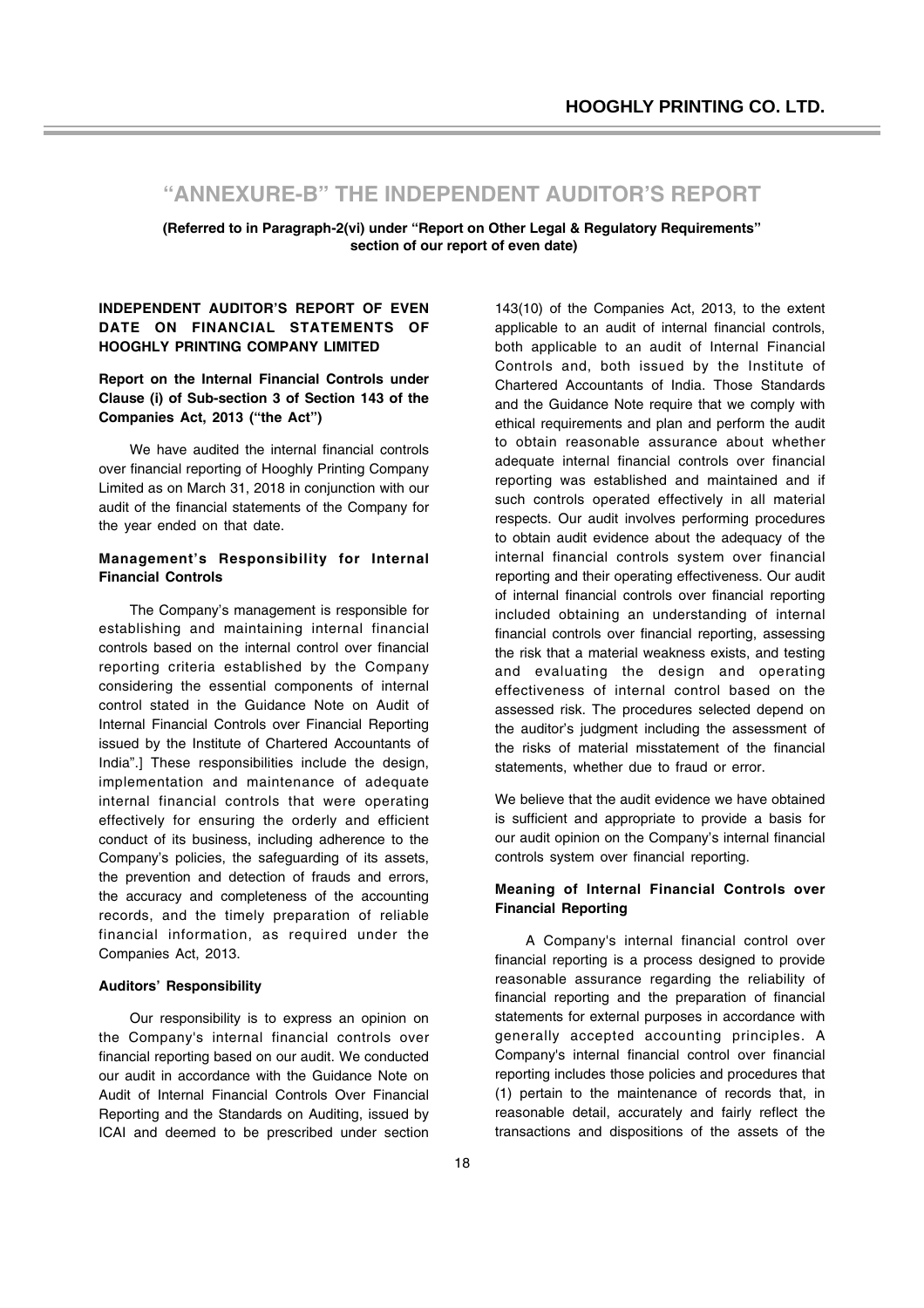Company; (2) provide reasonable assurance that transactions are recorded as necessary to permit preparation of financial statements in accordance with generally accepted accounting principles, and that receipts and expenditures of the Company are being made only in accordance with authorisations of management and directors of the Company; and (3) provide reasonable assurance regarding prevention or timely detection of unauthorised acquisition, use, or disposition of the Company's assets that could have a material effect on the financial statements.

### **Inherent Limitations of Internal Financial Controls over Financial Reporting**

Because of the inherent limitations of internal financial controls over financial reporting, including the possibility of collusion or improper management override of controls, material misstatements due to error or fraud may occur and not be detected. Also, projections of any evaluation of the internal financial controls over financial reporting to future periods are subject to the risk that the internal financial control over financial reporting may become inadequate because of changes in conditions, or that the degree of compliance with the policies or procedures may deteriorate.

### **Opinion**

In our opinion, the Company has, in all material respects, an adequate internal financial control system over financial reporting and such internal financial controls over financial reporting were operating effectively as at 31st March 2018, based on the internal control over financial reporting criteria established by the Company considering the essential components of internal control stated in the Guidance Note on Audit of Internal Financial Controls over Financial Reporting issued by the Institute of Chartered Accountants of India.

> For **MITRA ROY & DATTA** Chartered Accountants FRN 322477E

KINGSUK DATTA Partner Membership Number: 053121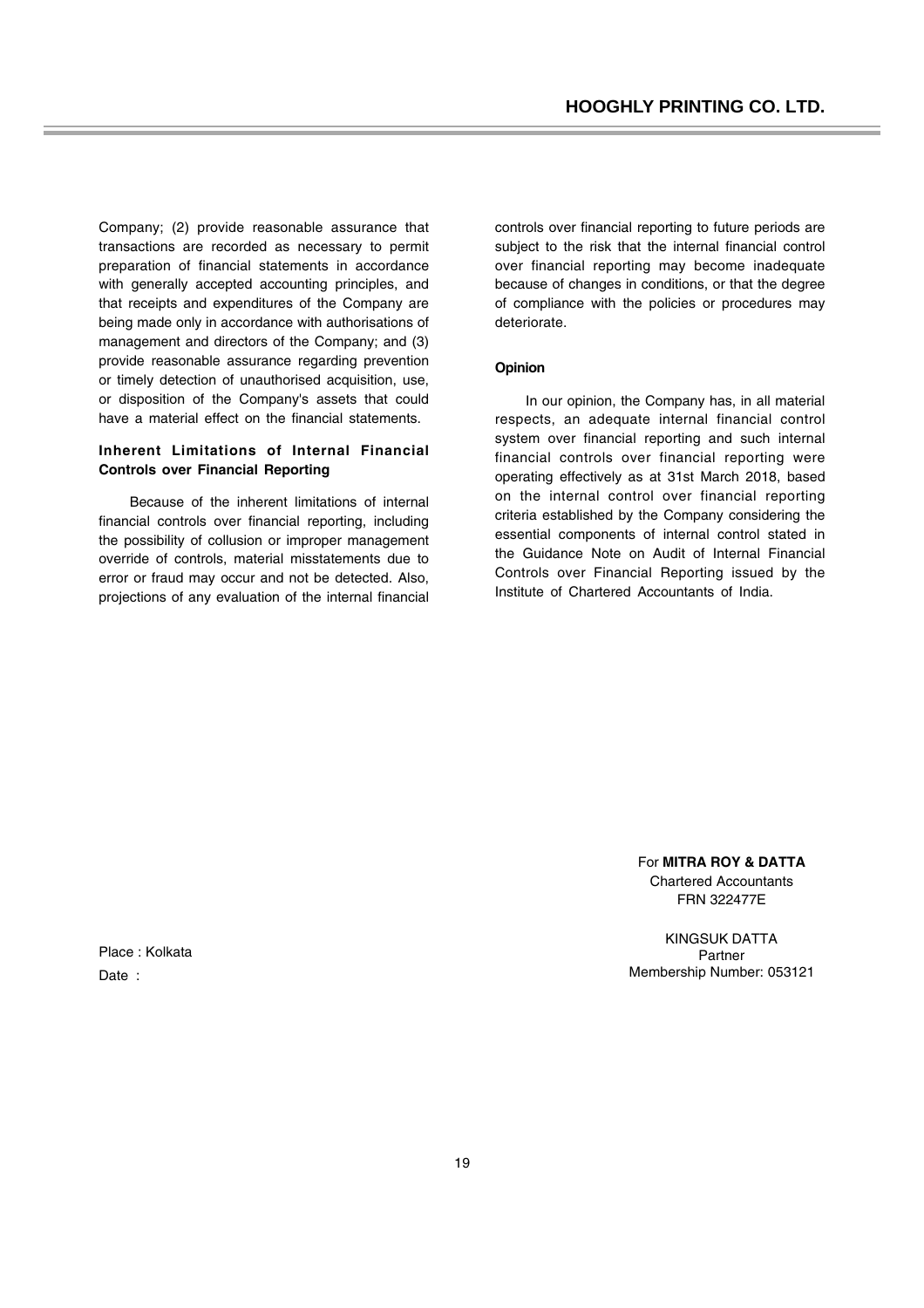### **COMPLIANCE CERTIFICATE**

We have conducted the audit of Accounts of **HOOGHLY PRINTING COMPANY LIMITED** for the year ended 31.03.2018 in accordance with the directions/sub-directions issued by the Comptroller & Auditor General of India under Section 143(5) of the Companies Act, 2013 and certify that we have complied with all the directions/ sub-directions issued to us.

> For **MITRA ROY & DATTA** Chartered Accountants FRN 322477E

KINGSUK DATTA Partner Membership Number: 053121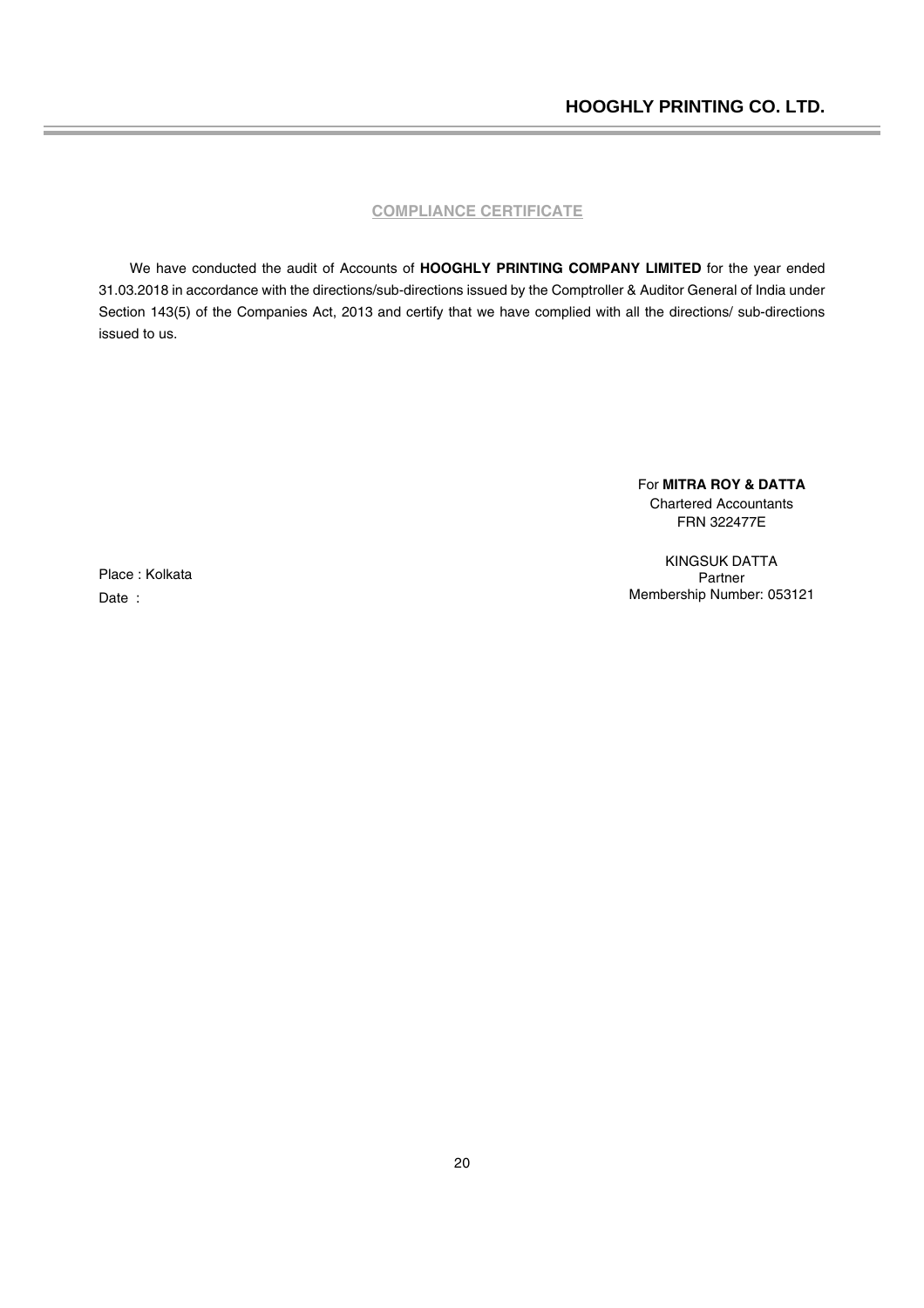Annexure- I

## **HOOGHLY PRINTING COMPANY LIMITED**

### **Replies to the General Directions issued to Statutory Auditors under Section 143(5) of the Companies Act, 2013 for the Financial Year 2017-18**

| SI. No.       | Query                                                                                                                                                                                                               | Reply                                                                                                                                                                          |
|---------------|---------------------------------------------------------------------------------------------------------------------------------------------------------------------------------------------------------------------|--------------------------------------------------------------------------------------------------------------------------------------------------------------------------------|
| 1.            | Whether the company has clear title/ lease deeds for<br>freehold and leasehold land respectively? If not<br>please state the area of freehold and leasehold land<br>for which title/ lease deeds are not available? | The company has clear title / lease deeds for<br>freehold and leasehold land respectively                                                                                      |
| $\mathcal{P}$ | Whether there are any cases of waiver/ write-off of<br>debts / loans / interest etc. If yes, the reasons thereof<br>and the amount involved.                                                                        | There is no case of waiver / write-off of debt / loan<br>interest etc. during the period under audit.                                                                          |
| 3             | Whether proper records are maintained for<br>inventories lying with third parties & assets received<br>as gift / grant (s) from Govt. or other authorities.                                                         | The records relating the inventory lying with third<br>parties have been maintained. The Company has<br>received no asset as gift or grant from Govt. or<br>other authorities. |

### For **MITRA ROY & DATTA**

Chartered Accountants FRN 322477E

KINGSUK DATTA Partner Membership Number: 053121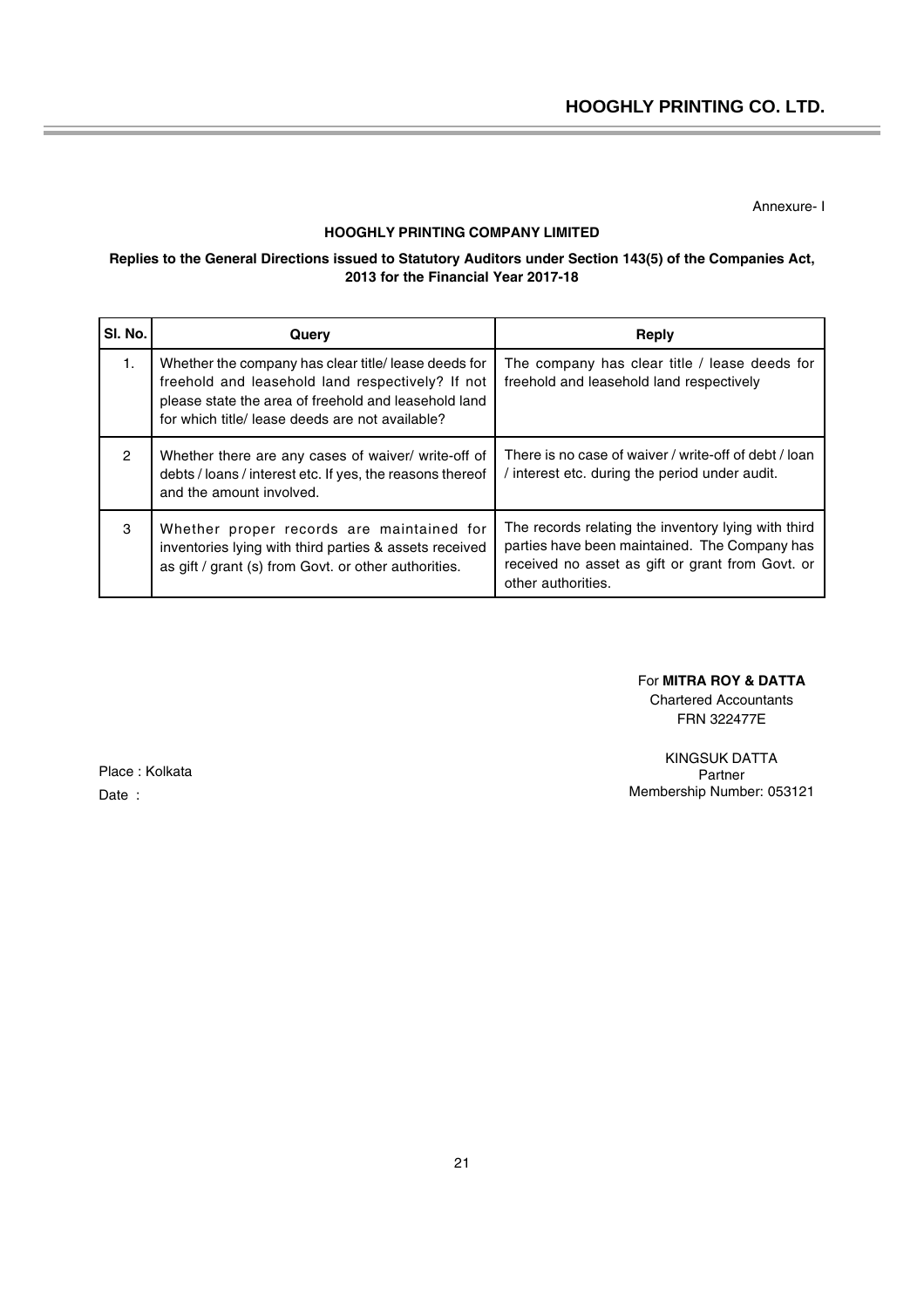

;FXÑFÎFUÜF ÛFùFPÎF¼WèF=+, æFFPμFP¡ÜF=+ áFW&FF ÑFÞU‡FF तथा पदेन सदस्य. लेखापरीक्षा बोर्ड-1 1, काउंसिल हाउस स्ट़ीट कोलकाता - 700 001 OFFICE OF THE DIRECTOR GENERAL OF COMMERICAL AUDIT & EX-OFFICO MEMBER AUDIT BOARD-I 1, COUNCIL HOUSE STREET KOLKATA - 700 001

> P¼ÎFFk=+ / Dated .............................................. 17 AUG 2018

सेवा में. The Director, Hooghly Printing Company Limited 41, Chowringhee Road Kolkata - 700 071

विषय: कम्पनी अधिनियम 2013 को धारा 143(6) (b) के अधीन Hooghly Printing Company Limited के  $\frac{1}{8}$ वर्ष 2017-18 के लेकों पर भारत के नियंत्रक-महालेखा परीक्षक को टिप्पणीयो।

मदोदय.

कम्पनी अधिनियम 2013 की ध्वारा 143(6) (b) के अन्तर्गत 31 मार्च की समाप्त वर्ष 2017-18 के लिए Hooghly Printing Company Limited की लिखों पर भारत के नियंत्रक महालेखा परीक्षक की टिप्पणीयों की जाती है।

कपया इस पत्र की पावती भेजे:

अन यथोपरि:

भवदीया.

(सुपर्णा देव) महानिदेशक, वाणिज्यिक लेखापरीक्षा तथा पदेन सदस्य, लेखापरीक्षा बोर्ड-1 कोलकाता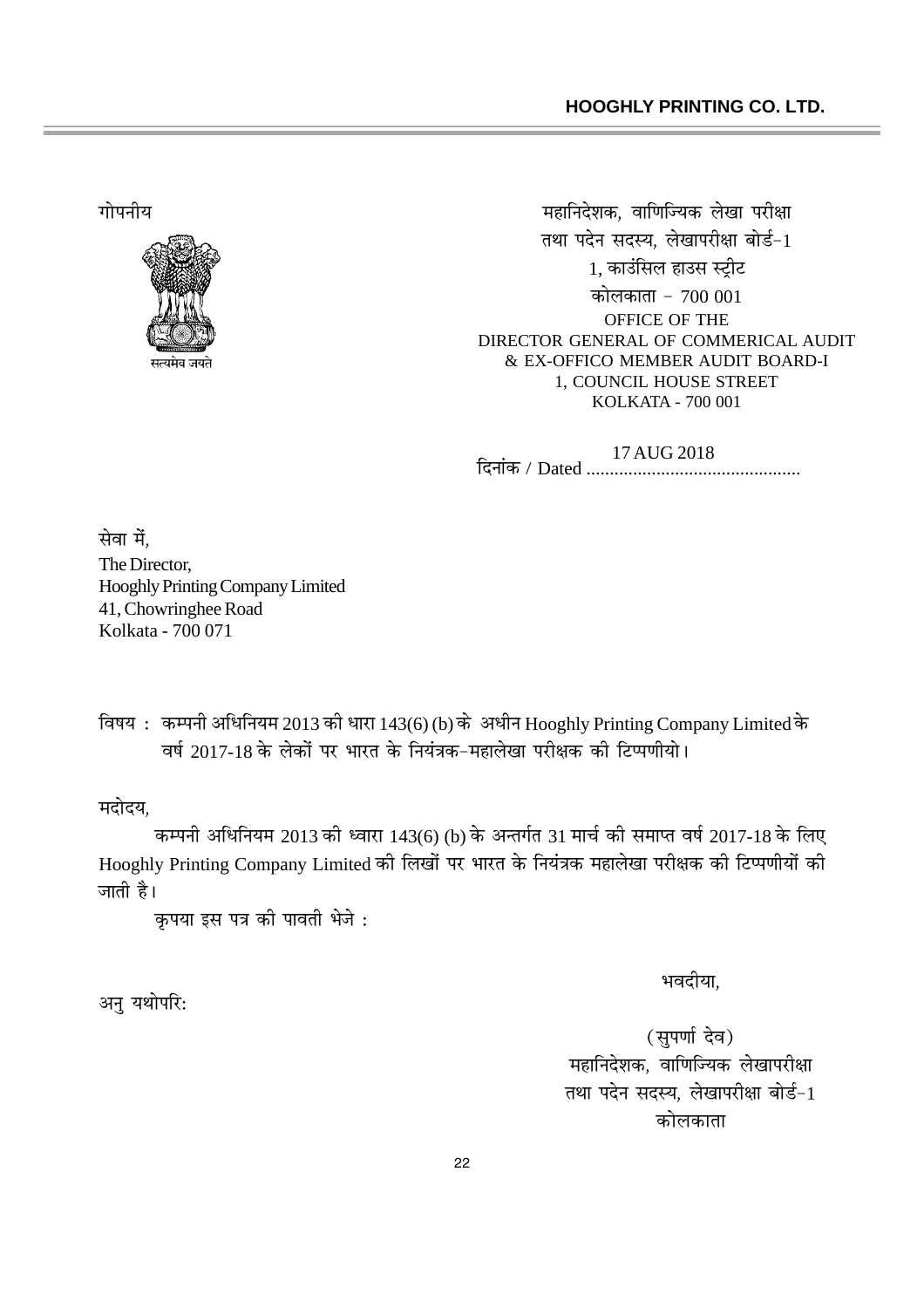# **COMMENTS OF THE COMPTROLLER AND AUDITOR GENERAL OF INDIA UNDER SECTION 143(6)(b) OF THE COMPANIES ACT, 2013 ON THE FINANCIAL STATEMENTS OF HOOGHLY PRINTING COMPANY LIMITED FOR THE YEAR ENDED 31ST MARCH 2018**

The preparation of financial statements of Hooghly Printing Company Limited for the year ended 31 March 2018 in accordance with the financial reporting framework prescribed under the Companies Act, 2013 (Act) is the responsibility of the management of the company. The statutory auditor appointed by the Comptroller and Auditor General of India under section 139(5) of the Act is responsible for expressing opinion on the financial statements under section 143 of the Act based, on independent audit in accordance with standards on auditing prescribed under section 143(10) of the Act. This is stated to have been done by them vide their Revised Audit Report dated 29 May 2018.

I, on the behalf of the Comptroller and Auditor General of India, have conducted a supplementary audit of the financial statements of Hooghly Printing Company Limited for the year ended 31 March 2018 under Section 143(6) (a) of the Act. This supplementary audit has been carried out independently without access to the working papers of the statutory auditor and is limited primarily to inquiries of the statutory auditor and company personnel and a selective examination of some of the accounting records.

On the basis of my supplementary audit nothing significant has come to my knownledge which would give rise to any commernt upon or supplement to Statutory Auditor Report under section 143 (6) (b) of the Act.

> For and on the behalf of the Comptroller & Auditor General of India

Place : Kolkata Date : 17 August, 2018

(Suparna Deb) Director General of Commercial Audit & Ex-Officio Member, Audit Board - I Kolkata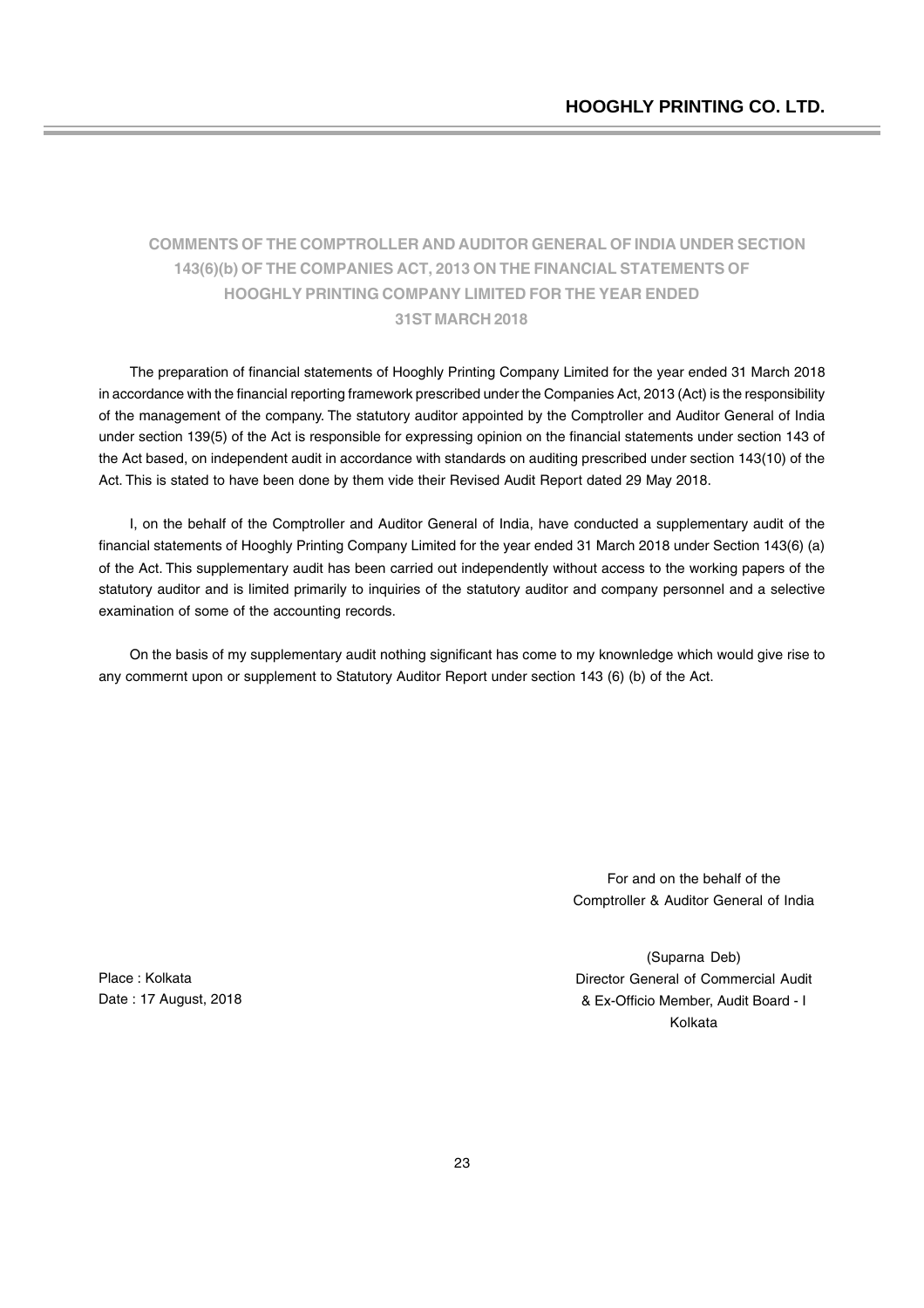**Note - 1**

### **1.A ABOUT THE COMPANY**

Hooghly Printing Company Limited is a public company. It is incorporated under the Companies Act, 1956. It is a wholly owned subsidiary of Andrew Yule Company Limited. The Company is primarily engaged in printing business.

#### **1.B. SIGNIFICANT ACCOUNTING POLICIES**

### **i. Basis of preparation of financial statements**

These financial statements have been prepared in accordance with Indian Accounting Standards (referred to as 'Ind AS') as per the Companies (Indian Accounting Standards) Rules, 2015, notified under Section 133 of the Companies Act, 2013 ('the Act') and other accounting principles generally accepted in India, to the extent applicable.

The financial statements upto the year ended March 31, 2017, were prepared under the historical cost convention on accrual basis in accordance with the Generally Accepted Accounting Principles (Previous GAAP) applicable in India and the applicable Accounting Standards as per the Companies (Accounting Standards) Rules, 2006, notified under Section 133 of the Companies Act, 2013, read with the Companies (Accounts) Rules, 2014 and other accounting principles generally accepted in India, to the extent applicable.

These are the Company's first Ind AS Standalone Financial Statements. The date of transition to Ind AS is April 1, 2016. The mandatory exceptions and optional exemptions availed by the Company on Firsttime adoption have been detailed in Note 2.

The financial statements are presented in Indian Rupees, which is the Company's functional and presentation currency and all the amounts are rounded off to nearest thousand (Rs. 000) except as stated otherwise.

### **ii. Use of estimates**

The preparation of the financial statements in conformity with IND AS requires management to make estimates, judgments

and assumptions. These estimates, judgements and assumptions affect the application of accounting policies and the reported amounts of assets and liabilities, the disclosures of contingent assets and liabilities at the date of the financial statements and reported amounts of revenues and expenses during the period. Accounting estimates could change from period to period. Actual results could differ from those estimates. Appropriate changes in estimates are made as management becomes aware of changes in circumstances surrounding the estimates. Differences between the actual results and estimates are recognised in the year in which the results are known / materialized and, if material, their effects are disclosed in the notes to the financial statements.

Key sources of estimation uncertainty

The following are the key assumptions concerning the future and other key sources of estimation uncertainty at the end of the reporting period that may have a significant risk of causing a material adjustment to the carrying amounts of assets and liabilities within the next financial year.

### **1. Useful lives of property, plant and equipment**

As described in the significant accounting policies, the Company reviews the estimated useful lives of property, plant and equipment at the end of each reporting period.

#### **2. Fair value measurements and valuation processes**

Some of the Company's assets and liabilities are measured at fair value for financial reporting purposes. In estimating the fair value of an asset or a liability, the Company uses marketobservable data to the extent it is available. Where Level 1 inputs are not available, the Company engages third party valuers, where required, to perform the valuation. Information about the valuation techniques and inputs used in determining the fair value of various assets, liabilities are disclosed in the notes to the financial statements.

#### **3. Claims, Provisions and Contingent Liabilities**

In case of any ongoing dispute / litigation, where an outflow of funds is believed to be probable and a reliable estimate of the outcome of the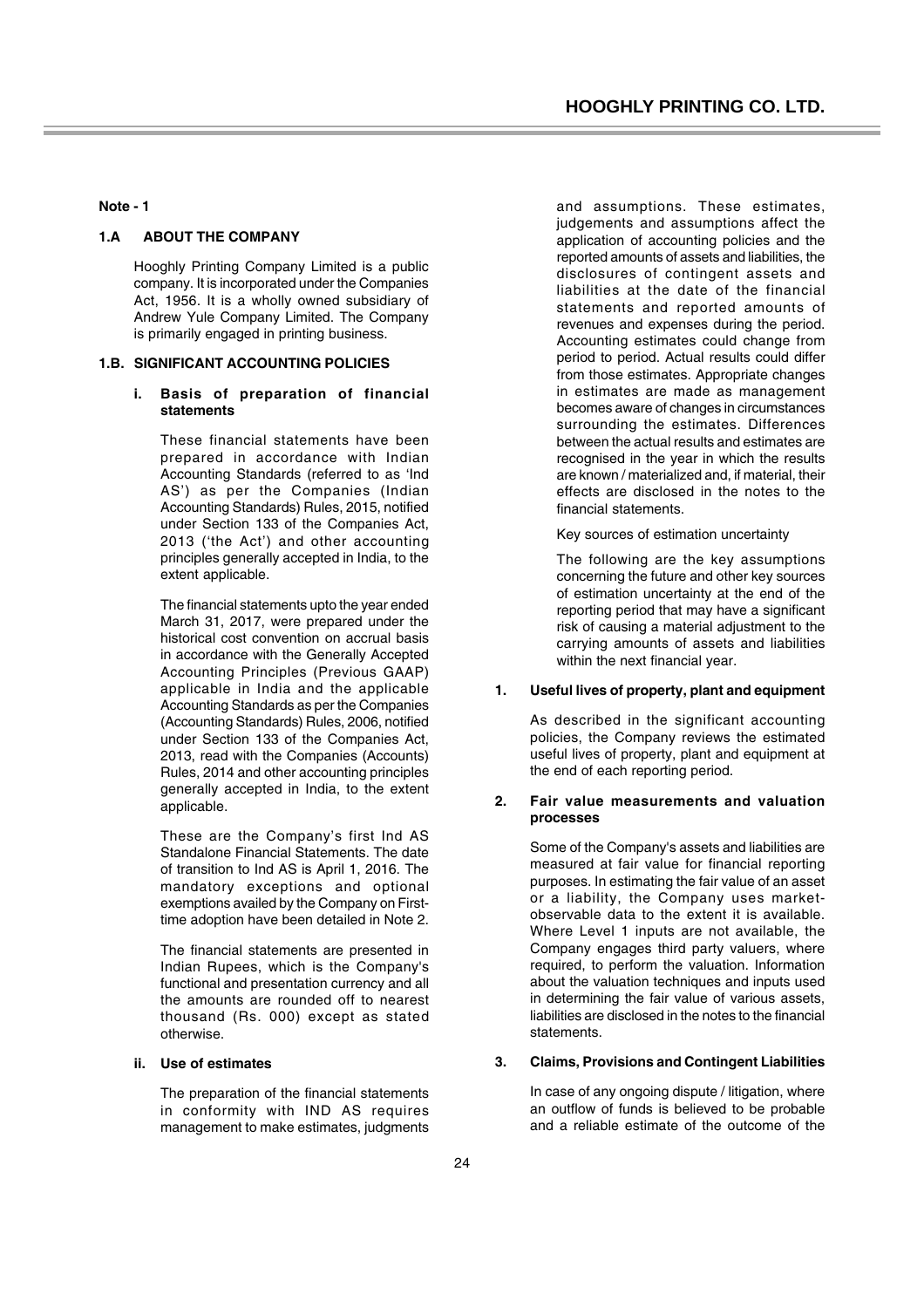dispute can be made based on management's assessment of specific circumstances of each dispute and relevant external advice, management provides for its best estimate of the liability. Such accruals are by nature complex and can take number of years to resolve and can involve estimation uncertainty.

### **4. Actuarial Valuation**

The determination of Company's liability towards defined benefit obligation to employees is made through independent actuarial valuation including determination of amounts to be recognised in the Statement of Profit and Loss and in other comprehensive income. Such valuation depend upon assumptions determined after taking into account inflation, seniority, promotion and other relevant factors such as supply and demand factors in the employment market. Information about such valuation is provided in notes to the financial statements.

### **iii. Current – non current classification**

All assets and liabilities have been classified as current or non-current as per the Company's normal operating cycle and other criteria set out in the Schedule III to the Companies Act, 2013. Based on the nature of operations, the Company has ascertained its operating cycle for the purpose of current – non current classification of assets and liabilities as 12 months.

All assets and liabilities are classified into current and non-current.

### **Assets**

An asset is classified as current when it satisfies any of the following criteria:

- a. it is expected to be realised in, or is intended for sale or consumption in, the company's normal operating cycle;
- b. it is held primarily for the purpose of being traded;
- c. it is expected to be realised within 12 months after the reporting date; or
- d. it is cash or cash equivalent unless it is restricted from being exchanged or used to settle a liability for at least 12 months after the reporting date.

Current assets include the current portion of non-current financial assets.

All other assets are classified as non-current.

### **Liabilities**

A liability is classified as current when it satisfies any of the following criteria:

- a. it is expected to be settled in the company's normal operating cycle;
- b. it is held primarily for the purpose of being traded;
- c. it is due to be settled within 12 months after the reporting date; or
- d. the company does not have an unconditional right to defer settlement of the liability for at least 12 months after the reporting date. Terms of a liability that could, at the option of the counterparty, result in its settlement by the issue of equity instruments do not affect its classification.

Current liabilities include current portion of non-current financial liabilities.

All other liabilities are classified as non-current.

### **iv. Fair Value Measurement**

Fair value is the price that would be received to sell an asset or paid to transfer a liability in an orderly transaction between market participants at the measurement date under current market conditions.

The Company categorizes assets and liabilities measured at fair value into one of three levels depending on the ability to observe inputs employed in their measurement which are described as follows:

- a. Level 1 inputs are quoted prices (unadjusted) in active markets for identical assets or liabilities
- b. Level 2 inputs are inputs that are observable, either directly or indirectly, other than quoted prices included within level 1 for the asset or liability.
- c. Level 3 inputs are unobservable inputs for the asset or liability.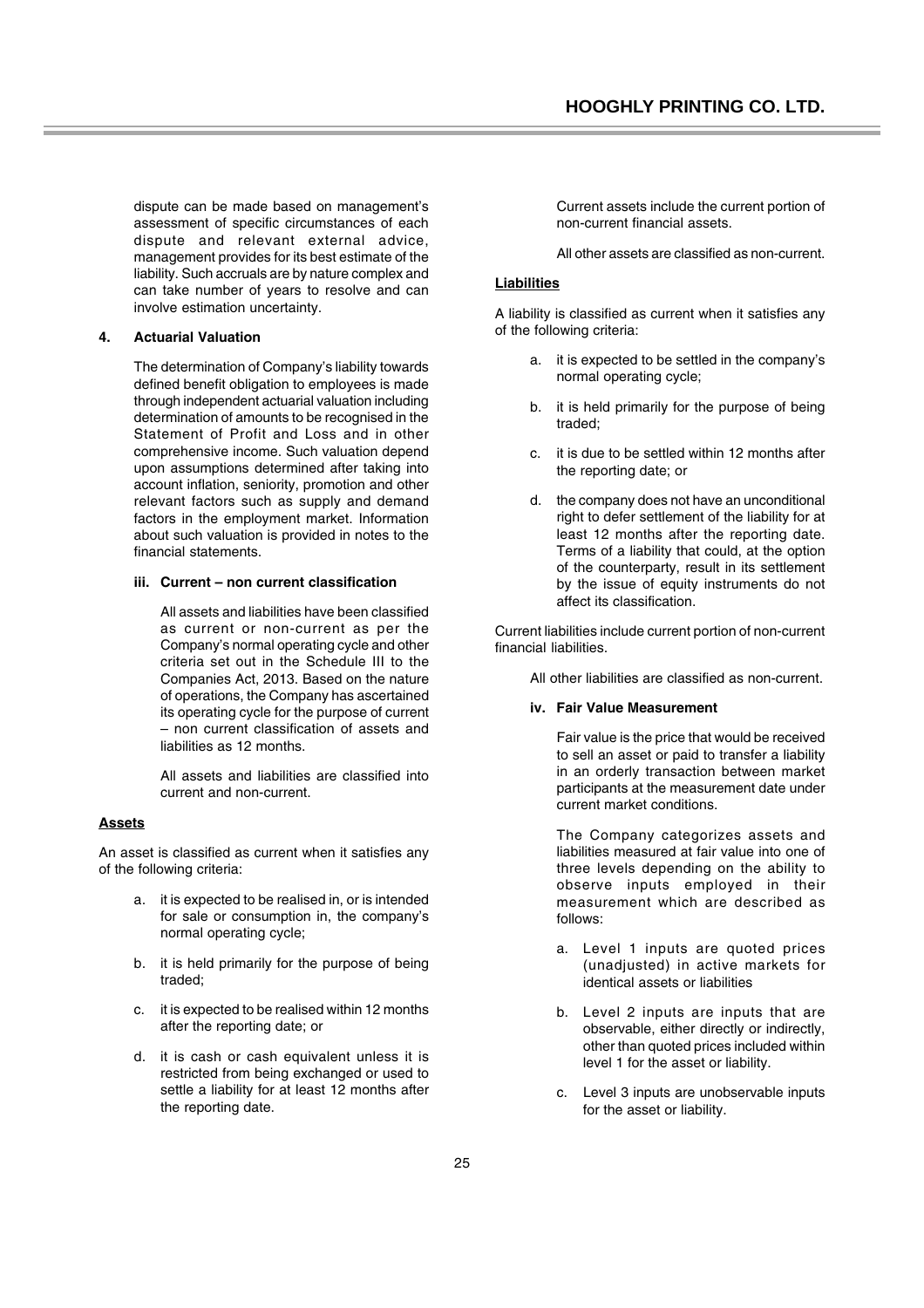#### **v. Property Plant and Equipment**

All items of Properties plant and equipment are stated at their cost of acquisition (net of input credit) or construction and are net of accumulated depreciation. The cost comprises purchase price, borrowing cost if capitalization criteria are met and directly attributable cost of bringing the asset to its working condition for the intended use. When significant parts of plant and equipment are required to be replaced at intervals, the Company depreciates them separately based on their specific useful lives. All other repair and maintenance costs are recognised in statement of profit or loss as incurred.

An item of property, plant and equipment and any significant part initially recognised is derecognized upon disposal or when no future economic benefits are expected from its use or disposal. Any gain or loss arising on de-recognition of the asset (calculated as the difference between the net disposal proceeds and the carrying amount of the asset) is included in the statement of profit and loss when the asset is derecognized.

Spares that can be used only with particular items of plant and machinery and such usage is expected to be irregular are capitalised.

Fixed assets under construction are disclosed as capital work in progress.

#### **Depreciation**

Depreciation on property plant and equipment commences when the assets are ready for their intended use.

Depreciation on tangible fixed assets is provided under straight line method over useful lives of fixed assets, as estimated by the management. Useful lives so estimated are in line with the useful lives indicated by Schedule II to the Companies Act, 2013. Depreciation on additions/ deletions is provided on pro rata basis in the year of purchase/ disposal.Amount paid for acquisition of leasehold land is amortised over the period of the lease.

The residual values, useful lives and method of depreciation of are reviewed at each financial year end and adjusted prospectively, if appropriate.

#### **vi. Intangible fixed assets**

Intangible assets are stated at their cost of acquisition net of amortisation. The cost comprises purchase price, borrowing cost if capitalization criteria are met and directly attributable cost of bringing the asset to its working condition for the intended use.

Application software is amortised over the estimated economic useful life of 5 years.

The amortization period and the amortization method are reviewed at least at each financial year end. If the expected useful life of the asset is significantly different from previous estimates, the amortization period is changed accordingly.

#### **vii. Impairment of non-financial Assets**

The Company assesses at each balance sheet date whether there is any indication that an asset may be impaired. If any such indication exists, the Company estimates the recoverable amount of the asset. If such recoverable amount of the asset or the recoverable amount of the cash generating unit to which the asset belongs is less than its carrying amount, the carrying amount is reduced to its recoverable amount. The reduction is treated as an impairment loss and is recognized in the statement of profit and loss.

An impairment loss is reversed if there has been a change in the estimates used to determine the recoverable amount. An impairment loss is reversed only to the extent that the assets carrying amount does not exceed the carrying amount that would have been determined net of depreciation or amortisation, if no impairment loss had been recognised.

#### **viii. Financial Instruments**

a. Financial Assets

Financial assets, where applicable are recognised when the Company becomes a party to the contractual provisions of the financial instrument and are measured initially at fair value adjusted for transaction costs.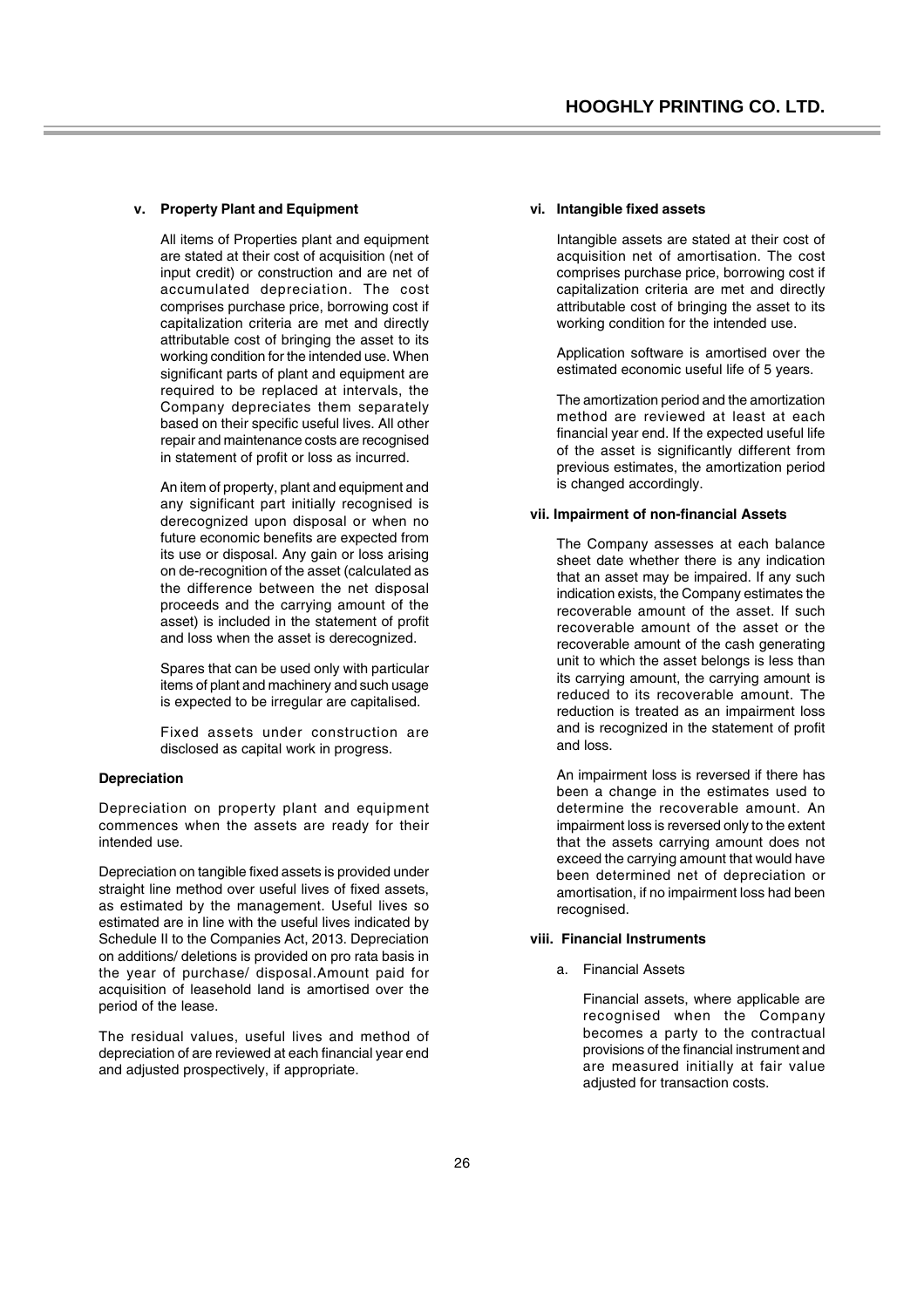#### **Classification**

Management determines the classification of an asset at initial recognition depending on the purpose for which the assets were acquired. The subsequent measurement of financial assets depends on such classification.

The financial assets are classified as those measured at:

- 1. amortised cost, where the financial assets are held solely for collection of cash flows arising from payments of principal and / or interest.
- 2. fair value through other comprehensive income (FVTOCI), where the financial assets are held not only for collection of cash flows arising from payments of principal and interest but also from the sale of such assets. Such assets are subsequently measured at fair value, with unrealised gains and losses arising from changes in the fair value being recognised in other comprehensive income.
- 3. fair value through profit or loss (FVTPL), where the assets are managed in accordance with an approved investment strategy that triggers purchase and sale decisions based on their fair value of such assets. Such assets are subsequently measured at fair value, with unrealised gains and losses arising from changes in the fair value being recognised in the Statement of Profit and Loss in the period in which they arise.

Trade receivables, advances, security deposits, cash and cash equivalents etc. are classified for measurement at amortised cost while investments may fall under any of the aforesaid classes. However, in respect of particular investments in equity instruments that would otherwise be measured at fair value through profit or loss, an irrevocable election at initial recognition may be made to present subsequent changes in fair value through other comprehensive income.

#### **Impairment**

The Company assesses at each reporting date whether a financial asset (or a group of financial assets) such as investments, trade receivables, advances and security deposits held at amortised cost and financial assets that are measured at fair value through other comprehensive income are tested for impairment based on evidence or information that is available without undue cost or effort. Expected credit losses are assessed and loss allowances recognised if the credit quality of the financial asset has deteriorated significantly since initial recognition.

#### **De-recognition**

A financial asset is primarily de-recognised when the rights to receive cash flows from the asset have expired or the Company has transferred its rights to receive cash flows from the asset.

#### **b. Financial Liabilities**

All financial liabilities are recognised initially at fair value and transaction cost that is attributable to the acquisition of the financial liabilities is also adjusted. These liabilities are classified as amortised cost.

Subsequent to initial recognition, these liabilities are measured at amortised cost using the effective interest method. These liabilities include borrowings and deposits.

De-recognition of financial liabilities

A financial liability are de-recognised when the obligation under the liability is discharged, cancelled or expires. When an existing financial liability is replaced by another from the same lender on substantially different terms, or the terms of an existing liability are substantially modified, such an exchange or modification is treated as the de-recognition of the original liability and the recognition of a new liability. The difference in the respective carrying amounts is recognised in the Statement of Profit and Loss.

### **c. Offsetting Financial Instruments**

Financial assets and financial liabilities are offset and the net amount is reported in the balance sheet if there is a currently enforceable legal right to offset the recognised amounts and there is an intention to settle on a net basis, to realize the assets and settle the liabilities simultaneously.

#### **ix. Inventories**

Raw materials, stores and spare parts are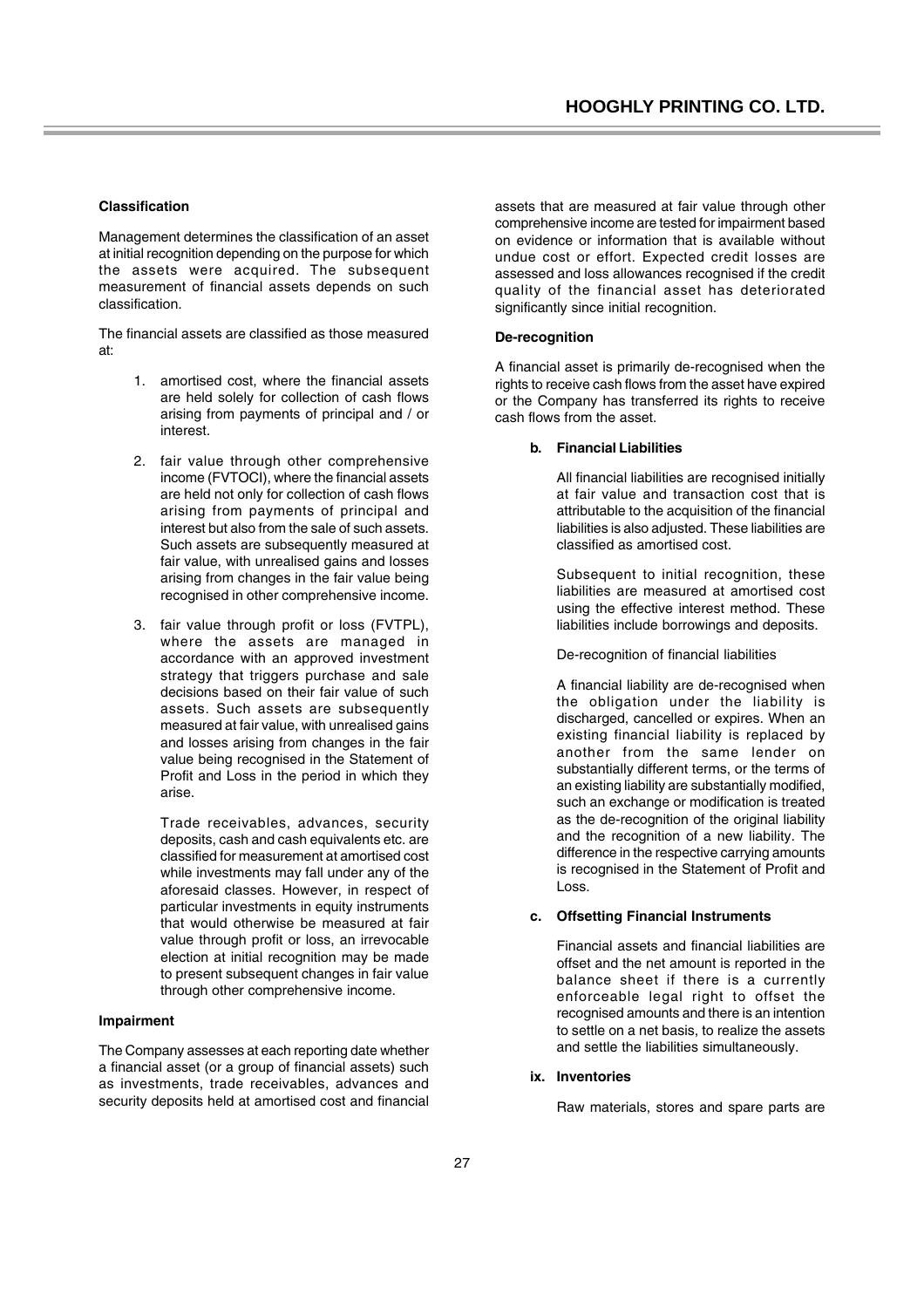valued at the lower of cost and net realizable value. Cost includes purchase price, duties and taxes, freight and other expenditure incurred in bringing such inventories to their present location and condition. In determining cost, weighted average method is used. The carrying costs of raw materials, stores and spare parts are appropriately written down when there is a decline in replacement cost of such materials and the finished products, in which they will be incorporated, are expected to be sold below cost.

Work in progress and finished goods are valued at the lower of cost and net realisable value. Cost comprises of direct material, labour expenses and an appropriate portion of production overheads incurred in bringing the inventory to their present location and condition. Fixed production overheads are allocated on the basis of normal capacity of the production facilities.

Traded finished goods are valued at the lower of cost and net realisable value.

#### **x. Revenue**

- a. Revenue from sale of goods is recognised when significant risks and rewards of ownership in the goods are transferred to customers and it is not unreasonable to expect ultimate collection of the sale consideration that is being recognised as revenue.
- b. Sales against FOR Contracts are booked on the basis of deliveries to transport carriers upto 31st March, irrespective of whether the goods have been received by the Customer by 31st March or not.
- c. Partial deliveries are accounted for in accordance with billing schedules as per the terms or respective sales contracts.
- d. Sales return, if any, upto 30th April are accounted for.Credit of scrap is taken in Miscellaneous receipts when disposed off.
- e. Income from delivery etc. are set off against the delivery expenses.
- f. Dividend income is recognised when the right to receive payment is established.
- g. Interest income is recognised on a time proportion basis taking into account the amount outstanding and the interest rate applicable.

#### **xi. Employee benefits**

The Company's obligations towards various employee benefits have been recognised as follows:

- (a) Defined Contribution Schemes : Company's contribution towards Provident Fund on arithmetical basis (DCS) paid/payable during the year to the Provident Fund Authority are charged to Profit & Loss Account.
- (b) Defined Benefit Schemes : Company's Liabilities towards Gratuity and Leave Encashment are defined benefit scheme (DBS). Liabilities in respect of Gratuity and Leave Encashment are determined as per actuarial valuation. Gratuity and Leave Encashment benefits to eligible employees have been funded under separate arrangement with Life Insurance Corporation of India (LICI).

#### **xii. Income taxes**

Income-tax expense comprises current tax (i.e. amount of tax for the period determined in accordance with the income-tax law) and deferred tax charge or credit (reflecting the tax effects of timing differences between accounting income and taxable income for the period).

- a. Current tax is measured at the amount expected to be paid to (recovered from) the taxation authorities, using the applicable tax rates and tax laws.
- b. Deferred tax is recognized on temporary differences between the carrying amounts of assets and liabilities and the amounts used for taxation purposes (tax base), at the tax rates and tax laws enacted or substantively enacted by the end of the reporting period.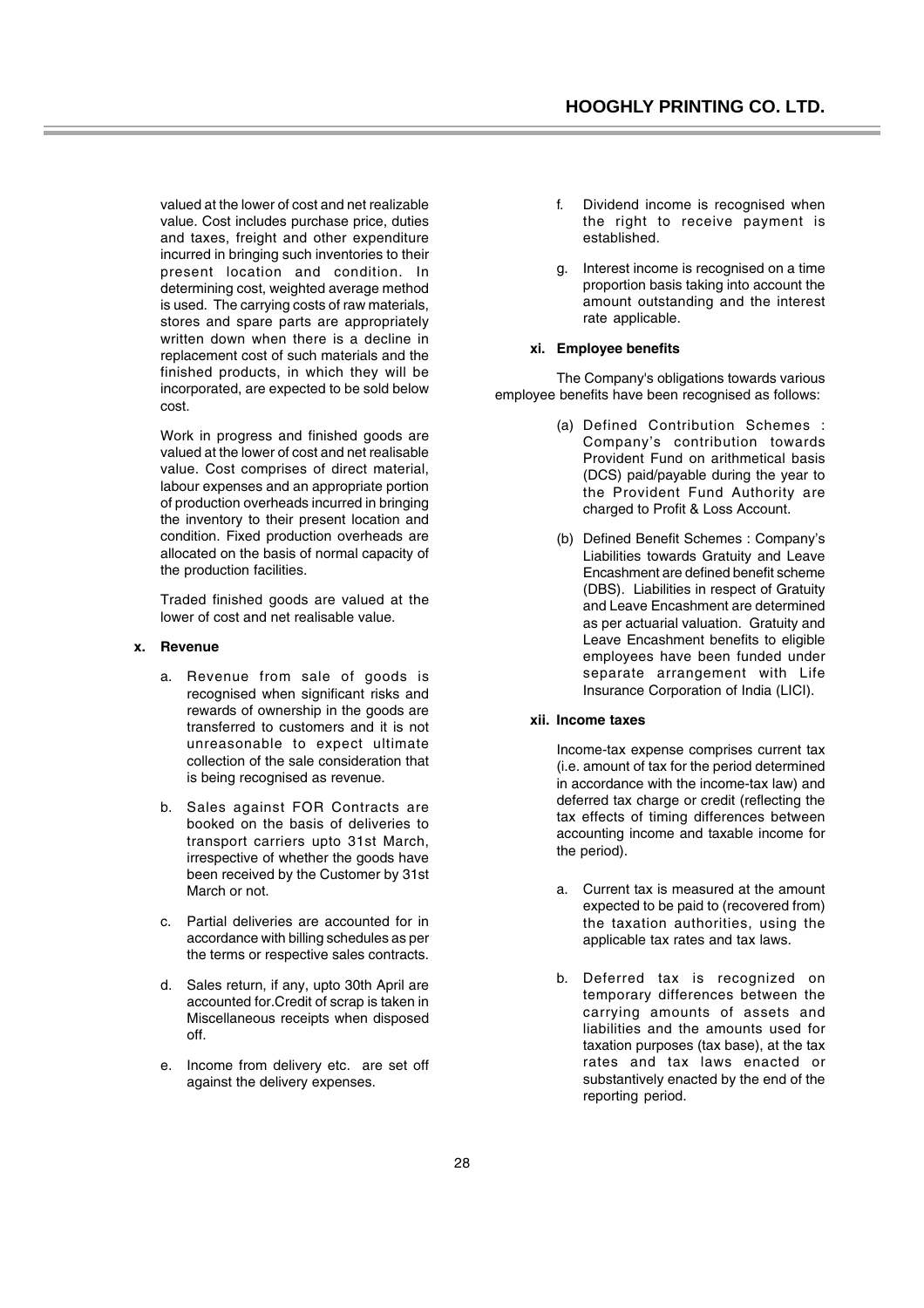Deferred tax assets are recognised for the future tax consequences to the extent it is probable that future taxable profits will be available against which the deductible temporary differences can be utilised.

Income tax, in so far as it relates to items disclosed under other comprehensive income or equity, are disclosed separately under other comprehensive income or equity, as applicable.

Deferred tax assets and liabilities are offset when there is legally enforceable right to offset current tax assets and liabilities and when the deferred tax balances related to the same taxation authority. Current tax assets and tax liabilities are offset where the entity has a legally enforceable right to offset and intends either to settle on net basis, or to realize the asset and settle the liability simultaneously.

Deferred tax assets are reviewed as at each balance sheet date and written down or written-up to reflect the amount that is reasonably certain (as the case may be) to be realised.

#### **xiii. Borrowing cost**

Borrowing costs that are attributable to the acquisition, construction or production of qualifying assets capitalised as part of cost of such assets till such time as the asset is ready for its intended use or sale. A qualifying asset is an asset that necessarily requires a substantial period of time to get ready for its intended use or sale. All other borrowing costs are recognized as an expense in the period in which they are incurred.

#### **xiv. Provisions and Contingent liabilities**

Provisions are recognized only when there is a present obligation, as a result of past events, and when a reliable estimate of the amount of obligation can be made at the reporting date. These estimates are reviewed at each reporting date and adjusted to reflect the current best estimates.

### **Contingent liability is disclosed for :**

- Possible obligations which will be confirmed only by future events not wholly within the control of the Company or
- Present obligations arising from past events where it is not probable that an outflow of resources will be required to settle the obligation or a reliable estimate of the amount of the obligation cannot be made.

#### **xv. Earnings per share**

Basic earnings per share is calculated by dividing the net profit or loss for the period attributable to equity shareholders (after deducting attributable taxes) by the weighted average number of equity shares outstanding during the period. The weighted average number of equity shares outstanding during the period is adjusted for events including a bonus issue.

For the purpose of calculating diluted earnings per share, the net profit or loss for the period attributable to equity shareholders and the weighted average number of shares outstanding during the period are adjusted for the effects of all dilutive potential equity shares.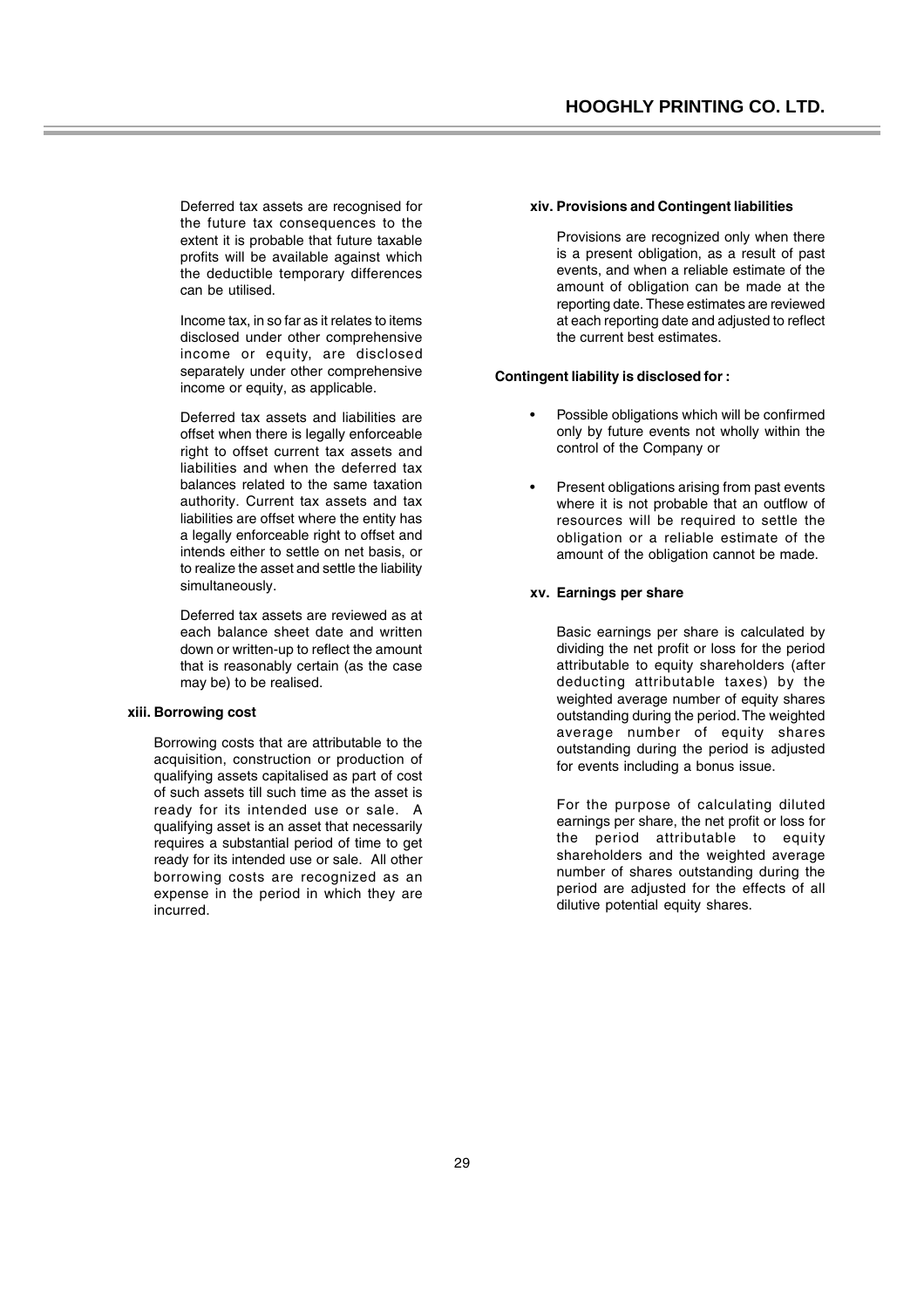### TRANSAFE SERVICES LIMITED For the year ended April 01, 2016 and March 31,2017

|                                                       | As at 31st March 2016       |              |             |                      |
|-------------------------------------------------------|-----------------------------|--------------|-------------|----------------------|
| DEFERRED TAX LIABILITY:                               |                             |              |             |                      |
| WDV as per companies act                              | 23,900,000.00               |              |             |                      |
| WDV as per income tax act                             | 8,286,647.00                |              |             |                      |
|                                                       | 15,613,353.00               |              |             |                      |
| Deferred tax liabilities @ 30.90%                     | 4,824,526.08                |              |             |                      |
| DEFERRED TAX ASSETS:                                  |                             |              |             |                      |
|                                                       |                             |              |             |                      |
| Unamortized VRS Expenses                              | 2,947,638.00                |              |             |                      |
|                                                       | 2,947,638.00                |              |             |                      |
| Deferred tax assets @ 30.90%                          | 910,820.14                  |              |             |                      |
| Net Deferred Tax Liabilities/ (assets)                | 3,913,705.94                |              |             |                      |
| Deferred Tax Assets (Net) as per Signed Accounts      |                             |              |             |                      |
|                                                       |                             |              |             |                      |
| As per IND AS Deferred Tax Liab as on 01.04.2016      | 3,913,705.94                |              |             |                      |
| Old Indian GAAP Deferred Tax Liability as on 31.03.16 |                             |              |             |                      |
| Adjustment entries for Opening Balance sheet          | (3,913,705.94)              |              |             |                      |
|                                                       | (39.14)                     |              |             |                      |
|                                                       |                             |              |             |                      |
| Impact of Changes under Ind AS                        |                             |              |             |                      |
|                                                       |                             |              |             |                      |
| <b>Particulars</b>                                    | <b>IND AS</b>               |              | IT          | (Taxable)/deductible |
|                                                       |                             |              |             | temporary difference |
| Deferred Tax (OCI)                                    |                             |              |             |                      |
| Fair Value through OCI                                |                             |              | 2,500.00    | 2,500.00             |
|                                                       | Deferred tax Asset @ 30.90% |              |             | 772.50               |
|                                                       | As at 31st March 2017       |              |             |                      |
|                                                       |                             |              |             |                      |
| DEFERRED TAX LIABILITIES:                             |                             |              |             |                      |
| WDV as per companies act                              | 22,877,000.00               |              |             |                      |
| WDV as per income tax act                             | 7,142,055.00                |              |             |                      |
| Deferred Tax Liab on account of Assets                | 15,734,945.00               |              |             |                      |
| Deferred tax liabilities @ 30.90%                     | 4,862,098.01                |              |             |                      |
| DEFERRED TAX ASSETS:                                  |                             |              |             |                      |
| <b>Unamortized VRS Expenses</b>                       | 1,508,559.00                |              |             |                      |
|                                                       | 1,508,559.00                |              |             |                      |
| Deferred tax assets @ 30.90%                          | 522,082.10                  |              |             |                      |
| Net Deferred Tax Liabilities/ (assets)                | 4,340,015.91                |              |             |                      |
|                                                       | 43.40                       |              |             |                      |
|                                                       |                             |              |             |                      |
|                                                       |                             |              |             |                      |
| As per IND AS Deferred Tax Liability as on 31.03.2017 | 4,340,015.91                |              |             |                      |
| Opening Deferred Tax Liability                        | 3,913,705.94                |              |             |                      |
| Adjustment entries for IND AS Balance sheet           | 426,309.98                  |              |             |                      |
| Deferred Tax on OCI                                   |                             |              |             |                      |
|                                                       | Amount                      | Deferred Tax | Last yr-OCI | Net                  |
| On Fair value of Investments                          | (2,500.00)                  | $-772.5$     |             | (772.50) Ignored     |
|                                                       | (2,500.00)                  |              |             |                      |
| Deferred Tax Asset / (Liability) on OCI               | (772.50)                    |              |             | (772.50)             |
|                                                       | As at 31st March 2018       |              |             |                      |
| WDV as per companies act                              | 22,592,015                  |              | 22,592,015  |                      |
| WDV as per income tax act                             | 6,467,811                   |              | 6,467,811   |                      |
| Deferred Tax Liab on account of Assets                | 16,124,204.00               |              | 16,124,204  |                      |
| Deferred tax liabilities @ 30.90%                     |                             |              |             |                      |
|                                                       | 4,982,379.04                |              | 4,151,983   | 41.52                |
|                                                       |                             |              |             | $-1.15$              |
| DEFERRED TAX ASSETS:                                  |                             |              |             |                      |
| <b>Unamortized VRS Expenses</b>                       | 445,090.00                  |              | 445,090     |                      |
|                                                       | 445,090.00                  |              | 445,090     | $-3.03$              |
| Deferred tax assets @ 30.90%                          | 154,036.75                  |              | 114,611     |                      |
|                                                       |                             |              |             |                      |
| Net Deferred Tax Liabilities/ (assets)                | 4,828,342.29                |              | 4,037,372   |                      |
|                                                       |                             |              |             |                      |
| As per IND AS Deferred Tax Liability as on 31.03.2017 | 4,828,342.29                |              | 4,037,372   |                      |
| Opening Deferred Tax Liability                        |                             |              | 4,340,016   |                      |
| Adjustment entries for IND AS Balance sheet           |                             |              |             |                      |
|                                                       | 4,828,342.29<br>488,326     |              |             |                      |
|                                                       |                             |              | (302, 644)  | (3.03)               |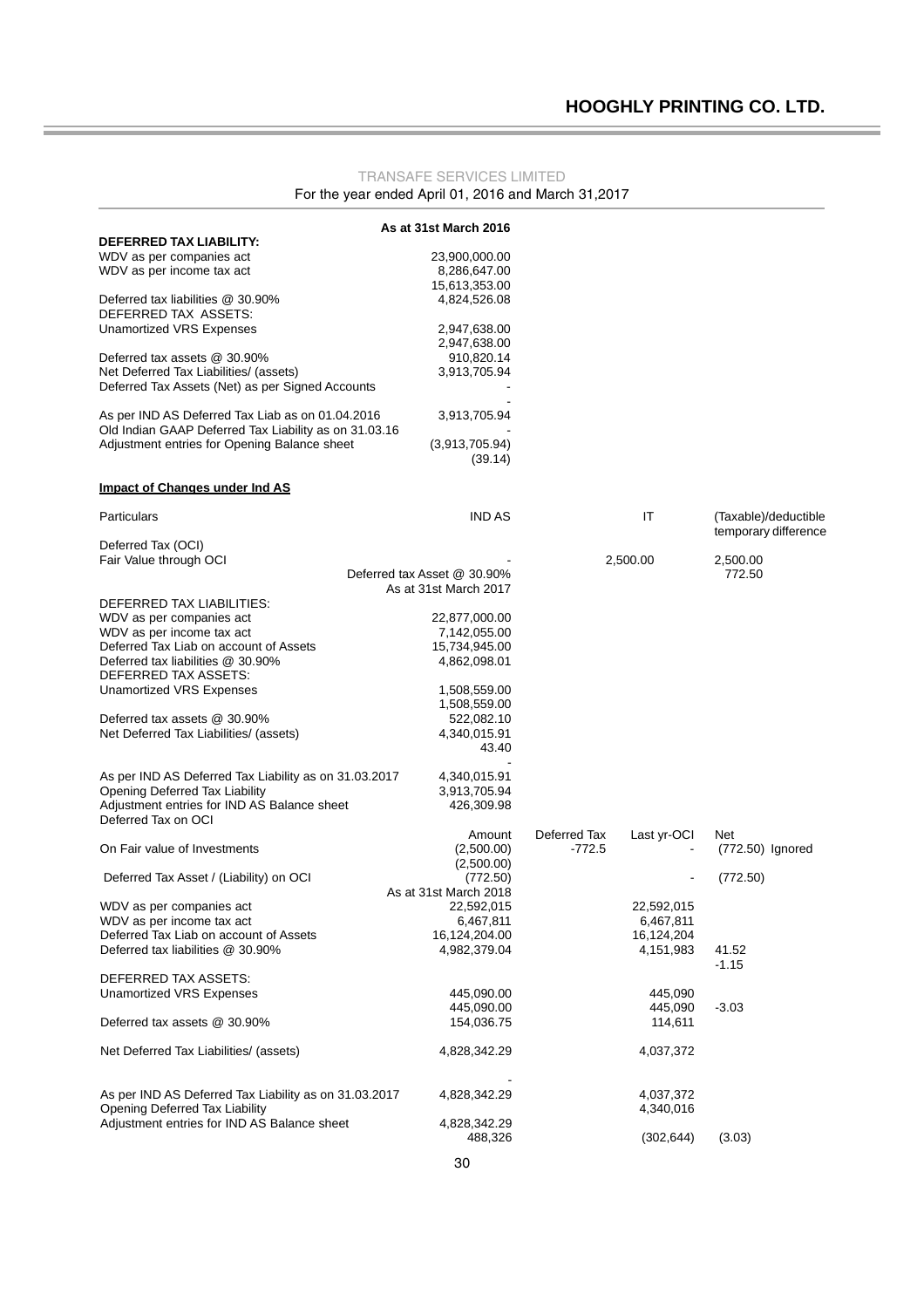# **Impact on Other Equity**

**as on 01.04.2016**

|                                             | <b>Total Equity as per previous GAAP</b> |          |        |  |
|---------------------------------------------|------------------------------------------|----------|--------|--|
| Less:                                       |                                          |          |        |  |
| 1.                                          | Impact of Fair valuation of Investments  | $-0.03$  |        |  |
| 2.                                          | Impact of Prior Period Expenses          | $-15.48$ |        |  |
| 3.                                          | Impact of Prior Period Depreciation      | $-1.70$  |        |  |
| 4.                                          | Impact of Deferred Tax                   | $-39.14$ | -56.35 |  |
| <b>Total Equity as per Ind AS</b><br>343.92 |                                          |          |        |  |

# **Impact on Other Equity**

**as on 31.03.2017**

|                | <b>Total Equity as per previous GAAP</b> |           |           |  |  |
|----------------|------------------------------------------|-----------|-----------|--|--|
| Less:          |                                          |           |           |  |  |
| $\mathbf{1}$ . | Impact of Fair valuation of Investments  | $-0.03$   |           |  |  |
| 2.             | Impact of Deferred Tax                   | $-24.99$  |           |  |  |
| 3.             | Impact of excess depreciation            | 13.27     |           |  |  |
| 4.             | Impact of change in estimation           | $-100.33$ | $-112.08$ |  |  |
|                |                                          | 284.87    |           |  |  |

**Impact on Total Comprehensive Income**

## **as on 31.03.2017**

| <b>Total Loss as per previous GAAP</b>   | $-3.31$                             |           |        |  |
|------------------------------------------|-------------------------------------|-----------|--------|--|
| $\mathbf{1}$ .                           | Impact of Prior Period Expenses     | 15.48     |        |  |
| 2.                                       | Impact of Prior Period Depreciation | 1.70      |        |  |
| 3.                                       | Impact of change in estimation      | $-100.33$ |        |  |
| 4.                                       | Impact of excess depreciation       | 13.27     |        |  |
| 5.                                       | Impact of Deferred Tax              | 14.15     | -55.73 |  |
| Total Comprehensive Income as per Ind AS |                                     |           |        |  |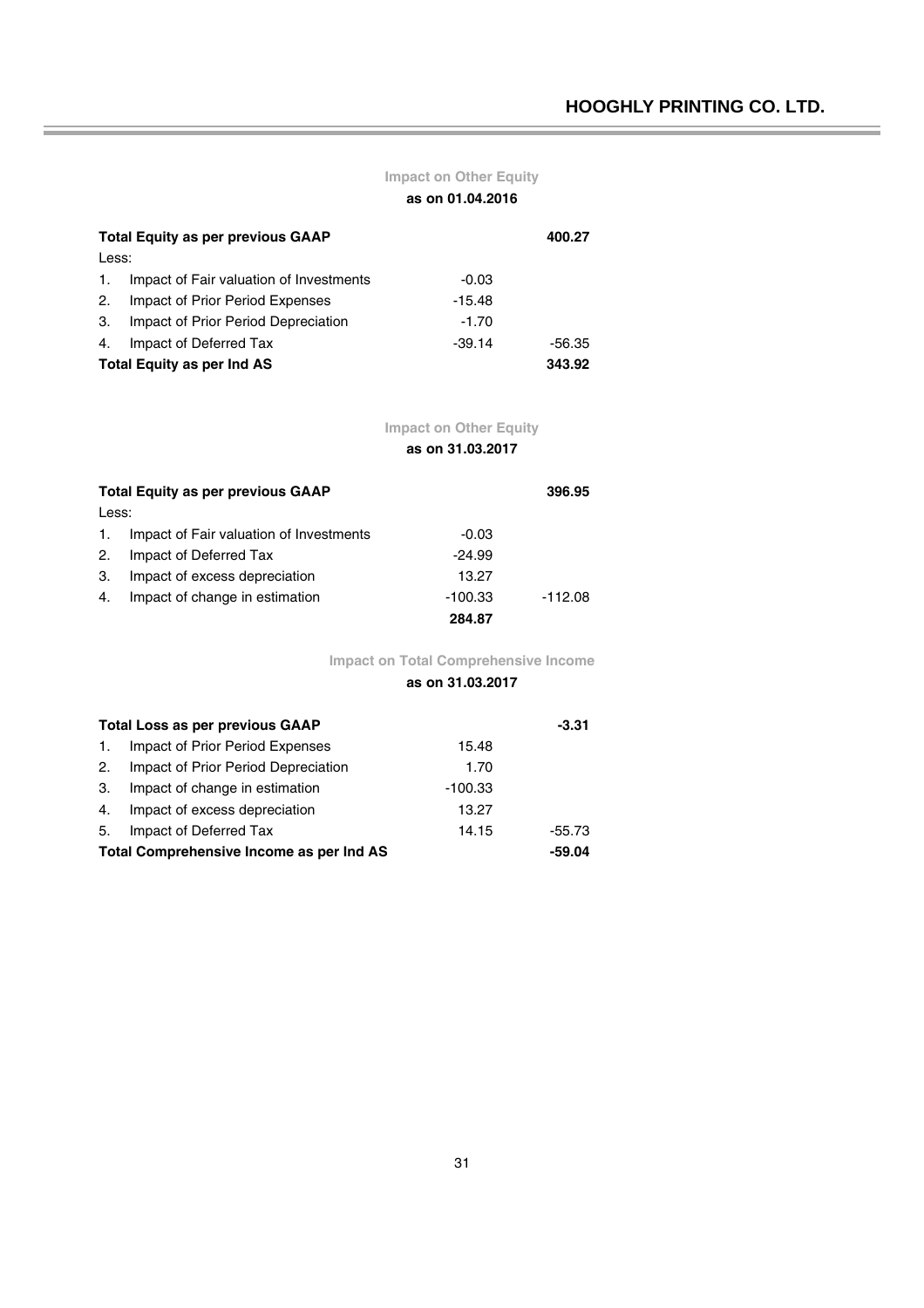$($ ₹ in lakhs)

|     |                                                                | Note No.       | As at<br>March 31, 2018 | As at<br>March 31, 2017 | As at<br>April 1, 2016 |
|-----|----------------------------------------------------------------|----------------|-------------------------|-------------------------|------------------------|
|     | <b>Non-current assets</b>                                      |                |                         |                         |                        |
| (a) | Property, Plant and Equipment                                  | $\overline{c}$ | 225.06                  | 228.77                  | 239.00                 |
| (b) | Capital work-in-progress                                       | $\overline{2}$ |                         | 4.82                    | 4.35                   |
| (c) | Intangible Assets                                              | 2              | 0.89                    | 1.20                    | 0.20                   |
| (d) | <b>Financial Assets</b>                                        |                |                         |                         |                        |
|     | Investment<br>(i)                                              | 3              | 0.00                    | 0.00                    | 0.00                   |
|     | (ii) Trade Receivables                                         |                |                         |                         |                        |
|     | (iii) Loans                                                    | 4              | 1.06                    | 11.79                   | 10.37                  |
|     | (iv) Other financial assets                                    |                |                         | 0.00                    | 0.00                   |
| (e) | Income Tax Assets (net)                                        | 5              | 48.38                   | 13.44                   | 50.38                  |
| (f) | Other non-current assets                                       | 6              | 242.15                  | 221.83                  | 189.65                 |
|     | <b>Total Non - Current Assets</b>                              |                | 517.54                  | 481.85                  | 493.95                 |
|     | <b>Current assets</b>                                          |                |                         |                         |                        |
| (a) | Inventories                                                    | $\overline{7}$ | 27.75                   | 122.35                  | 131.21                 |
| (b) | <b>Financial Assets</b>                                        |                |                         |                         |                        |
|     | (i) Investment                                                 | 8              | 578.19                  | 0.00<br>1414.18         | 0.00                   |
|     | (ii) Trade Receivables                                         | 9              | 5.55                    | 33.86                   | 1205.81<br>25.56       |
|     | (iii) Cash and cash equivalents<br>(iv) Loans                  |                |                         | 0.00                    | 0.00                   |
|     | (iii) Other financial assets                                   | 10             | 35.10                   | 78.93                   | 97.70                  |
| (d) | Other current assets                                           |                |                         |                         |                        |
|     | <b>Total Current Assets</b>                                    |                | 646.59                  | 1649.32                 | 1460.28                |
|     |                                                                |                |                         |                         |                        |
|     | <b>Total Assets</b>                                            |                | 1164.13                 | 2131.17                 | 1954.23                |
|     | <b>EQUITY AND LIABILITIES</b>                                  |                |                         |                         |                        |
|     | <b>EQUITY</b>                                                  |                |                         |                         |                        |
| (a) | <b>Equity Share capital</b>                                    | 11             | 102.71                  | 102.71                  | 102.71                 |
| (b) | <b>Other Equity</b>                                            | 12             | (185.61)                | 182.17                  | 241.21                 |
|     | <b>Total equity</b>                                            |                | (82.90)                 | 284.88                  | 343.92                 |
|     | <b>LIABILITIES</b>                                             |                |                         |                         |                        |
|     | <b>Non-current liabilities</b>                                 |                |                         |                         |                        |
| (a) | <b>Financial Liabilities</b>                                   |                |                         |                         |                        |
|     | <b>Borrowings</b><br>(i)                                       | 13             | 0.00                    | 0.00                    | 6.03                   |
|     | (ii)<br>Other financial liabilities                            |                |                         | 0.00                    | 0.00                   |
| (b) | Provisions                                                     |                |                         | 0.00                    | 0.00                   |
| (c) | Other non-current liabilities                                  | 14<br>15       | 61.03                   | 57.03<br>43.40          | 57.81                  |
| (d) | Deferred Tax Liability<br><b>Total non-current liabilities</b> |                | 40.37<br>101.40         | 100.43                  | 39.14<br>102.98        |
|     | <b>Current liabilities</b>                                     |                |                         |                         |                        |
| (a) | <b>Financial Liabilities</b>                                   |                |                         |                         |                        |
|     | <b>Borrowings</b><br>(i)                                       | 16             | 224.36                  | 619.88                  | 541.86                 |
|     | (ii) Trade and other payables                                  | 17             | 459.29                  | 619.13                  | 534.80                 |
|     | (iii) Other financial liabilities                              | 18             | 404.40                  | 472.62                  | 407.19                 |
| (b) | Other current liabilities                                      | 19             | 1.96                    | 1.96                    | 5.63                   |
| (c) | Provisions                                                     | 20             | 55.61                   | 32.27                   | 17.85                  |
|     | <b>Total Current Liabilities</b>                               |                | 1145.62                 | 1745.86                 | 1507.33                |
|     | <b>Total liabilities</b>                                       |                | 1247.02                 | 1846.29                 | 1610.31                |
|     |                                                                |                |                         |                         |                        |
|     | <b>Total Equity &amp; Liabilities</b>                          |                | 1164.13                 | 2131.17                 | 1954.23                |

### **BALANCE SHEET AS AT 31ST MARCH, 2018**

The accompanying Notes 2 to 20 , 1 & 30 to 41 are an integral part of the Finanicial Statements

In terms of our report of even date **On behalf of the Board** For Mitra Roy & Datta Chartered Accountants **Debasis Jana** 

Firm Regn. No. 322477E **Directors.** R. C. Sen Debasis Jana<br>B.C. Sen

Kingsuk Datta Membership No. 053121 Kolkata, 29th May, 2018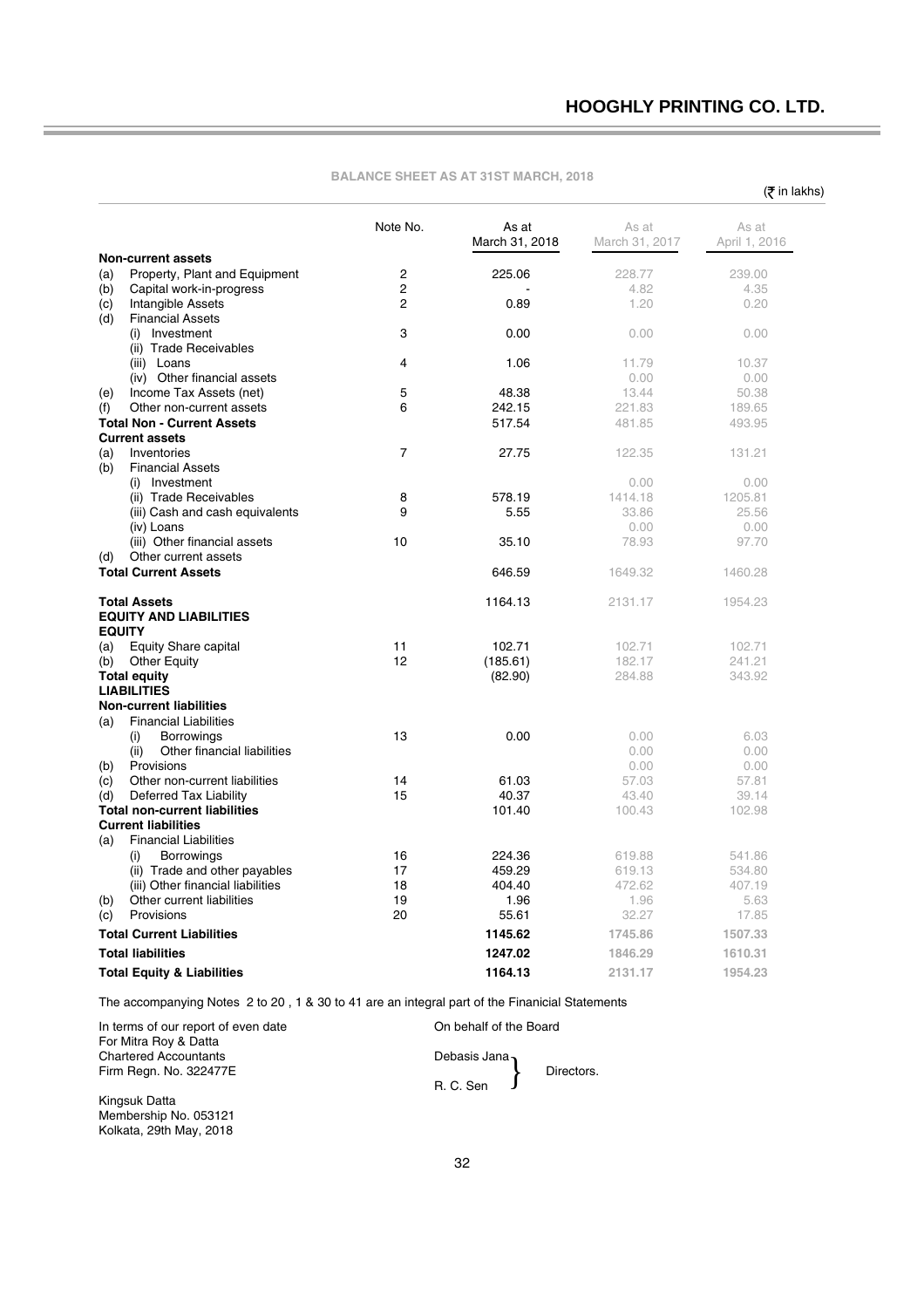|    |                                                                                                | oo run<br>.            |               | (₹ in lakhs)  |
|----|------------------------------------------------------------------------------------------------|------------------------|---------------|---------------|
|    |                                                                                                | <b>Notes</b>           | 31 March 2017 | 31 March 2018 |
| I  | Revenue from operations                                                                        | 21                     | 918.85        | 1614.05       |
| Ш  | Other Income                                                                                   | 22                     | 16.00         | 3.99          |
| Ш  | Total Income $(I + II)$                                                                        |                        | 934.85        | 1618.04       |
| IV | <b>EXPENSES</b>                                                                                |                        |               |               |
|    | (a) Cost of Materials consumed                                                                 | 23                     | 414.99        | 776.56        |
|    | (b) Changes in Changes in inventories of Finished Goods,                                       |                        |               |               |
|    | Work In Progress                                                                               | 24                     | 0.00          | 17.77         |
|    | (c) Employee benefit expense                                                                   | 25                     | 342.09        | 293.67        |
|    | (d) Excise Duty                                                                                |                        |               |               |
|    | (e) Depreciation and amortisation expense                                                      | 26                     | 13.13         | 12.36         |
|    | (f) Finance costs                                                                              | 27                     | 67.64         | 80.07         |
|    | (g) Other expenses                                                                             | 28                     | 454.16        | 460.54        |
|    | Total Expenses (IV)                                                                            |                        | 1292.01       | 1640.97       |
| v  | Profit before tax (III - IV)                                                                   |                        | (357.16)      | (22.93)       |
| VI | <b>Tax Expense</b>                                                                             |                        |               |               |
|    | Income Tax                                                                                     |                        |               |               |
|    | (1) Current tax                                                                                |                        | 0.00          | 5.62          |
|    | (2) Relating to earlier years                                                                  |                        | 0.00          | 2.28          |
|    | Deferred Tax                                                                                   | 29                     | (3.03)        | 4.26          |
|    | Total tax expense                                                                              |                        | (3.03)        | 12.16         |
|    | VII Profit for the period (V - VI)                                                             |                        | (354.13)      | (35.09)       |
|    | <b>VIII Other Comprehensive Income</b>                                                         |                        |               |               |
| Α. | Items that will not be reclassified to Profit or Loss                                          |                        |               |               |
|    | (1) Remeasurement of Investments                                                               |                        | 0.00          | 0.00          |
|    | (2) Adjustment of actuarial gains/losses                                                       |                        | (13.65)       | (23.95)       |
| В. | Less: Income tax relating to items that will not be reclassified to profit or loss             |                        |               |               |
|    | (1) Current Tax                                                                                |                        | 0.00          | 0.00          |
|    | (2) Deferred Tax                                                                               |                        | 0.00          | 0.00          |
| IX | "Total Other Comprehensive Income for the period"(A-B)"                                        |                        | (13.65)       | (23.95)       |
| x  | "Total Comprehensive Income for the period "(VII + IX)"                                        |                        | (367.78)      | (59.04)       |
| ΧI | Earnings per equity share (Face value Rs. 10 each):                                            |                        |               |               |
|    | $(1)$ Basic                                                                                    |                        | (34.48)       | (3.42)        |
|    | (2) Diluted                                                                                    |                        |               |               |
|    | <b>Significant Accounting Policies</b>                                                         | 1                      |               |               |
|    | Other Notes to Financial Statements                                                            | 30 to 41               |               |               |
|    | The accompanying Notes 2 to 20, 1 & 30 to 41 are an integral part of the Finanicial Statements |                        |               |               |
|    | In terms of our report of even date                                                            | On behalf of the Board |               |               |
|    | For Mitra Roy & Datta<br><b>Chartered Accountants</b>                                          | Debasis Jana           |               |               |
|    | Firm Regn. No. 322477E                                                                         | R. C. Sen              | Directors.    |               |
|    | Kingsuk Datta                                                                                  |                        |               |               |

**STATEMENT OF PROFIT & LOSS FOR THE YEAR ENDED 31ST MARCH, 2018**

Membership No. 053121 Kolkata, 29th May, 2018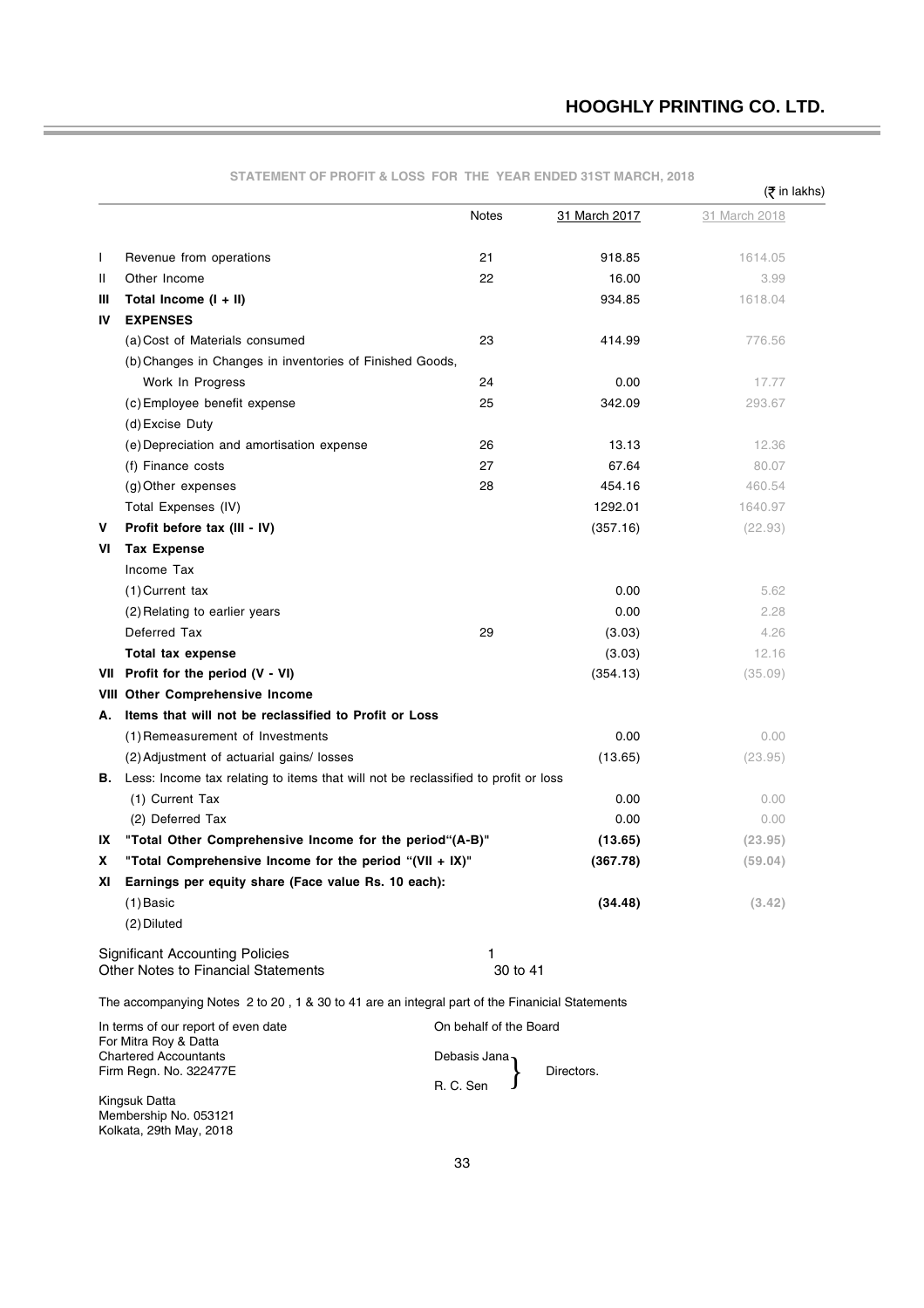| <b>STATEMENT OF CHANGE IN EQUITY</b> |
|--------------------------------------|
|--------------------------------------|

(そ in lakhs)

### **A. Equity Share Capital**

|    | Description                                    | Amount (Rs.)       |                    |                      |                 |
|----|------------------------------------------------|--------------------|--------------------|----------------------|-----------------|
|    | As at 1st April, 2016                          | 102.71             |                    |                      |                 |
|    | Change in Equity Share Capital during the year |                    |                    |                      |                 |
|    | As at 31st March, 2017                         | 02.71              |                    |                      |                 |
|    | Change in Equity Share Capital during the year |                    |                    |                      |                 |
|    | As at 31st March, 2018                         | 102.71             |                    |                      |                 |
| В. | <b>Other Equity</b>                            |                    |                    |                      | $($ ₹ in lakhs) |
|    | Description                                    | Capital<br>Reserve | General<br>Reserve | Retained<br>Earning* | Total           |
|    | As at 1st April 2016                           | 0.40               | 167.81             | 73.00                | 241.21          |
|    | Profit/(Loss) during the year                  | $\blacksquare$     | ۰                  | (59.04)              | (59.04)         |
|    | As at 31st March 2017                          | 0.40               | 167.81             | 13.96                | 182.17          |
|    | Profit/(Loss) during the year                  |                    | -                  | (367.78)             | (367.78)        |
|    | As at 31st March 2018                          | 0.40               | 167.81             | (353.82)             | (185.61)        |

The accompanying Notes 2 to 20 , 1 & 30 to 41 are an integral part of the Finanicial Statements

In terms of our report of even date **Interport of the Board** For Mitra Roy & Datta Chartered Accountants Debasis Jana Firm Regn. No. 322477E Directors.

Kingsuk Datta Membership No. 053121 Kolkata, 29th May, 2018

R. C. Sen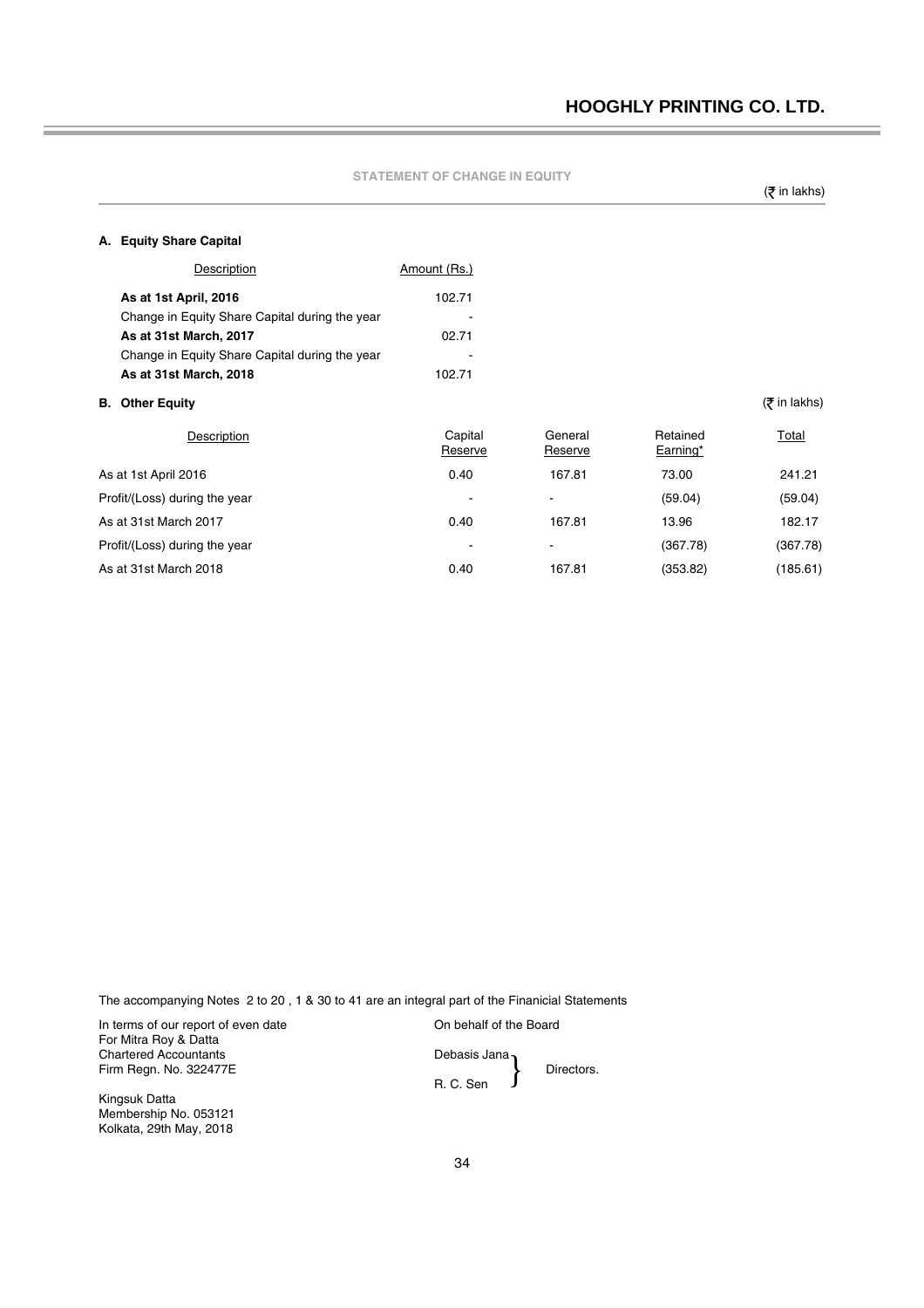| HOGHLY PRINTING COMPANY LIMITED                                    |              |
|--------------------------------------------------------------------|--------------|
| NOTES TO FINANCIAL STATEMENTS AS AT 31ST MARCH, 2018               |              |
| Note 2 Property, Plant and Equipment and capital work-in Progress. | (7 in lakhs) |

(₹ in lakhs)

|                                                                                                                                                                                                                                                                                                                        | and) (refer<br>(including<br>Leasehold<br>note 1)<br>Land | Building       | Plant and<br>Machinery | Installations<br>Electrical         | Furniture<br><b>Fixtures</b><br>and | Equipment<br>Office     | Vehicles               | Computers | Total          | progress<br>(refer<br>work-in-<br>Capital<br>note 3) | Intangible<br>Assets |
|------------------------------------------------------------------------------------------------------------------------------------------------------------------------------------------------------------------------------------------------------------------------------------------------------------------------|-----------------------------------------------------------|----------------|------------------------|-------------------------------------|-------------------------------------|-------------------------|------------------------|-----------|----------------|------------------------------------------------------|----------------------|
| Gross carrying<br>amount as on<br>01.04.2016                                                                                                                                                                                                                                                                           | 147.99                                                    | 0.79           | 467.06                 | 4.84                                | 11.64                               |                         | 6.19                   |           | 638.51         | 4.35                                                 | 0.96                 |
| Less: Accumulated<br>Depreciation as<br>on 01.04.2016                                                                                                                                                                                                                                                                  | 8.22                                                      | 0.79           | 370.51                 | 3.60                                | 10.80                               |                         | 5.59                   |           | 399.51         | ı,                                                   | 0.76                 |
| Deemed cost as at<br>Gross carrying<br>1 April 2016                                                                                                                                                                                                                                                                    | 139.77                                                    | ï              | 96.55                  | 1.24                                | 0.84                                | $\blacksquare$          | 0.60                   |           | 239.00         | 4.35                                                 | 0.20                 |
| amount as on<br>01.04.2016<br>Additions                                                                                                                                                                                                                                                                                | 147.99                                                    | 0.79           | 467.06<br>0.09         | 4.84<br>$\blacksquare$              | 11.64                               | $\mathbf{r}=\mathbf{r}$ | 6.19<br>$\blacksquare$ | 1.88      | 638.51<br>1.97 | $4.35$<br>0.47                                       | 0.37                 |
| Closing gross<br>Adjustment<br><b>Disposals</b>                                                                                                                                                                                                                                                                        |                                                           |                | (12.53)                | (0.97)                              | (6.23)                              | 1.52                    | ï                      | 3.67      | (14.54)        |                                                      |                      |
| carrying amount<br>31.03.2017<br>Accumulated                                                                                                                                                                                                                                                                           | 147.99                                                    | 0.79           | 454.62                 | 3.87                                | 5.41                                | 1.52                    | 6.19                   | 5.55      | 625.94         | 4.82                                                 | 2.27                 |
| depreciation as at<br>1 April 2016                                                                                                                                                                                                                                                                                     | 8.22                                                      | 0.79           | 370.51                 | 3.60                                | 10.80                               |                         | 5.59                   |           | 399.51         | f,                                                   | 0.76                 |
| as at 1 April 2016<br>Impairment                                                                                                                                                                                                                                                                                       | $\blacksquare$                                            |                | $\blacksquare$         | $\blacksquare$                      | $\blacksquare$                      | $\blacksquare$          | $\blacksquare$         |           | $\blacksquare$ | $\blacksquare$                                       | ı                    |
| accumulated<br>Closing                                                                                                                                                                                                                                                                                                 |                                                           |                |                        |                                     |                                     |                         |                        |           |                |                                                      |                      |
| depreciation as on<br>1 April 2016                                                                                                                                                                                                                                                                                     | 8.22                                                      | 0.79           | 370.51                 | 3.60                                | 10.80                               | r.                      | 5.59                   | ï         | 399.51         | ï                                                    | 0.76                 |
| Depreciation for the<br>vear                                                                                                                                                                                                                                                                                           | 1.50                                                      |                | 9.86                   | ï                                   | 0.05                                | 0.03                    | $\overline{11}$        | 0.50      | 12.05          |                                                      | 0.31                 |
| Adjustment<br>Disposals<br>Closing                                                                                                                                                                                                                                                                                     | ï                                                         |                | (13.40)                | 0.10                                | (5.68)                              | 1.37                    | ï                      | 3.22      | (14.39)        |                                                      |                      |
| accumulated<br>depreciation<br>31-03-2017                                                                                                                                                                                                                                                                              | 9.72                                                      | 0.79           | 366.97                 | 3.70                                | 5.17                                | 1.40                    | 5.70                   | 3.72      | 425.95         |                                                      | 1.07                 |
| amount as at<br>Net carrying<br>1 April 2016                                                                                                                                                                                                                                                                           | 139.77                                                    | ×              | 96.55                  | 1.24                                | 0.84                                | ï                       | 0.60                   | ï         | 239.00         | 4.35                                                 | 0.20                 |
| 31 March 2017<br>amount as at<br>Net carrying                                                                                                                                                                                                                                                                          | 138.27                                                    | $\blacksquare$ | 87.65                  | 0.17                                | 0.24                                | 0.12                    | 0.49                   | 1.83      | 228.77         | 4.82                                                 | 1.20                 |
| Note 1: Leasehold Land is under finance lease and the fair value is eqivalent to the initial amount paid and present value of future lease rentals. As per the management no<br>Note 2 : Investment Property - It is assumed that there is no investment property.<br>lease rental is payable. Hence fair value is equ |                                                           |                |                        | ivalent to the initial amount paid. |                                     |                         |                        |           |                |                                                      |                      |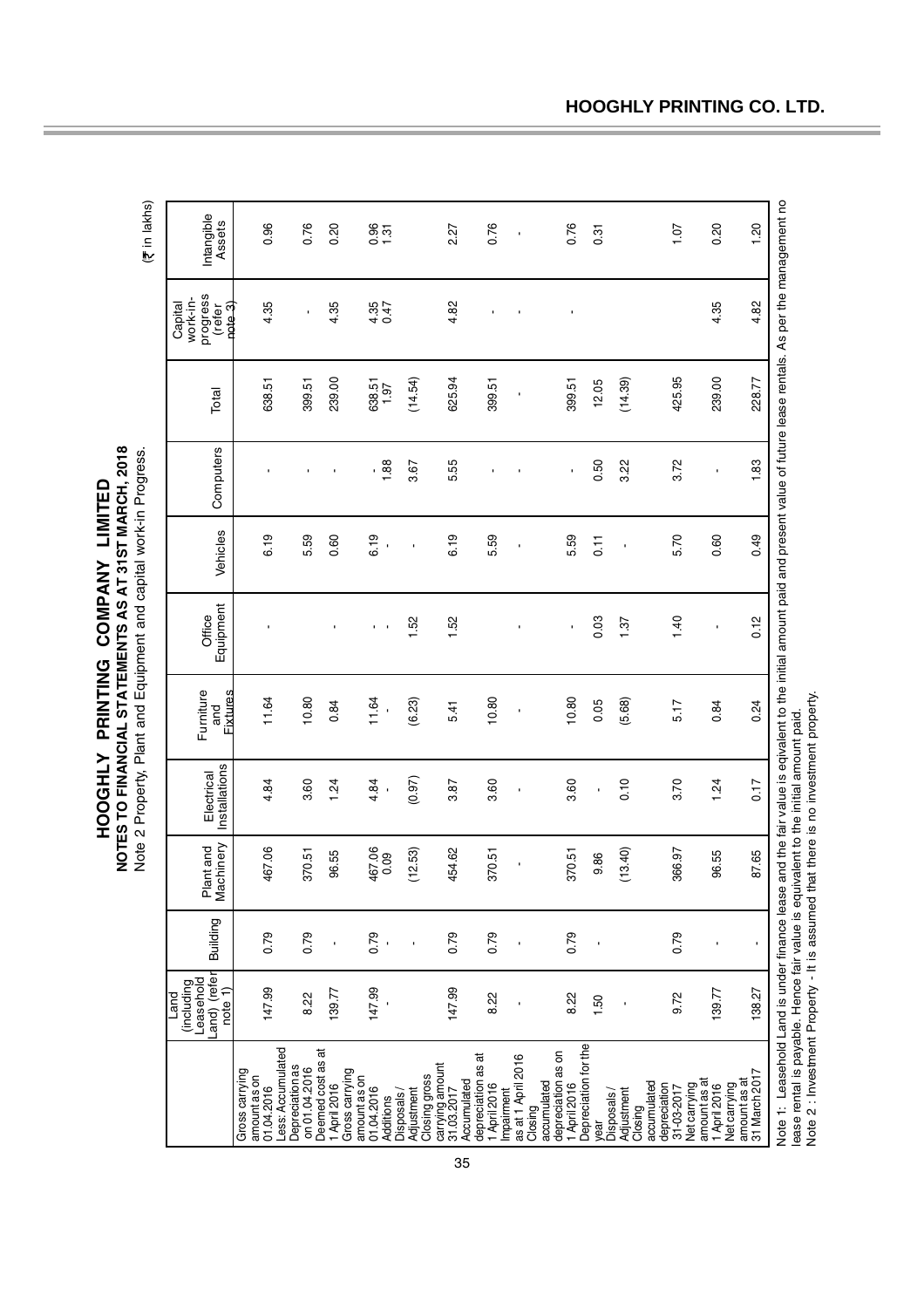| in lakhs)<br>Y                                       | Intangible<br>Assets                                           | 0.96                                                            | 0.76                             | $\infty$                        | 855                                         |                                                        | 227                                       | $\infty$                                  | 227                                         | 0.76                               | $\infty$                                    | 0.76                                              | Ğ,                           |                                                   | $\frac{5}{2}$                            | 031            | 8                        | 138                                                                 | 80                          | $\overline{3}$                                                                        | 880           |                                                                                                                                                                                                                                                                                                                                                                  |
|------------------------------------------------------|----------------------------------------------------------------|-----------------------------------------------------------------|----------------------------------|---------------------------------|---------------------------------------------|--------------------------------------------------------|-------------------------------------------|-------------------------------------------|---------------------------------------------|------------------------------------|---------------------------------------------|---------------------------------------------------|------------------------------|---------------------------------------------------|------------------------------------------|----------------|--------------------------|---------------------------------------------------------------------|-----------------------------|---------------------------------------------------------------------------------------|---------------|------------------------------------------------------------------------------------------------------------------------------------------------------------------------------------------------------------------------------------------------------------------------------------------------------------------------------------------------------------------|
|                                                      | progress<br>(refer<br>work-in-<br>rate <sub>3</sub><br>Capital | 4.35                                                            | 0.00                             | 4.35                            | 435                                         |                                                        | $rac{480}{80}$                            | -4.82                                     | 0.00                                        | 0.00                               | 0.00                                        | 0.00                                              |                              |                                                   |                                          |                | 0.00                     | 0.00                                                                | 4.35                        | 4.82                                                                                  | 600           |                                                                                                                                                                                                                                                                                                                                                                  |
|                                                      | Total                                                          | 638.51                                                          | 399.51                           | 239.00                          | 638.51<br>1.97                              | $-14.54$                                               | 625.94<br>911                             | 000                                       | 635.05                                      | 399.51                             | 600                                         | 399.51                                            | 12.05                        | $-14.39$                                          | 397.17                                   | 12.82          | 000                      | 409.99                                                              | 239.00                      | 228.77                                                                                | 225.06        |                                                                                                                                                                                                                                                                                                                                                                  |
|                                                      | Computers                                                      | 0.00                                                            | 0.00                             | 0.00                            | $\frac{88}{180}$                            | 3.67                                                   | 538<br>08                                 | 0.00                                      | 5.64                                        | 0.00                               | 0.00                                        | 0.00                                              | 0.50                         | 322                                               | 3.72                                     | 0.88           | 0.00                     | 4.60                                                                | 0.00                        | 1.83                                                                                  | $\ddot{9}$    |                                                                                                                                                                                                                                                                                                                                                                  |
|                                                      | Vehicles                                                       | G <sub>19</sub>                                                 | 559                              | 0.60                            | 83                                          | 8 <sup>o</sup>                                         | 819<br>000                                | $\overline{0}$                            | 619                                         | 559                                | 0.00                                        | 5.59                                              | G11                          | 0.00                                              | 570                                      | $\overline{C}$ | 0.00                     | 581                                                                 | 0.60                        | 049                                                                                   | 038           |                                                                                                                                                                                                                                                                                                                                                                  |
| NOTES TO FINANCIAL STATEMENTS AS AT 31ST MARCH, 2018 | Equipment<br>Office                                            | 8                                                               |                                  | $\alpha$                        | 88                                          | 152                                                    | $\frac{58}{20}$                           | $\infty$                                  | 1.52                                        |                                    | 8                                           | 800                                               | 0.03                         | 137                                               | 1.40                                     | 8              | 8                        | 4.40                                                                | 8                           | 0.12                                                                                  | 0.12          |                                                                                                                                                                                                                                                                                                                                                                  |
| Plant and Equipment and capital work-in Progress     | Furniture<br><b>Fixtures</b><br>and                            | 11.64                                                           | 10.80                            | 0.84                            | 11.64<br>$\frac{0}{0}$                      | 6.23                                                   | 5.41                                      | 0.00                                      | 541                                         | 10.80                              | 0.00                                        | 10.80                                             | 0.05                         | -5.68                                             | 5.17                                     | 0.05           | 0.00                     | 5.22                                                                | 0.84                        | 0.24                                                                                  | 0.19          |                                                                                                                                                                                                                                                                                                                                                                  |
| Property,                                            | Installations<br>Electrical                                    | 4.84                                                            | 3.60                             | 124                             | $rac{480}{36}$                              | $-0.97$                                                | 387<br>1.76                               | 0.00                                      | 5.63                                        | 3.60                               | 0.00                                        | 3.60                                              | 0.00                         | 0.10                                              | 3.70                                     | 0.09           | 0.00                     | 3.79                                                                | 124                         | 0.17                                                                                  | $\frac{1}{8}$ |                                                                                                                                                                                                                                                                                                                                                                  |
| Note 2                                               | achinery<br>Plant and<br>Ξ                                     | 467.06                                                          | 370.51                           | 96.55                           | 467,06<br>0.09                              | $-12.53$                                               | 454.62<br>2.91                            | 8                                         | 457.53                                      | 370.51                             | 8                                           | 370.51                                            | 9.86                         | $-13.40$                                          | 366.97                                   | 9.91           | 80                       | 376.88                                                              | 96.55                       | 87.65                                                                                 | 80.65         |                                                                                                                                                                                                                                                                                                                                                                  |
|                                                      | Building                                                       | 679                                                             | 0.79                             | 8                               | <b>R8</b>                                   | 8                                                      | <b>850</b><br>0.35                        | $\infty$                                  | 5.14                                        | 679                                | 8                                           | 0.79                                              | 8                            |                                                   | 679                                      | 028            | 8                        | 107                                                                 | $\infty$                    | $\infty$                                                                              | 4.07          |                                                                                                                                                                                                                                                                                                                                                                  |
|                                                      | -and) (refer<br>(including<br>Leasehold<br>note 1)<br>Land     | 147.99                                                          | 822                              | 139.77                          | 147.99<br>0.00                              |                                                        | 147,99<br>0.00                            | 0.00                                      | 147.99                                      | 822                                | 0.00                                        | 822                                               | 1.50                         | 0.00                                              | 9.72                                     | 1.50           | 0.00                     | 11.22                                                               | 139.77                      | 138.27                                                                                | 136.77        |                                                                                                                                                                                                                                                                                                                                                                  |
|                                                      |                                                                | Less: Accumulated<br>Gross carrying<br>amountason<br>01.04.2016 | Depreciation as on<br>01.04.2016 | Deemedcostas<br>at 1 April 2016 | Gross carrying<br>amountas on<br>01.04.2016 | Closing gross<br>Additions<br>Disposals/<br>Adjustment | canying amount<br>31.03.2017<br>Additions | Closing gross<br>Adjustment<br>Disposals/ | carying amount<br>31.03.2018<br>Accumulated | depreciation as<br>at 1 April 2016 | Impairment as<br>at 1 April 2016<br>Closing | depreciation as<br>on 1 April 2016<br>accumulated | Depreciation<br>for the year | Disposals/<br>Adjustment<br>Closing<br>coumulated | depredation<br>31-03-2017<br>Depredation | for the year   | Disposals/<br>Adjustment | Clósing<br>accumulated<br>depreciation<br>31-03-2018<br>Netcarrying | amountas<br>at 1 April 2016 | Netcarrying<br>amountasat<br>31 March 2017<br>Netcarrying<br>amountasat<br>amountasat |               | Note 1: Leasehold Land is under finance lease and the fair value is eqivalent to the initial amount paid and present value of future lease rentals. As per the management<br>no lease rental is payable. Hence fair value is equivalent to the initial amount paid.<br>Note 2 : <b>Investment Property -</b> It is assumed that there is no investment property. |

**HOOGHLY PRINTING COMPANY LIMITED**

HOOGHLY PRINTING COMPANY LIMITED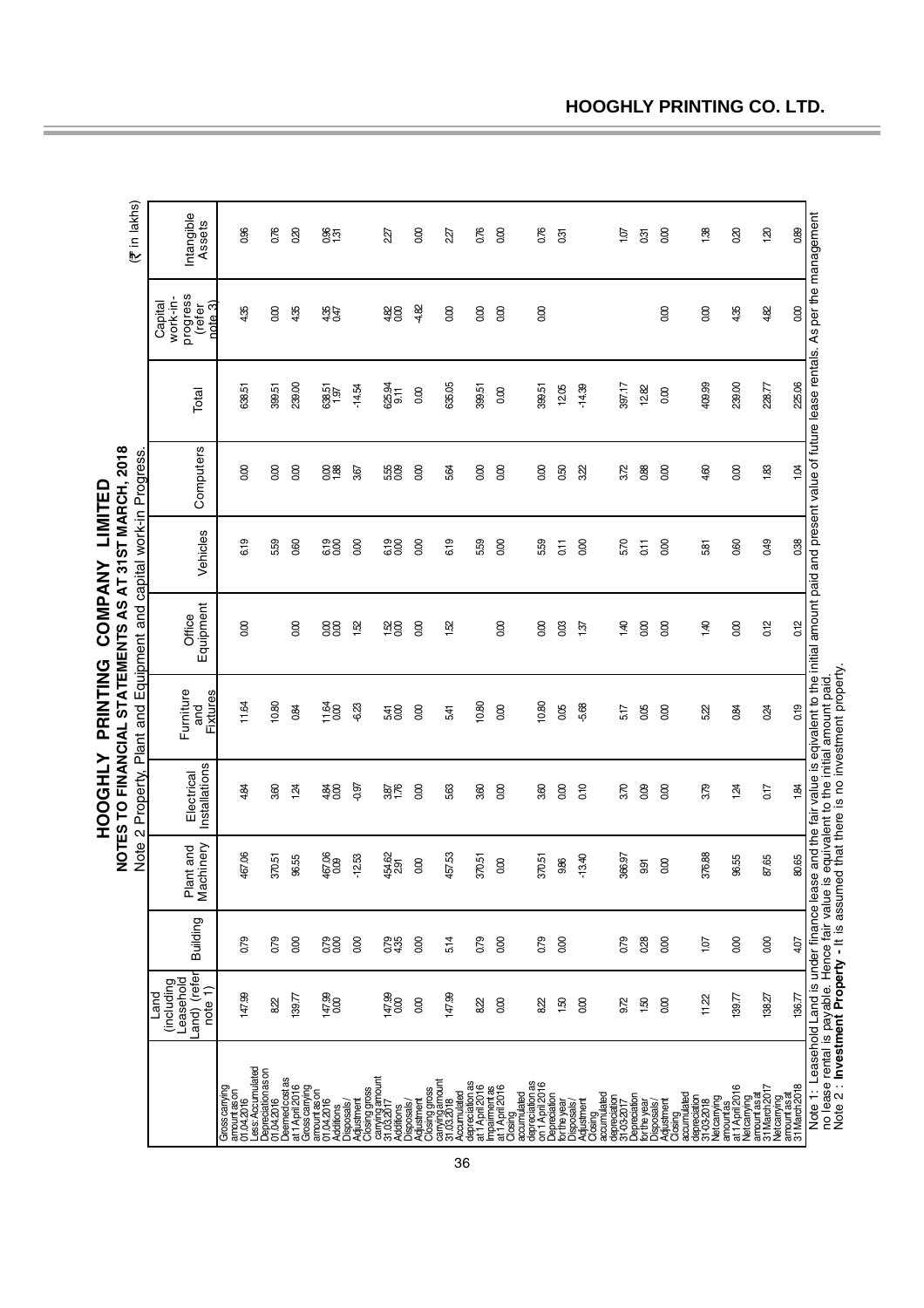$\equiv$ 

|                                                                                        |              |                         |                         | (₹ in lakhs)           |
|----------------------------------------------------------------------------------------|--------------|-------------------------|-------------------------|------------------------|
| <b>Note 3 Investment</b>                                                               |              |                         |                         |                        |
| Particulars                                                                            |              | As at March 31,<br>2018 | As at March 31,<br>2017 | As at April 1,<br>2016 |
| a) Investments carried at Fair value through OCI                                       |              |                         |                         |                        |
| Equity Investment (Un-Quoted)<br>Woodlands Multispeciality Hospital Ltd                |              |                         |                         |                        |
| (fully impaired)                                                                       |              |                         |                         |                        |
|                                                                                        | <b>TOTAL</b> | 0.00                    | 0.00                    | 0.00                   |
| Note 1: Equity Investment in Other Companies has been fair valued through OCI (FVTOCI) |              |                         |                         |                        |
|                                                                                        |              |                         |                         |                        |
| Note 4 Loans                                                                           |              |                         |                         |                        |
| Unsecured, considered good<br><b>Security Deposits</b>                                 |              |                         |                         |                        |
| <b>Considered Good</b>                                                                 |              | 1.06                    | 11.54                   | 9.56                   |
| <b>Considered Doubtful</b>                                                             |              | 0.81                    | 4.07                    | 4.79                   |
|                                                                                        |              | 1.87                    | 15.61                   | 14.35                  |
| Less: Provision for Doubtful Advances                                                  |              | (0.81)                  | (4.07)                  | (4.79)                 |
| Other Advance                                                                          |              | 1.06                    | 11.54<br>0.25           | 9.56<br>0.81           |
|                                                                                        | <b>TOTAL</b> | 1.06                    | 11.79                   | 10.37                  |
| Note 5 Income Tax Assets (net)                                                         |              |                         |                         |                        |
| <b>Current Taxes</b>                                                                   |              |                         |                         |                        |
| Advance Income Tax                                                                     |              | 48.38                   | 24.90                   | 85.32                  |
| Less: Provision for Tax                                                                | <b>TOTAL</b> | 48.38                   | $-11.46$<br>13.44       | -34.94<br>50.38        |
| Note 6 Other non-current assets                                                        |              |                         |                         |                        |
| VAT Input credit                                                                       |              | 181.06                  | 177.24                  | 149.41                 |
| Sales Tax Deducted at Source                                                           |              | 60.01                   | 44.59                   | 40.24                  |
| Advance A/c Sundries (VAT Payment)                                                     |              | 0.58                    |                         |                        |
| Sales Tax Suspense                                                                     |              | 0.50                    |                         |                        |
|                                                                                        | <b>TOTAL</b> | 242.15                  | 221.83                  | 189.65                 |
| Note 7 Inventories (At lower of cost or Net Realisable value)                          |              |                         |                         |                        |
| Raw Material                                                                           |              | 26.66                   | 120.56                  | 112.14                 |
| Work in progress<br><b>Finished Goods</b>                                              |              | 0.00<br>0.00            | 0.00<br>0.00            | 17.12<br>0.65          |
| Stores and Spares                                                                      |              | 1.09                    | 1.79                    | 1.30                   |
| <b>TOTAL INVENTORIES</b>                                                               |              | 27.75                   | 122.35                  | 131.21                 |
| Note 8 Trade receivables                                                               |              |                         |                         |                        |
| Trade receivables                                                                      |              | 135.98                  | 245.23                  | 35.99                  |
| Other Debts                                                                            |              | 473.87                  | 1177.76                 | 1172.14                |
| Less: Allowance for doubtful debts                                                     |              | 31.66                   | 8.81                    | 2.32                   |
| <b>Total receivables</b>                                                               |              | 578.19                  | 1414.18                 | 1205.81                |
| Break up of security details:<br>Trade receivables                                     |              |                         |                         |                        |
| Secured, considered good<br>(a)                                                        |              |                         |                         |                        |
| Unsecured, considered good<br>(b)                                                      |              | 104.32                  | 236.42                  | 33.67                  |
| Doubtful<br>(c)                                                                        |              | 31.66                   | 8.81                    | 2.32                   |
| Less: Allowance for doubtful debts                                                     |              | 31.66                   | 8.81                    | 2.32                   |
|                                                                                        | <b>TOTAL</b> | 104.32                  | 236.42                  | 33.67                  |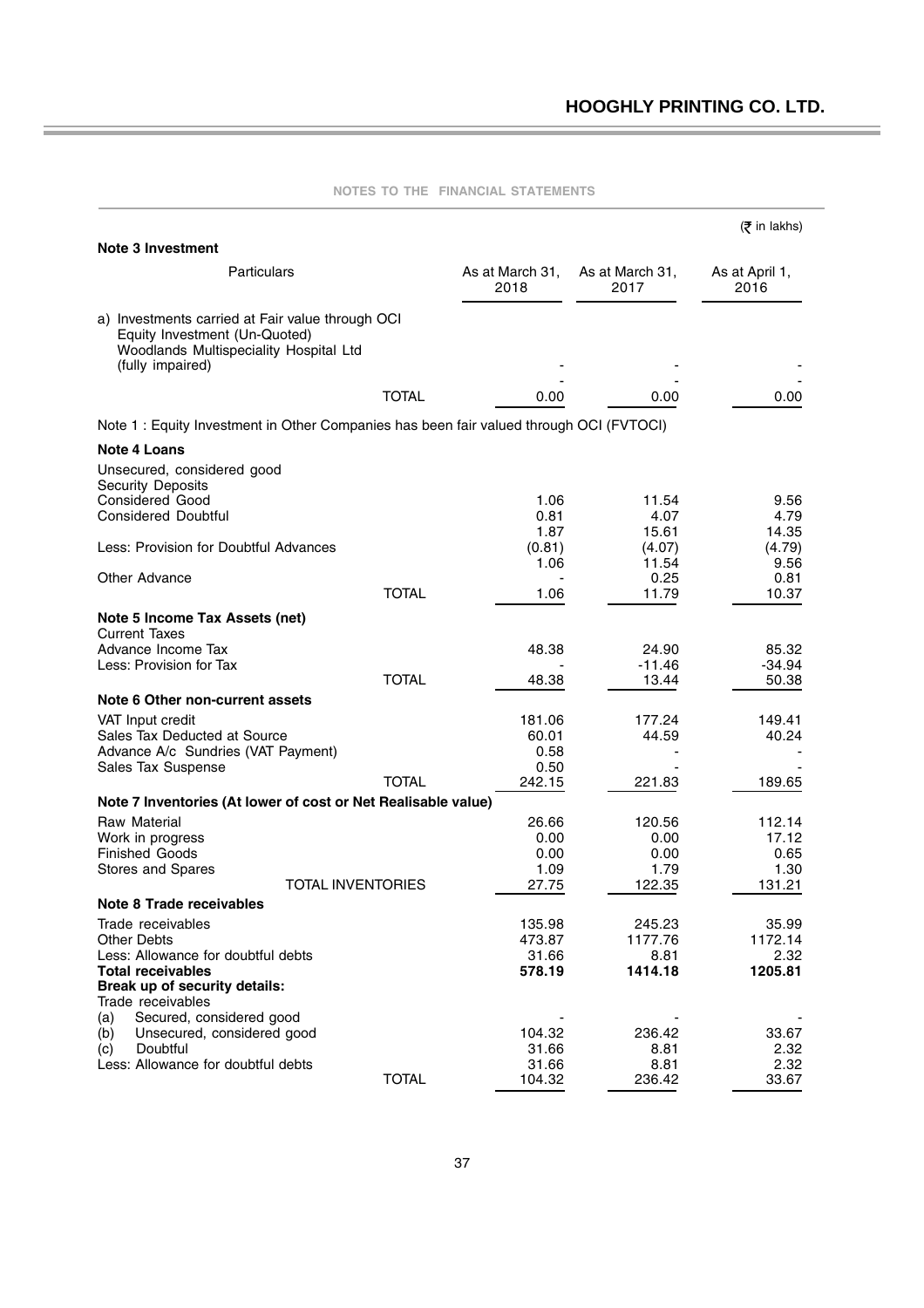|                                                                                          |                                                    |                                                                                   |                         |                         | (₹ in lakhs)           |
|------------------------------------------------------------------------------------------|----------------------------------------------------|-----------------------------------------------------------------------------------|-------------------------|-------------------------|------------------------|
|                                                                                          | <b>Note 9 Cash and Cash Equivalents</b>            |                                                                                   |                         |                         |                        |
|                                                                                          | Particulars                                        |                                                                                   | As at March 31,<br>2018 | As at March 31,<br>2017 | As at April 1,<br>2016 |
| (a) Balances with banks                                                                  |                                                    |                                                                                   |                         |                         |                        |
| (i) In Current Account                                                                   | (1) Unrestricted Balance with banks                |                                                                                   |                         |                         |                        |
| (ii) In Deposit Account<br>(b) Cheques, drafts on hand<br>(c) Postage and Stamps in hand |                                                    |                                                                                   | 5.54                    | 33.83                   | 25.54                  |
| (d) Remittance in Transit<br>(e) Cash in hand                                            |                                                    |                                                                                   | 0.01                    | 0.03                    | 0.02                   |
|                                                                                          | Cash and cash equivalents as per balance sheet     |                                                                                   | 5.55                    | 33.86                   | 25.56                  |
| Note 10 Other financial assets                                                           |                                                    |                                                                                   |                         |                         |                        |
|                                                                                          |                                                    | Advance receivable from United India Insurance Co. Ltd.                           | 0.17                    | 0.10                    | 0.11                   |
|                                                                                          | Others Receivable from Related Parties             |                                                                                   | 12.78                   | 7.29                    | 1.52                   |
| Interest Accrued on Fixed Deposit                                                        |                                                    |                                                                                   | 0.07                    | 0.04                    | 0.39                   |
| Insurance Claim Receivable                                                               |                                                    |                                                                                   |                         | 0.00                    | 10.03                  |
| Advance to Suppliers                                                                     |                                                    |                                                                                   |                         | 67.99                   | 80.46                  |
| <b>Other Current Asset</b>                                                               |                                                    |                                                                                   | 27.51                   | 4.55                    | 6.23                   |
|                                                                                          | Less: Provision for Doubtful of Recovery           |                                                                                   | (5.43)                  | (1.04)                  | (1.04)                 |
|                                                                                          |                                                    |                                                                                   | 22.08                   | 3.51                    | 5.19                   |
|                                                                                          |                                                    | <b>TOTAL</b>                                                                      | 35.10                   | 78.93                   | 97.70                  |
| <b>Note11: Equity Share Capital</b>                                                      |                                                    |                                                                                   |                         |                         |                        |
| Authorised :                                                                             |                                                    |                                                                                   |                         |                         |                        |
| <b>Equity Shares</b>                                                                     |                                                    |                                                                                   |                         |                         |                        |
| 10,50,000 of Rs. 10/- each                                                               |                                                    |                                                                                   |                         |                         |                        |
|                                                                                          |                                                    |                                                                                   | 105.00                  | 105.00                  |                        |
|                                                                                          | Issued, Subscribed and Fully Paid-up:              |                                                                                   |                         |                         |                        |
|                                                                                          |                                                    |                                                                                   | No. of Shares           | Rs. in lakhs            |                        |
| <b>Equity Shares</b>                                                                     |                                                    |                                                                                   |                         |                         |                        |
|                                                                                          | 1,70,000 Ordinary shares of Rs.10 each fully paid, |                                                                                   |                         |                         |                        |
| issued for payment in cash                                                               |                                                    |                                                                                   | 170,000                 | 17.00                   |                        |
|                                                                                          | 8,37,628 Ordinary shares of Rs.10 each fully paid, |                                                                                   |                         |                         |                        |
|                                                                                          | issued pursuant to conversion of unsecured loan    |                                                                                   |                         |                         |                        |
| and accrued interest                                                                     | 19,500 Ordinary shares of Rs.10 each fully paid,   |                                                                                   | 837,628                 | 83.76                   |                        |
|                                                                                          | issued by way of Bonus Shares by Capitalisation of |                                                                                   |                         |                         |                        |
| Undistributed profits                                                                    |                                                    |                                                                                   | 19,500                  | 1.95                    |                        |
| At 1st April 2016                                                                        |                                                    |                                                                                   | 1,027,128               | 102.71                  |                        |
| Changes during the period                                                                |                                                    |                                                                                   |                         |                         |                        |
| Issued during the year                                                                   |                                                    |                                                                                   |                         |                         |                        |
| At 31st March 2017                                                                       |                                                    |                                                                                   | 1,027,128               | 102.71                  |                        |
| Changes during the period                                                                |                                                    |                                                                                   |                         |                         |                        |
| Issued during the year                                                                   |                                                    |                                                                                   |                         |                         |                        |
| At 31st March 2018                                                                       |                                                    |                                                                                   | 1,027,128               | 102.71                  |                        |
|                                                                                          |                                                    |                                                                                   |                         |                         |                        |
|                                                                                          |                                                    | The details of shareholders holding more than 5% of the shares are set out below: |                         |                         |                        |
|                                                                                          | As at 31st March, 2018                             |                                                                                   | As at 31st March, 2017  |                         | As at 31st March, 2016 |
|                                                                                          | No. of Shares                                      | % Held                                                                            | No. of Shares<br>% Held | No. of Shares           | % Held                 |
| Andrw                                                                                    |                                                    |                                                                                   |                         |                         |                        |
| Yule & Co. Ltd.                                                                          | 1,027,128                                          | 100                                                                               | 1,027,128               | 100<br>1,027,128        | 100                    |

(Holding Company)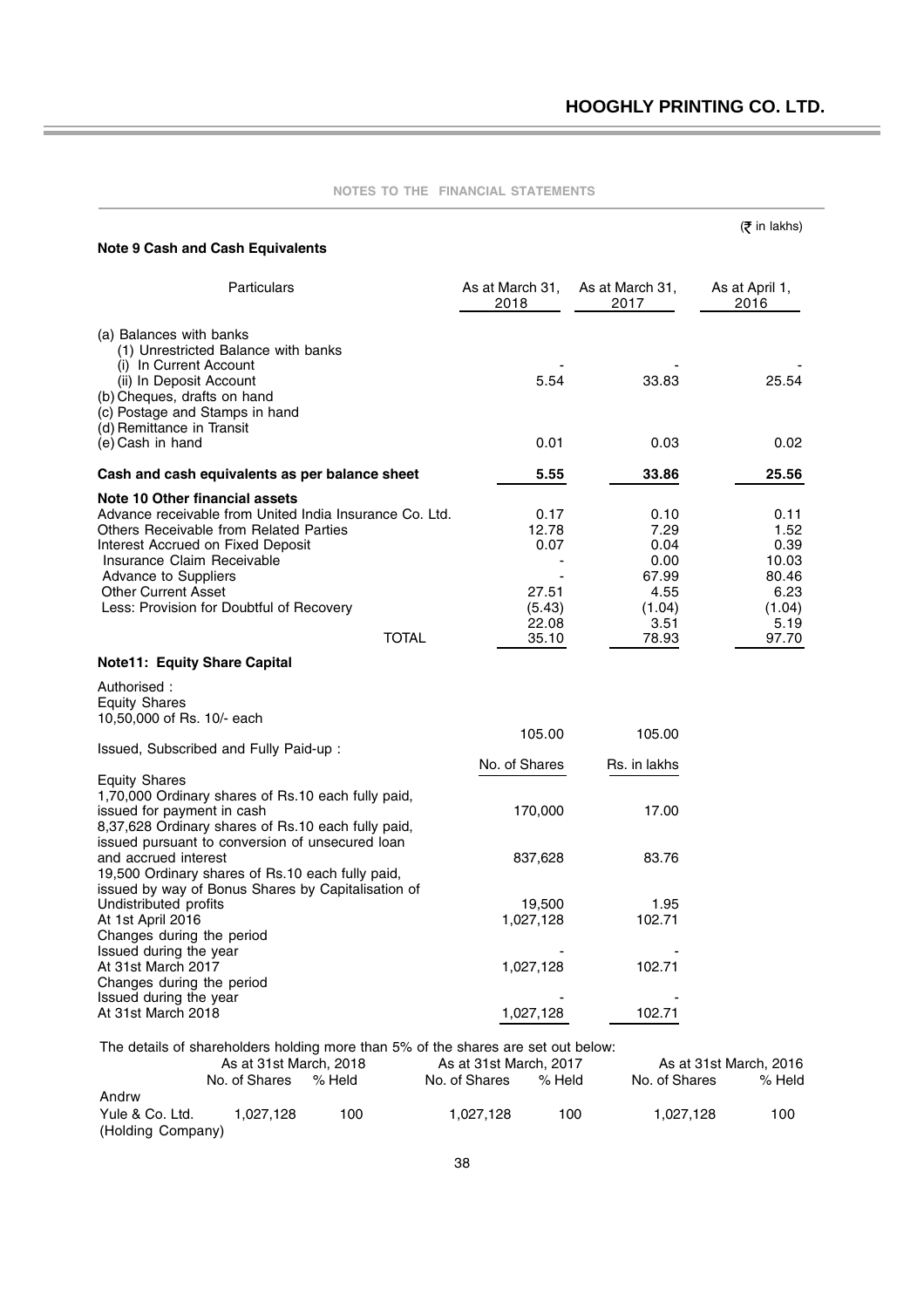| Note 12 Other equity                                                                                               |                    |                    |                                                   |                                                                     |                    | (₹ in lakhs)                                |
|--------------------------------------------------------------------------------------------------------------------|--------------------|--------------------|---------------------------------------------------|---------------------------------------------------------------------|--------------------|---------------------------------------------|
| <b>Particulars</b>                                                                                                 |                    |                    | As at March 31,<br>2018                           | As at March 31,<br>2017                                             |                    | As at April 1,<br>2016                      |
| Capital Reserve<br>General Reserve<br><b>Retained Earnings</b><br>Other Comprehensive Income<br>Total              |                    |                    | 0.40<br>167.81<br>(316.19)<br>(37.63)<br>(185.61) | 0.40<br>167.81<br>37.94<br>(23.98)<br>182.17                        |                    | 0.40<br>167.81<br>73.03<br>(0.03)<br>241.21 |
| Reserves and Surplus                                                                                               |                    |                    |                                                   | Other Comprehensive Income<br>(net of Tax)                          |                    |                                             |
|                                                                                                                    | Capital<br>Reserve | General<br>Reserve | Retained<br>Earnings                              | Equity<br>Instruments<br>through other<br>comprehen-<br>sive income | Other<br>items     | Total                                       |
| <b>Balance at 1 April 2016</b><br>Additions during the year<br><b>Transfers</b>                                    | 0.40               | 167.81             | 73.03                                             | (0.03)                                                              |                    | 241.21                                      |
| Profit for the year                                                                                                |                    |                    |                                                   | (35.09)                                                             |                    | (35.09)                                     |
| Other comprehensive income<br>(net of Taxes)<br><b>Total comprehensive</b>                                         |                    |                    |                                                   |                                                                     | (23.95)            | (23.95)                                     |
| income for the year<br>Balance at 31 March 2017                                                                    | 0.40               | 167.81             | (35.09)<br>37.94                                  | (0.03)                                                              | (23.95)<br>(23.95) | (59.04)<br>182.17                           |
| Profit for the year<br>Other comprehensive<br>income (net of Taxes)<br>Balance at 31 March 2018                    |                    |                    | (354.13)                                          |                                                                     | (37.60)            | (354.13)<br>(13.65)                         |
|                                                                                                                    | 0.40               | 167.81             | (316.19)                                          | (0.03)                                                              |                    | (185.61)                                    |
| <b>Retained Earnings</b><br>Opening balance<br>Adjustments                                                         |                    |                    |                                                   |                                                                     |                    | 129.35                                      |
| Adj: Prior Period Adjustments<br>Adj: Prior Period Depreciation<br>Adj: Deferred tax<br>Closing balance            |                    |                    |                                                   | (15.48)<br>(1.70)<br>(39.14)                                        |                    | (56.32)<br>73.03                            |
| <b>Other Comprehensive Income</b>                                                                                  |                    |                    |                                                   |                                                                     |                    |                                             |
| Opening balance                                                                                                    |                    |                    |                                                   |                                                                     |                    | (0.03)                                      |
| (on account of change in value of investments)                                                                     |                    |                    |                                                   |                                                                     |                    |                                             |
| Less: Deferrred Tax Liability<br>Closing balance                                                                   |                    |                    |                                                   |                                                                     |                    | (0.03)                                      |
| <b>Note 13 Borrowings</b>                                                                                          |                    |                    |                                                   |                                                                     |                    |                                             |
| Secured - at amortised cost<br>(ii) Term Loans<br>from United Bank of India<br><b>Total non-current borrowings</b> |                    |                    |                                                   |                                                                     |                    | 6.03<br>6.03                                |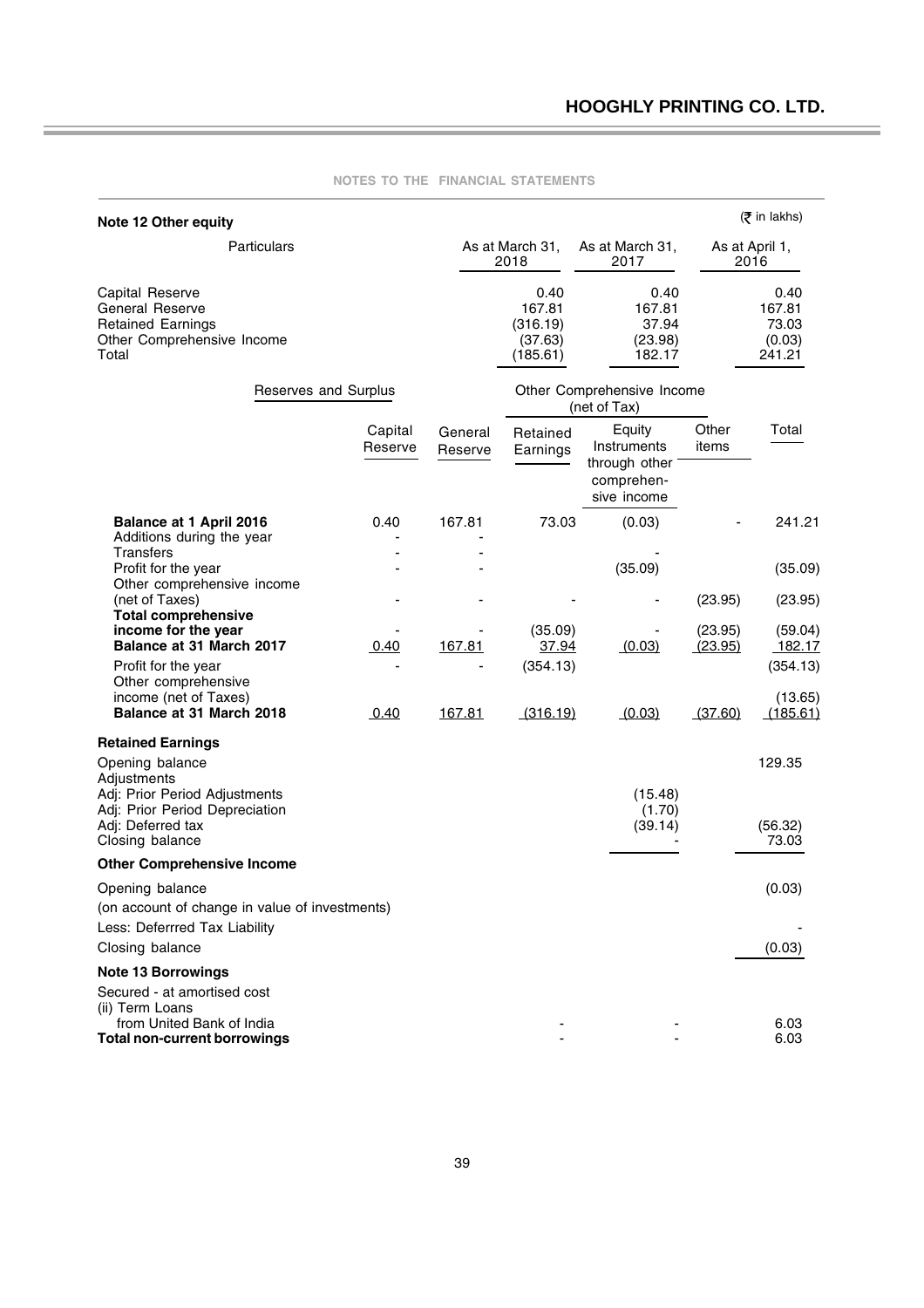| <b>Note 14 Other Non-Current Liability</b>                                                                  |                   |                    | $(5$ in lakhs)   |
|-------------------------------------------------------------------------------------------------------------|-------------------|--------------------|------------------|
| Particulars                                                                                                 | As at March 31,   | As at March 31,    | As at April 1,   |
| Other Non Current Liability                                                                                 | 2018              | 2017               | 2016             |
| Other Non Current Liability<br><b>Total non-current borrowings</b><br><b>Note 15 Deferred Tax Liability</b> | 61.03<br>61.03    | 57.03<br>57.03     | 57.81<br>57.81   |
| Property, plant & equipment                                                                                 | 41.52             | 48.62              | 48.25            |
| VRS Expense - (un-amortised)<br><b>Total non-current borrowings</b>                                         | (1.15)<br>40.37   | (5.22)<br>43.40    | (9.11)<br>39.14  |
| <b>Note 16 Borrowings</b><br>Secured:                                                                       |                   |                    |                  |
| Cash Credit from United Bank of India<br>Unsecured:                                                         | 224.36            | 537.88             | 459.86           |
| <b>From Related Parties</b><br><b>Holding Company</b>                                                       |                   | 82.00              | 82.00            |
| <b>Total Borrowings</b>                                                                                     | 224.36            | 619.88             | 541.86           |
| Note 17 Trade & Other Payables<br>For Goods and Services                                                    | 459.29            | 619.13             | 534.80           |
| <b>Total</b>                                                                                                | 459.29            | 619.13             | 534.80           |
| <b>Note 18 Other Financial Liabilities</b><br>Current Maturity of Long Term Debt                            |                   |                    |                  |
| United Bank of India<br>Interest accrued and due on borrowings                                              | 8.41              | 6.03<br>8.41       | 29.85<br>1.32    |
| <b>Related Parties</b>                                                                                      | 69.62             | 74.01              | 84.39            |
| <b>Others Payables</b><br>Total                                                                             | 326.37<br>404.40  | 384.17<br>472.62   | 291.63<br>407.19 |
| <b>Note 19 Other Current Liabilities</b>                                                                    |                   |                    |                  |
| <b>Advance Received from Customers</b><br><b>Total</b>                                                      | 1.96<br>1.96      | 1.96<br>1.96       | 5.63<br>5.63     |
| <b>Note 20 - Short-term Provisions</b><br>For Gratuity                                                      | 44.75             | 9.26               | 5.92             |
| For Leave Encashment                                                                                        | 10.86             | 15.09              | 4.01             |
| For Warranty                                                                                                |                   | 7.92               | 7.92             |
| Total<br>Note 23 - Cost of Raw Materials Consumed                                                           | 55.61             | 32.27              | 17.85            |
| Raw Materials consumed                                                                                      |                   |                    |                  |
| Opening stock                                                                                               | 120.56            | 112.14             |                  |
| Add: Purchases<br>Less: Closing stock                                                                       | 321.09<br>(26.66) | 784.98<br>(120.56) |                  |
|                                                                                                             | 414.99            | 776.56             |                  |
| Major items of Raw Materials consumed<br>- Paper                                                            | 414.99            | 742.27             |                  |
| -Others                                                                                                     |                   | 34.29              |                  |
| <b>Total</b>                                                                                                | 414.99<br>414.99  | 776.56<br>776.56   |                  |
| Note 24 - Changes in Inventories of Finished Goods and Work-in-Progress                                     |                   |                    |                  |
| Inventories (at close)<br><b>Finished Goods</b>                                                             |                   |                    |                  |
| Work in Progress                                                                                            |                   |                    |                  |
| Inventories (at commencement)<br><b>Finished Goods</b>                                                      |                   | 0.65               |                  |
| Work in Progress                                                                                            |                   | 17.12              |                  |
| <b>Change in Inventories</b>                                                                                |                   | 17.77              |                  |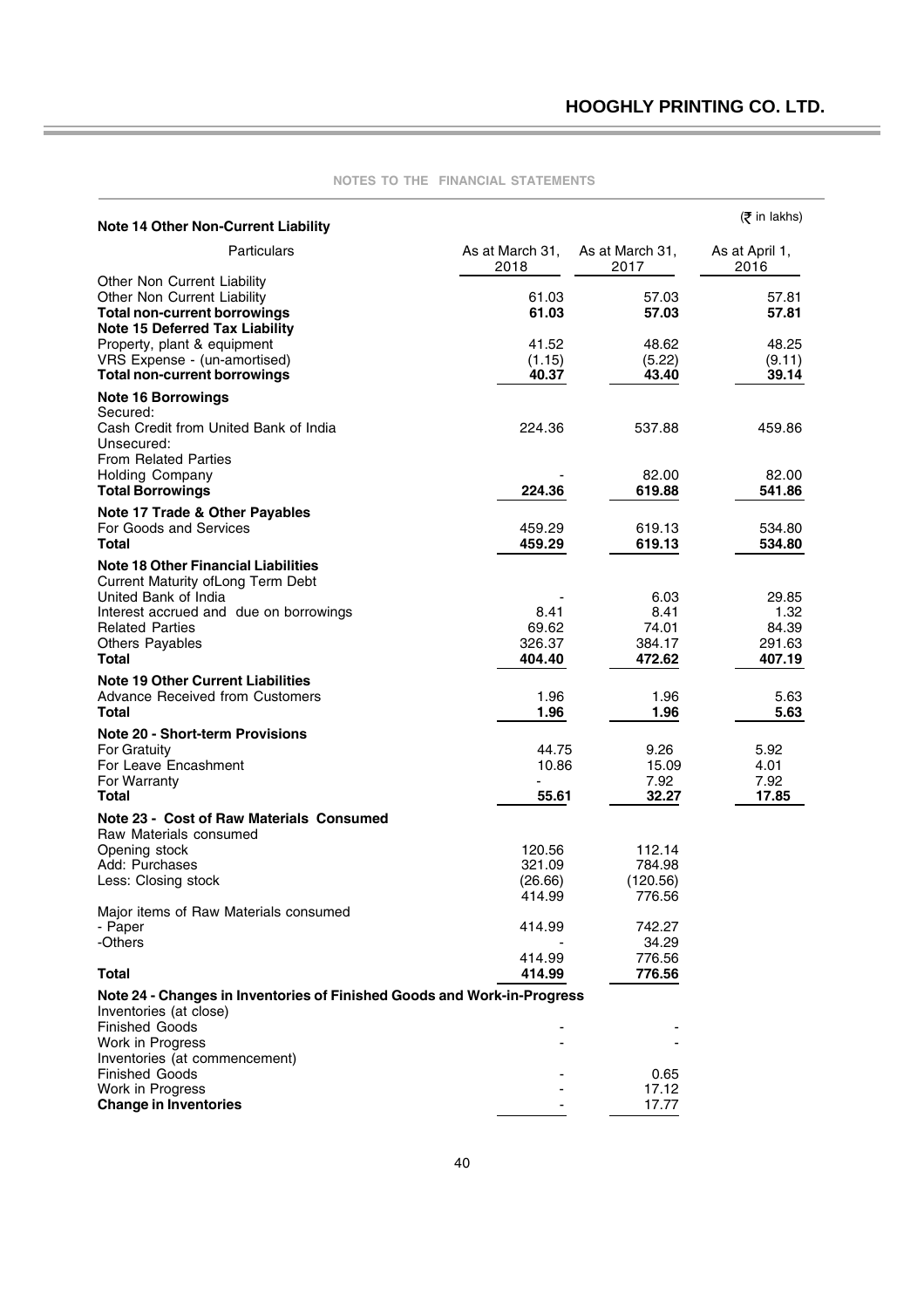| <b>Note 25 - Employee Benefits Expense</b>                                                                                                                                                                                      |                                                            |                                                            | $(5$ in lakhs) |
|---------------------------------------------------------------------------------------------------------------------------------------------------------------------------------------------------------------------------------|------------------------------------------------------------|------------------------------------------------------------|----------------|
| Particulars                                                                                                                                                                                                                     | As at March 31,<br>2018                                    | As at March 31,<br>2017                                    |                |
| Salaries and Wages<br>Contributions to Provident and Other Funds<br><b>Staff Welfare Expenses</b><br>State Insurance Act Contribution<br>Administrative charges PF<br>Administrative charges DLI<br>Total                       | 240.06<br>73.40<br>26.64<br>0.62<br>1.28<br>0.09<br>342.09 | 249.95<br>26.02<br>15.96<br>0.31<br>1.41<br>0.02<br>293.67 |                |
| <b>Note 26 - Depreciation and Amortisation Expenses</b><br>Depreciation on Tangible Assets<br>Amortisation of Leasehold Land<br>Total                                                                                           | 11.63<br>1.50<br>13.13                                     | 10.86<br>1.50<br>12.36                                     |                |
| <b>Note 27 - Finance Cost</b><br>Interest Expense<br>-To Banks<br>-To Others<br><b>Other Interest Costs</b><br>Total                                                                                                            | 63.40<br>4.24<br>67.64                                     | 68.74<br>9.35<br>1.98<br>80.07                             |                |
| <b>Note 28 - Others Expenses</b><br>Consumption of Stores and Spare parts<br>Power and Fuel<br><b>Outsourced Process</b><br>Director's Fees                                                                                     | 5.65<br>8.61<br>149.36                                     | 42.60<br>8.45<br>197.94                                    |                |
| Rent, Rates and Taxes<br>Repairs and Maintenance:<br>- Buildings<br>- Plant and Machinery<br>- Others<br><b>Travelling Expenses</b>                                                                                             | 21.52<br>0.00<br>0.82<br>1.16<br>1.71                      | 14.14<br>0.22<br>9.67<br>2.33<br>4.16                      |                |
| Insurance<br><b>Bank Charges</b><br>Capital WIP written off<br>Security & Supervision Charges<br>Legal & Professional Expenses<br><b>Staff Training Expenses</b>                                                                | 2.99<br>4.46<br>0.47<br>26.83<br>13.63                     | 2.11<br>4.83<br>15.42<br>5.87<br>0.02                      |                |
| Common Expenses (HO)<br>Hire Charges<br>General Upkeep<br>Local Conveyance<br>Motor Car Running Expenses                                                                                                                        | 32.12<br>0.66<br>13.49<br>2.55<br>3.29                     | 34.50<br>1.17<br>3.57<br>2.91<br>3.05                      |                |
| Advertisement<br>Delivery and Forwarding charges<br>Marketing and Sales Promotion expenses<br>Books, Periodicals and Subscription<br>Purchase of Tender Papers<br>Postage, Printing & Stationery<br>Telephone, Telegram & Telex | 54.23<br>9.54<br>0.70<br>0.20<br>2.70<br>1.64              | 2.80<br>52.83<br>6.69<br>0.62<br>0.39<br>1.21<br>2.62      |                |
| Bad Debt Written off<br>Provision for: -Doubtful Debts<br>Auditor's Remuneration:<br>-As Auditor<br>-For Tax Audit                                                                                                              | 67.99<br>23.98<br>0.35<br>0.09                             | 29.01<br>6.49<br>0.40<br>0.10                              |                |
| -For VAT Audit<br>-For Internal Audit<br>-In other capacity<br>Software Service charges<br>Packing Charges<br>Miscellaneous Expenses<br><b>Total</b>                                                                            | 0.00<br>0.12<br>0.34<br>0.02<br>0.71<br>2.23<br>454.16     | 0.11<br>0.12<br>0.00<br>0.07<br>0.28<br>3.84<br>460.54     |                |
| <b>Note 29 - Deferred Tax Liability</b><br><b>PPE</b><br><b>VRS Expenses</b>                                                                                                                                                    | 40.37<br>(43.40)                                           | 0.37<br>3.89                                               |                |
| <b>Total</b>                                                                                                                                                                                                                    | (3.03)                                                     | 4.26                                                       |                |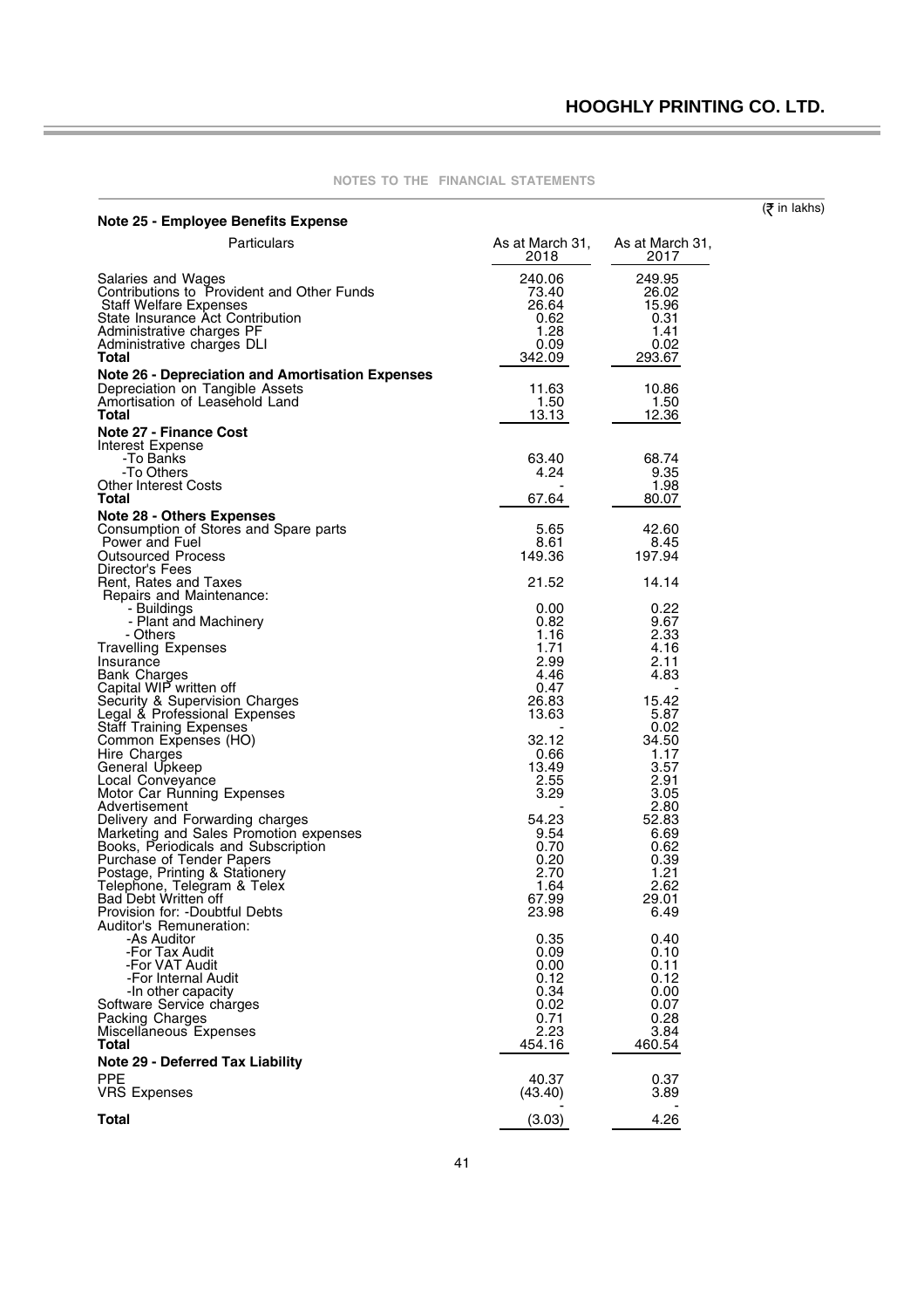|    | Particulars                                                     |          |          | (₹ in lakhs) |         |
|----|-----------------------------------------------------------------|----------|----------|--------------|---------|
|    |                                                                 |          | 2017-18  |              | 2016-17 |
|    | A. Cash flows from operating activities                         | Amount   | Amount   | Amount       | Amount  |
|    | Net profit before taxation and extraordinary item               |          | (357.16) |              | (22.93) |
|    | <b>Adjustment for:</b>                                          |          |          |              |         |
|    | Depreciation                                                    | 13.13    |          | 12.36        |         |
|    | Interest expense                                                | 67.64    |          | 80.07        |         |
|    | Prov. For doubtful debts                                        | 22.85    |          | 6.49         |         |
|    | Prov. For doubtful advance                                      | 1.13     |          |              |         |
|    | <b>Liability Wrritten Back</b>                                  | (14.94)  |          |              |         |
|    | Capital WIP Write off                                           | 0.47     |          |              |         |
|    | Profit on sale of fixed assets                                  |          |          | (0.25)       |         |
|    | Interest income                                                 | (0.58)   | 89.70    | (2.64)       | 96.03   |
|    | Operating profit before working capital changes                 |          | (267.46) |              | 73.10   |
|    | Changes in working capital                                      |          |          |              |         |
|    | Adjustment for (increase)/decrease in operating assets          |          |          |              |         |
|    | Inventories                                                     | 94.60    |          | 8.86         |         |
|    | Trade receivables                                               | 813.15   |          | (214.87)     |         |
|    | <b>Other Financial Assets</b>                                   | 42.71    |          | 18.77        |         |
|    | <b>Other Non Current Assets</b>                                 | (20.32)  |          | (32.19)      |         |
|    | Loans & Advances                                                | 10.73    |          | (1.42)       |         |
|    | Income Tax Asset (Net)                                          | (34.95)  |          | 36.94        |         |
|    | Adjustment for increase/(decrease) in operating liabilities     |          |          |              |         |
|    | <b>Borrowings</b>                                               | (395.52) |          | 78.02        |         |
|    | Short Term Provision                                            | 23.34    |          | 14.42        |         |
|    | <b>Trade Payables</b>                                           | (159.84) |          | 84.33        |         |
|    | <b>OtherCurrent Liability</b>                                   |          |          | (3.68)       |         |
|    | <b>Other Financial Liability</b>                                | (53.28)  |          | 65.43        |         |
|    | Other Non Current Liability                                     | 4.00     |          | (0.78)       |         |
|    | Provision for employee benefit (OCI)                            | (13.65)  | 310.97   | (23.95)      | 29.88   |
|    | Cash generated from operations                                  | 43.51    |          |              | 102.98  |
|    | Income tax Paid                                                 |          |          |              | (7.90)  |
|    | Net cash flow from operating activities (A)                     |          | 43.51    |              | 95.08   |
| В. | Cash flows from investing activities                            |          |          |              |         |
|    | Interest received                                               |          | 0.58     |              | 2.64    |
|    | Purchase of fixed assets                                        |          | (4.76)   |              | (3.75)  |
|    | Sale of fixed assets                                            |          |          |              | 0.43    |
|    | Net cash flow from investing activities (B)                     |          | (4.18)   |              | (0.68)  |
|    | C. Cash flows from financing activities                         |          |          |              |         |
|    | Proceeds from long term borrowings                              |          |          |              | (6.03)  |
|    | <b>Interest Paid</b>                                            |          | (67.64)  |              | (80.07) |
|    | Net cash used in financing activities (C)                       |          | (67.64)  |              | (86.10) |
|    | Net increase / (decrease) in cash or cash equivalents $(A+B+C)$ |          | (28.31)  |              | 8.30    |
|    | Cash and cash equivalents at the beginning of the year          |          | 33.86    |              | 25.56   |
|    | Cash and cash equivalents at the end of the year                |          | 5.55     |              | 33.86   |
|    |                                                                 |          |          |              |         |

**CASH FLOW STATEMENT FOR THE YEAR ENDED 31ST MARCH, 2018**

This is the Cash Flow Statement referred to in our Report of even date. Note: The above Cash Flow Statement has been prepared following Indirect Method as per AS-3. In terms of our report of even date **Interport of the Soard** For Mitra Roy & Datta Chartered Accountants **Debasis Jana** Firm Regn. No. 322477E Directors. R. C. Sen }

Kingsuk Datta Membership No. 053121 Kolkata, 29th May, 2018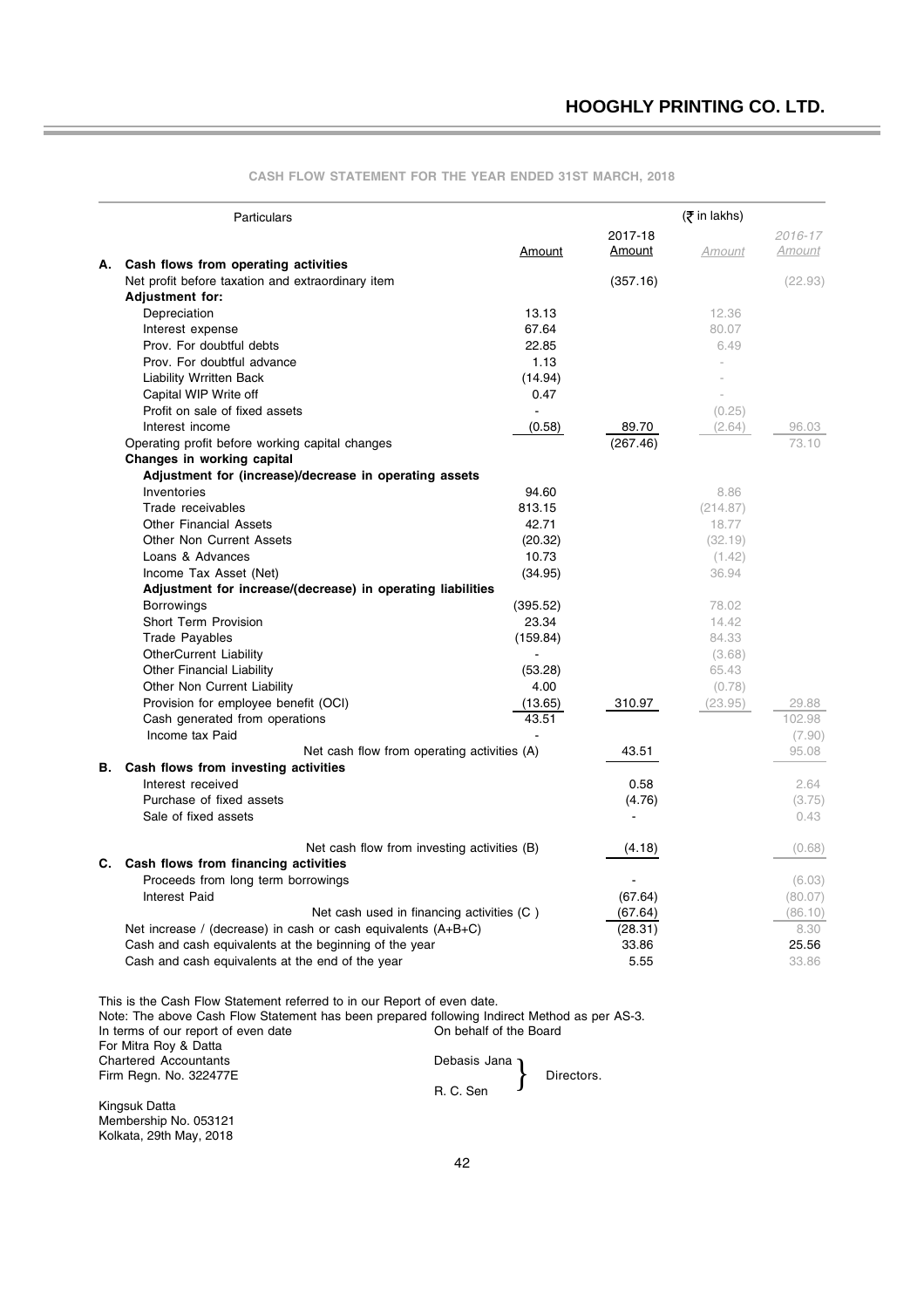#### **30. Basic and diluted Earnings per Share:**

|     | Particulars                                                                                 | For the Year Ended<br>31st March 2018 31st March 2018 | For the Year Ended |
|-----|---------------------------------------------------------------------------------------------|-------------------------------------------------------|--------------------|
| (a) | No. of Ordinary Shares at the beginning of the year                                         | 1027128                                               | 1027128            |
|     | No. of Ordinary Shares at the end of the year<br>Weighted average number of Ordinary Shares | 1027128                                               | 1027128            |
|     | outstanding during the year                                                                 | 1027128                                               | 1027128            |
| (b) | Face value of each Ordinary Share (Rupees)<br>Profit after Tax available for Shareholders   | 10                                                    | 10                 |
|     | (Rs. in lakhs)                                                                              | (354.13)                                              | (35.09)            |
|     | Basic earnings per Share (Rs.)                                                              | (34.48)                                               | (3.42)             |

31. Counter guarantees given to Andrew Yule & Co. Ltd. In respect of guarantees issued by them on behalf of the Company to United Bank of India amounted to Rs. 3,34,70,000.00 (2016-17 Rs. 3,34,70,000.00 )

32. Contingent liability and commitments not provided for in respect of : Disputed Demands on account of Sales Tax Rs. 13,50,890.00 (PY Rs.8,00,558.00 ). Non-submission of VAT Audit Report Rs. 10,000/- for 2016-17 (PY Rs. 20,000/- for 2014-15 & 2015-16).

 Bank Guarantees provided in connection with company's operations and remaining outstanding as at the end of the year Rs. NIL (PY Rs.Nil)

Commitments:

Estimated amount of contract remaining to be executed on Capital Account and not provided for -Rs. NIL (PY Rs 1,03,300.00)

- 33. The Company has carried out comprehensive exercise to assess the impairment loss of assets. Based on such exercise, there is no impairment of assets. Accordingly no adjustment in respect of loss on impairment of assets is required to be made in the Accounts.
- 33a. The Board of Directors' of Hooghly Printing Co. Ltd. (HPCL) at their meeting held on 22nd February, 2018 has decided to close down HPCL's business operations and merge HPCL with its Holding Co. i.e. Andrew Yule & Co. Ltd., subject to approval of the Cabinet Committee of Government of India considering the fact that the future prospect of the company was not viable. In view of the circumstances enumerated above, the Director in-principal approved the aforesaid proposal of HPCL. The approval of Ministry of Heavy Industries, Govt. of India has not been received.
- 34. As the Creditors have not confirmed their status about registration under "Micro Small and Medium EnterpriseDevelopment Act, 2006", the dues to such parties, if any, could not be ascertained. Hence necessary disclosure asrequired under the aforesaid Act could not be made.
- 35. Segment Reporting

The Company has only one Business Segment (printing) and its operations are located only in one geographical segment (Kolkata). Accordingly segment information is not required to be disclosed.

#### 36. Related party disclosure

Names of Related Parties with whom Company had transactions during the year :

- (i) Holding Company Andrew Yule & Co. Ltd.
- (ii) Associated Companies Tide Water Oil Co. (I) Ltd. Bengal Coal Co. Ltd. New Beerbhoom Coal Co. Ltd. WEBFIL Ltd. Yule Financing and Leasing Co. Ltd. KatrasJherriah Coal Co. Ltd. (iii) Key Managerial Person Nil

(iv) Disclosure of transactions between the Company and related parties and the status of outstanding balance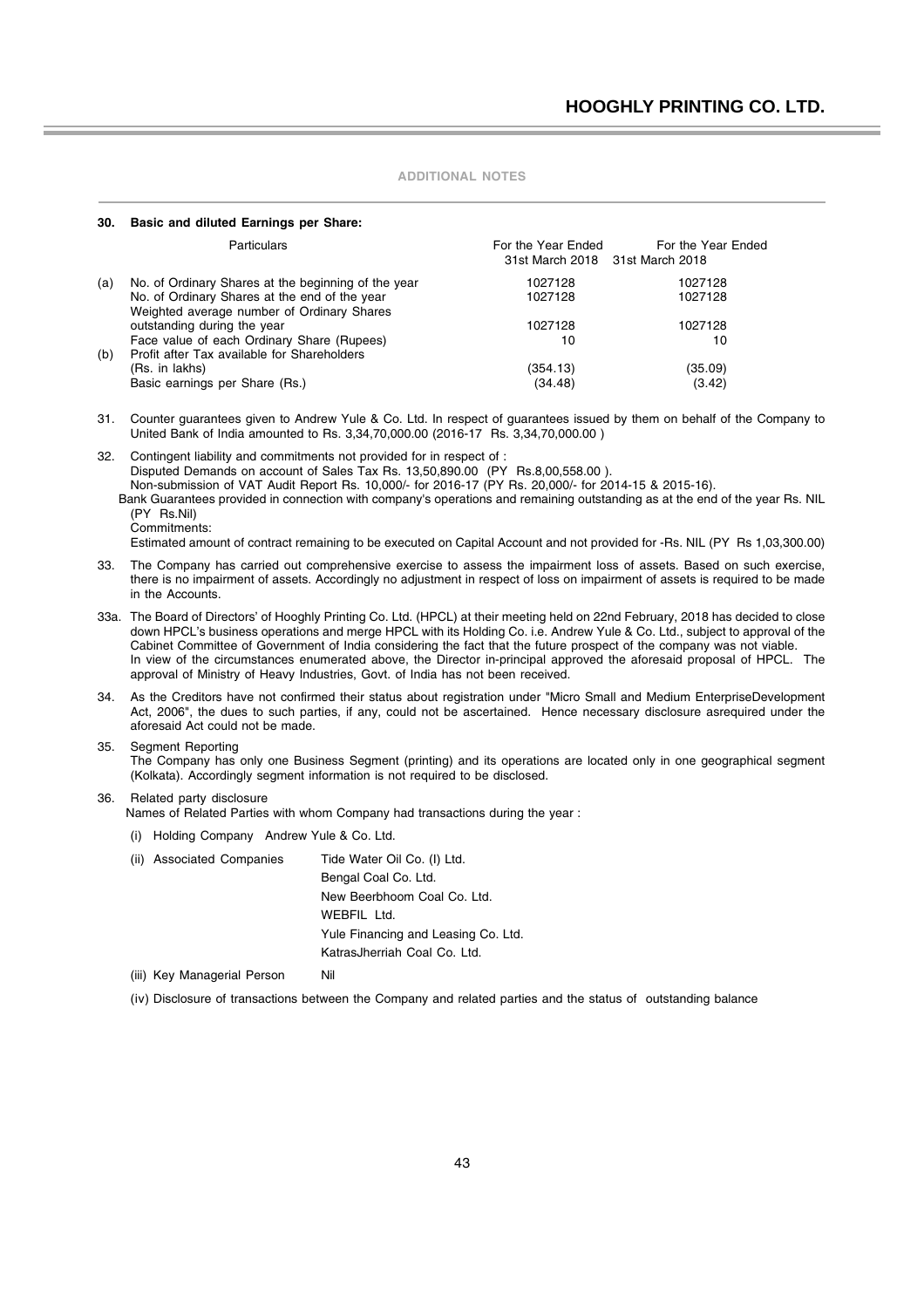| on 31st March, 2018                       |            |                |         |                |
|-------------------------------------------|------------|----------------|---------|----------------|
|                                           | 2017-18    | 2016-17        | 2017-18 | 2016-17        |
|                                           |            | (Rs. in lakhs) |         | (Rs. in lakhs) |
| Purchase of goods                         |            |                |         |                |
| Tide Water Oil Co. (I) Ltd                | 0.00       | 0.00           |         |                |
| <b>Purchase of Services</b>               |            |                |         |                |
| Yule Financing & Leasing Co. Ltd.         | 761300.00  | 574425.00      |         |                |
| Reimbursement of Expenses                 |            |                |         |                |
| Andrew Yule & Co. Ltd.                    | 3212498.00 | 3450000.00     |         |                |
| Sale of goods                             |            |                |         |                |
| Andrew Yule & Co. Ltd.                    | 4157529.60 | 1583983.15     |         |                |
| Tide Water Oil Co. (I) Ltd                | 2106035.90 | 2469594.75     |         |                |
| Bengal Coal Coal. Ltd.                    | 103278.00  | 94500.00       |         |                |
| New Beerbhoom Coal Co. Ltd.               | 47278.00   | 42000.00       |         |                |
| KatrasJherriah Coal Co. Ltd.              | 36078.00   | 28875.00       |         |                |
| Yule Financing and Leasing Co. Ltd.       | 258510.00  | 248062.50      |         |                |
| Balance as on 31st March                  |            |                |         |                |
| Debtors / Receivable                      |            |                |         |                |
| Andrew Yule & Co. Ltd. (Other Group. Co.) | 1157071.01 | 1062563.85     |         |                |
| Tide Water Oil Co. (I) Ltd.               | 68012.75   | 47362.75       |         |                |
| Yule Financing & Leasing Co. Ltd.         | 0.00       | 0.00           |         |                |
| WEBFIL Ltd.                               | 287958.57  | 287958.57      |         |                |
| Advance from customers                    |            |                |         |                |
| TideWater Oil Co. (I) Ltd.                | 6102752.67 | 6531479.67     |         |                |
| Creditors/Payable                         |            |                |         |                |
| Tide Water Oil Co. (I) Ltd                | 0.00       | 0.00           |         |                |
| Andrew Yule & Co. Ltd.                    | 6961860.84 | 6572748.00     |         |                |
| Provision Made against Debtors            |            |                |         |                |
| Andrew Yule & Co. Ltd. (Other Group. Co.) | 679939.36  | 0.00           |         |                |
| WEBFIL Ltd.                               | 15120.57   | 0.00           |         |                |
|                                           |            |                |         |                |

36 In the absence of confirmation of balances from sundry debtors, sundry creditors and other parties, the balances as appearing in the books at the year end have been considered in these Accounts.

37 Employee Benefits

Defined benefit plans/long term compensated absences as per actuarial valuation as on 31st March, 2018

|                                                         |            | Leave Encashment |              | Gratuity   |  |
|---------------------------------------------------------|------------|------------------|--------------|------------|--|
|                                                         | 2017-18    | 2016-17          | 2017-18      | 2016-17    |  |
| Defined benefit obligation (DBO)                        |            |                  |              |            |  |
| Opening balance                                         | 4,588,727  | 2,595,219        | 11,794,377   | 10,081,666 |  |
| Inc-/(decrease) in scope of consolidation               |            |                  |              |            |  |
| Current service cost                                    | 1,040,042  | 299.763          | 633,459      | 415061     |  |
| Interest cost                                           | 331,877    | 207,618          | 851,938      | 806533     |  |
| Past service cost                                       |            |                  | 2463666      |            |  |
| Actuarial (gains) / losses from financial assumptions   | 127,559    | 1,511,530        | -330,586     | 883684     |  |
| Actuarial (gains) / losses from demographic assumptions |            |                  |              |            |  |
| Actuarial (gains) / losses from experience adjustments  | $-331,729$ |                  | 1,899,433    |            |  |
| Contributions by plan participants                      |            |                  |              |            |  |
| Benefits paid                                           | -880,534   | -25,403          | $-2,290,302$ | -392567    |  |
| Curtailments - (gains)/losses                           |            |                  |              |            |  |
| Settlements - (gains)/losses                            |            |                  |              |            |  |
| <b>Closing balance</b>                                  | 4,875,942  | 4,588,727        | 15,021,985   | 11,794,377 |  |
| Fair value of plan assets                               |            |                  |              |            |  |
| Opening balance                                         | 3,081,732  | 2,193,845        | 10,914,850   | 9,122,543  |  |
| Inc-/(decrease) in scope of consolidation               |            |                  |              |            |  |
| Interest income on plan assets                          | 286,357    | 212,215          | 838655       | 814452     |  |
| Contributions by employer                               | 1,875,997  | 701,075          | 1426980      | 1370422    |  |
| Contributions by plan participants                      |            |                  |              |            |  |
| Benefits paid                                           | -880,534   | $-25,403$        | -2290302     | -392567    |  |
| Excess / (insufficient) return on plan assets           |            |                  |              |            |  |
| (excluding interest income)                             |            |                  |              |            |  |
| Settlements - gains / (losses)                          |            |                  |              |            |  |
| Closing balance                                         | 4,363,552  | 3,081,732        | 10,890,183   | 10,914,850 |  |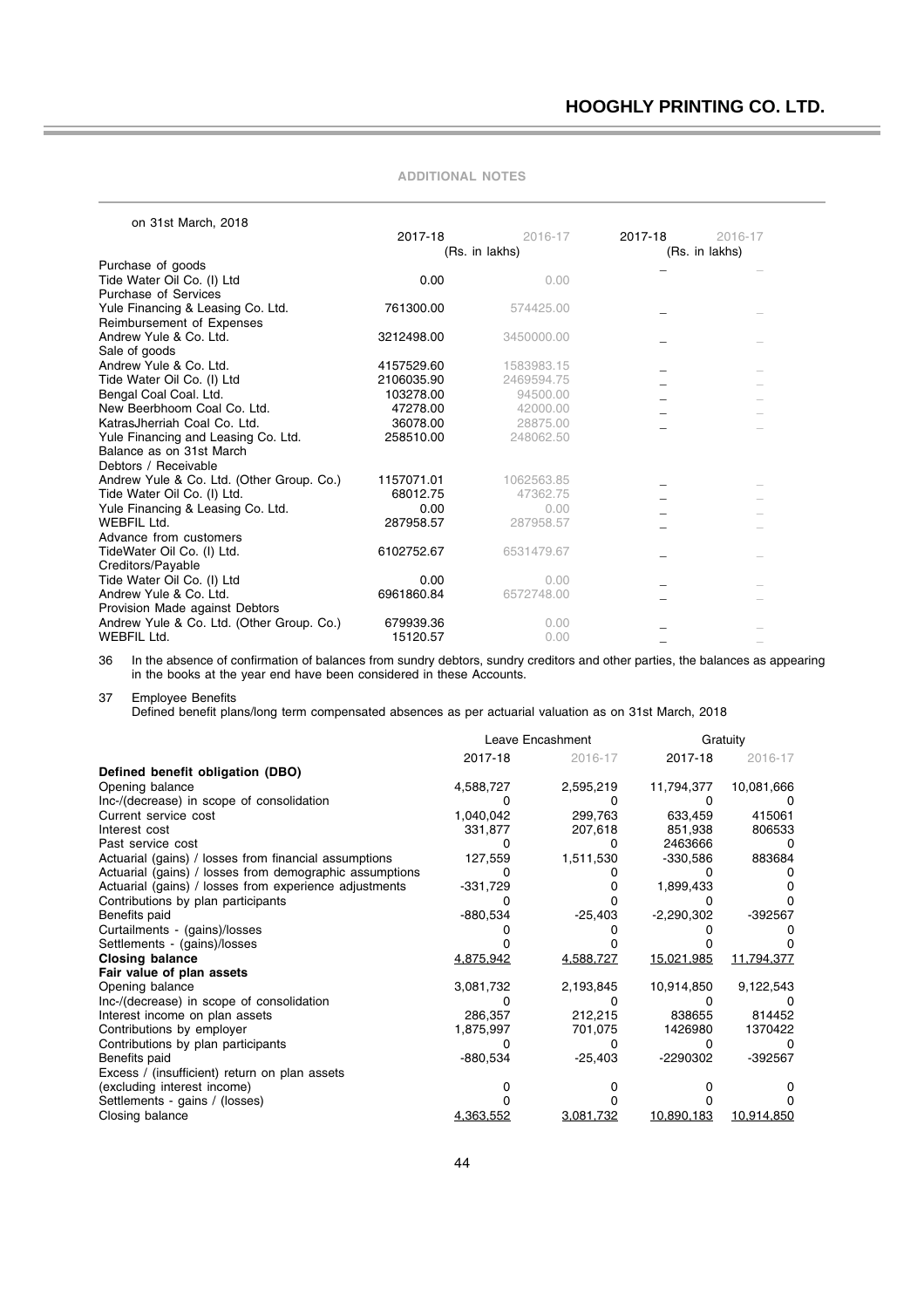Ė

| <b>Calculation Net position</b><br>Actuarial present value of retirement pension commitment | $31 - 03 - 18$ | $31 - 03 - 17$        | $31 - 03 - 18$ | $31 - 03 - 17$               |
|---------------------------------------------------------------------------------------------|----------------|-----------------------|----------------|------------------------------|
| (DBO)                                                                                       | 4,875,942      | 4,588,727             | 15,021,985     | 11,794,377                   |
| Fair value of plan assets                                                                   | 4,363,552      | 3,081,732             | 10,890,183     | 10,914,850                   |
| Net funded status - liability/(asset)                                                       | 512,390        | 1,506,995             | 4,131,802      | 879,527                      |
| Unrecognized assets                                                                         |                | $^{(1)}$              | 0              | $\mathbf{0}$                 |
| Reimbursement rights                                                                        | n              | 0                     | 0              | O                            |
| Net liability / (asset) recognized in BS                                                    | 512,390        | 1,506,995             | 4,131,802      | 879,527                      |
| <b>Profit &amp; Loss</b>                                                                    |                |                       |                |                              |
| Current service cost                                                                        | 1,040,042      | 299,763               | 633,459        | 415,061                      |
| Net interest on net DBO                                                                     | 45,520         | $-4.597$              | 13,283         | $-7,919$                     |
| Past service cost                                                                           |                | 0                     | 2,463,666      | 0                            |
| The effect of any curtailment or settlement                                                 | 0              | 0                     | O.             | 0                            |
| Interests on unrecognized asset                                                             |                |                       |                |                              |
| (share of interest income on plan assets)                                                   | 0              | 0                     | 0              | 0                            |
| Cost / (return) on reimbursement rights                                                     |                | <sup>0</sup>          | <sup>0</sup>   |                              |
| Employee benefit cost of the period                                                         | 1,085,562      | 295,166               | 3,110,408      | 407,142                      |
|                                                                                             |                |                       |                |                              |
| Other comprehensive income                                                                  |                |                       |                |                              |
| Actuarial (gains) / losses                                                                  | $-204,170$     | 1,511,530             | 1,568,847      | 883,684                      |
| (Excess) / insufficient return on plan assets                                               |                |                       |                |                              |
| (excl. interest income)                                                                     | 0              | 0                     | 0              | 0                            |
| Change in unrecognized assets                                                               | 0              | 0                     | 0<br>n         |                              |
| Revaluation of reimbursement right                                                          | $-204,170$     | 1,511,530             | 1,568,847      | 883,684                      |
| Expense / (income) recognized in OCI                                                        |                |                       |                |                              |
| <b>Actuarial Assumption</b>                                                                 |                |                       |                |                              |
| <b>Discount Rate</b><br>(1)                                                                 | 8.00%          | 7.40%                 | 8.00%          | 7.34%                        |
| (3)<br>Salary escalation                                                                    | 4.00%          | 4.00%                 | 5.00%          | 4.00%                        |
| (5)<br>Method of valuation                                                                  |                | Projected Unit Credit |                | <b>Projected Unit Credit</b> |
| <b>Sensitivity</b>                                                                          | $31 - 03 - 18$ |                       | $31 - 03 - 18$ |                              |
| DBO with discount rate +0.25%                                                               | 4,821,745      |                       | 14,873,611     |                              |
| DBO with discount rate -0.25%                                                               | 4,931,718      |                       | 15,173,606     |                              |
| DBO with +0.50% salary escalation                                                           | 4,992,387      |                       | 15,311,202     |                              |
| DBO at 31.3 with -0.50% salary escalation                                                   | 4,765,142      |                       | 14,743,553     |                              |
|                                                                                             |                |                       |                |                              |
| <b>Deferred Tax</b><br>38.                                                                  |                |                       |                |                              |

**ADDITIONAL NOTES**

|                 | 2016-17<br>2017-18 |             |            |            |         |         |           |           |                                  |         |
|-----------------|--------------------|-------------|------------|------------|---------|---------|-----------|-----------|----------------------------------|---------|
| Particu-        | Opening            | Recognised  | Recognised | Recognised | Closing | Opening |           |           | Recognised Recognised Recognised | Closing |
| lars            | <b>Balance</b>     | in Profit & | in/        | directly   | Balance | Balance | in Profit | in/       | directly                         | Balance |
|                 |                    | Loss        | Reclassi-  | to Equity  |         |         | & Loss    | Reclassi- | to Equity                        |         |
|                 |                    |             | fied       |            |         |         |           | fied      |                                  |         |
|                 |                    |             | from OCI   |            |         |         |           | from OCI  |                                  |         |
| Deferred        |                    |             |            |            |         |         |           |           |                                  |         |
| Tax             |                    |             |            |            |         |         |           |           |                                  |         |
| Liabilities:    |                    |             |            |            |         |         |           |           |                                  |         |
| Depreciation    |                    |             |            |            |         |         |           |           |                                  |         |
| on PPE,         |                    |             |            |            |         |         |           |           |                                  |         |
| Intangible      |                    |             |            |            |         |         |           |           |                                  |         |
| Assets and      |                    |             |            |            |         |         |           |           |                                  |         |
| Investment      |                    |             |            |            |         |         |           |           |                                  |         |
| Property        | 48.62              | 7.10        |            |            | 41.52   | 48.25   | (0.37)    |           |                                  | 48.62   |
| Total           |                    |             |            |            |         |         |           |           |                                  |         |
| Deferred        |                    |             |            |            |         |         |           |           |                                  |         |
| Tax             |                    |             |            |            |         |         |           |           |                                  |         |
| Liabilities     | 48.62              | 7.10        |            |            | 41.52   | 48.25   | (0.37)    |           |                                  | 48.62   |
| Deferred        |                    |             |            |            |         |         |           |           |                                  |         |
| Tax Assets:     |                    |             |            |            |         |         |           |           |                                  |         |
| Unamortized     |                    |             |            |            |         |         |           |           |                                  |         |
| <b>VRS</b>      |                    |             |            |            |         |         |           |           |                                  |         |
| Expenses        | 5.22               | (4.08)      |            |            | 1.14    | 9.11    | (3.89)    |           |                                  | 5.22    |
| Total           |                    |             |            |            |         |         |           |           |                                  |         |
| Deferred Tax    |                    |             |            |            |         |         |           |           |                                  |         |
| Assets          | 5.22               | (4.08)      |            |            | 1.14    | 9.11    | (3.89)    |           |                                  | 5.22    |
| Net Deferred    |                    |             |            |            |         |         |           |           |                                  |         |
| Tax Liabilities | 43.40              | 3.02        |            |            | 40.38   | 39.14   | (4.26)    |           |                                  | 43.40   |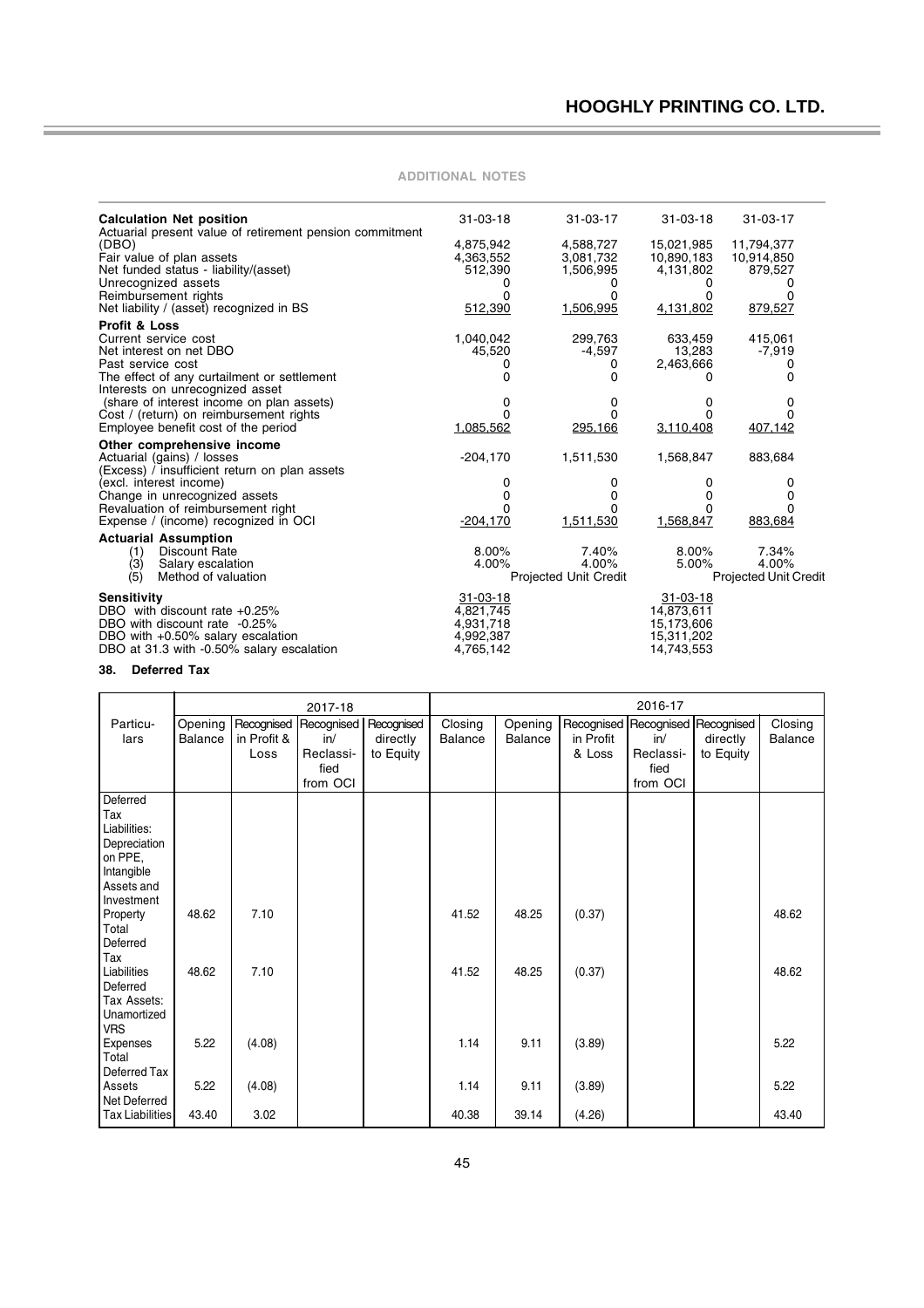- 39.A The figures in these accounts have been rounded off to nearest lakhs of rupees.
- 39.B The Previous GAAP Figures have been reclassified to conform to Ind AS presentation requirements.
- 40. Financial Instruments and Related Disclosures
- A. Capital Requirements

The Company funds its operations mainly through internal accrualssecured Loan from Bank and short-term loans from its holding company. The Company aims at maintaining a strong capital base so as to maintain adequate supply of funds towards future growth of its businesses as a going concern.

B. Categories of Financial Instruments

| Particulars                       | As on 31.03.2018 |                   | As on 31.03.2017 |                   | As on 01.04.2016 |            |
|-----------------------------------|------------------|-------------------|------------------|-------------------|------------------|------------|
|                                   | Carrying Value   | <b>Fair Value</b> | Carrying Value   | <b>Fair Value</b> | Carrying Value   | Fair Value |
| <b>Financial Assets</b>           |                  |                   |                  |                   |                  |            |
| (i) Loan                          | 1.06             | 1.06              | 11.79            | 11.79             | 10.37            | 10.37      |
| (ii)Trade Receivables             | 578.19           | 578.19            | 1.414.18         | 1.414.18          | 1.205.81         | 1.205.81   |
| (iii) Cash and cash equivalents   | 5.55             | 5.55              | 33.86            | 33.86             | 25.56            | 25.56      |
| (iv)Other financial assets        | 35.10            | 35.10             | 78.93            | 78.93             | 97.70            | 97.70      |
| <b>Financial Liabilities</b>      |                  |                   |                  |                   |                  |            |
| (i) Borrowings                    | 224.36           | 224.36            | 619.88           | 619.88            | 541.86           | 541.86     |
| (ii) Trade and other payables     | 459.29           | 459.29            | 619.13           | 619.13            | 534.80           | 534.80     |
| (iii) Other financial liabilities | 404.40           | 404.40            | 472.62           | 472.62            | 407.19           | 407.19     |

C. Financial Risk Management Objectives

The Company's operations currently do not expose itself to significant financial risks as explained hereunder:

- (i) Market risk: The Company has not entered into any foreign exchange or commodity derivative contracts. Accordingly, there is no significant exposure to the market risk.
- (ii) Interest rate risk: As majority of the financial assets and liabilities of the Company are either non-interest bearing or fixed interest bearing instruments, the Company's net exposure to interest risk is negligible.
- (iii) Price risk: The Company has not made any investments for trading purposes. The surpluses have been deployed in bank deposits as explained above.
- (iv) Liquidity risk: The Company's investment decisions relating to deployment of surplus liquidity are guided by the tenets of safety, liquidity and return. The Company manages its liquidity risk by ensuring that it will always have sufficient liquidity to meet its liabilities when due. In case of short term requirements, it obtains short-term loans from its Holding Company.
- 41 First Time Adoption of Ind AS The Company has prepared the opening balance sheet as per Ind AS as of 1st April, 2016 (the transition date) by recognising all assets and liabilities whose recognition is required by Ind AS, not recognising items of assets or liabilities which are not permitted by Ind AS, by reclassifying items from previous Generally Accepted Accounting Principles (GAAP) to Ind AS as required under Ind AS, and applying Ind AS in measurement of recognised assets and liabilities.

Ind AS 101 (First-time Adoption of Indian Accounting Standards) provides a suitable starting point for accounting in accordance withInd AS and is required to be mandatorily followed by first-time adopters. The Company has prepared the opening Balance Sheet as per Ind AS as of 1stApril, 2016 (the transition date) by:

- (a) recognising all assets and liabilities whose recognition is required by Ind AS,
- (b) not recognising items of assets or liabilities which are not permitted by Ind AS,<br>(c) reclassifying items from previous Generally Accepted Accounting Principles (GA
- reclassifying items from previous Generally Accepted Accounting Principles (GAAP) to Ind AS as required under Ind AS, and
- (d) applyingInd AS in measurement of recognised assets and liabilities.
- 41.1 Ind AS optional exemptions

#### Deemed Cost

Ind AS 101 permits a first time adopter to elect to continue with the carrying value for property, plant and equipment and use that as its deemed cost at the date of transition.

Accordingly, the Company has elected to measure all of its property, plant and equipment at their previous GAAP carrying value.

#### 41.2 Ind AS mandatory exemptions

(a) Estimates

An entity's estimates in accordance with Ind AS at the date of transition to Ind AS shall be consistent with estimates made for the same date in accordance with previous GAAP.

Ind AS estimates at 1st April, 2016 are consistent with the estimates as at the same date made with conformity with previous GAAP.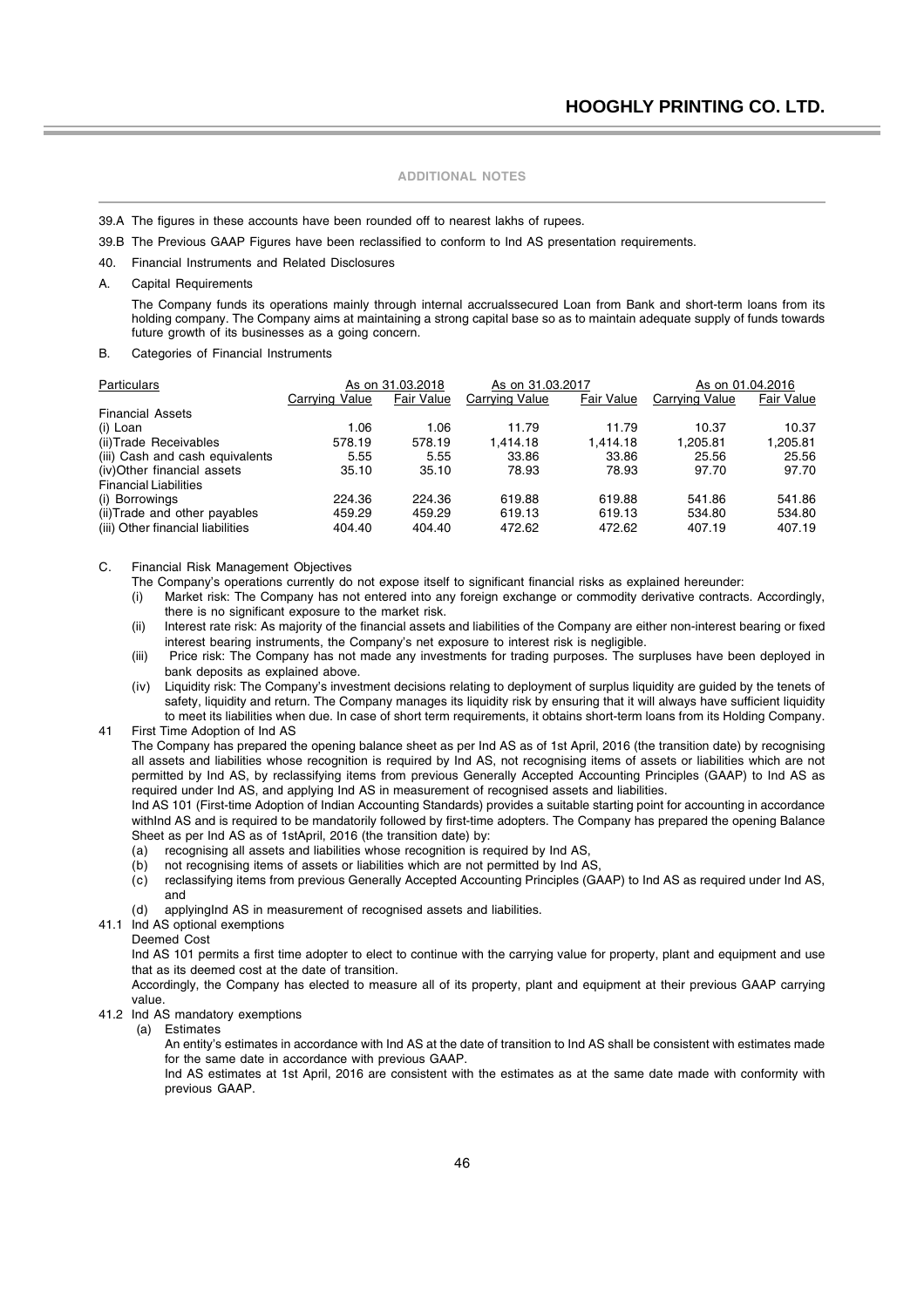(b) De-recognition of Financial Assets and Liabilities Ind AS 101 requires a first time adopter to apply the de-recognition provisions of Ind AS 109 prospectively for transactions occurring on or after the date of transition to Ind AS. However, Ind AS 101 allows a first time adopter to apply the de-recognition retrospectively from a date of entity's choosing. The entity has elected to apply the de-recognition provisions prospectively from the date of transition.

(c) Classification and Measurement of Financial Assets Ind AS 101 requires an entity to assess classification and measurement of assets on the basis of facts and circum stances that exist at the date of transition to Ind AS. The entity has applied this exception.

(d) Fair Valuation of Investments

Under the previous GAAP, investments were classified as long term investments or current investments based on the intended holding period and realisability. Under Ind AS, these investments are required to be measured at fair value. The resulting fair value changes of these investments have been recognised in retained earnings as at the date of transition. 23.3 Transition to Ind AS - Reconciliations

Ind AS 101 requires an entity to reconcile equity, total comprehensive income and cash flows for prior periods. Thefollowing tables represent the reconciliations from Previous GAAP to Ind AS:

#### **1. Impact on the Balance Sheet as on 31.03.201731.03.2016**

|                                           | <b>IGAAP</b>      | Ind AS<br>Adjustments | Ind AS            | <b>IGAAP</b>      | Ind AS<br>Adjustments | Ind AS            |
|-------------------------------------------|-------------------|-----------------------|-------------------|-------------------|-----------------------|-------------------|
| Non-current assets                        |                   |                       |                   |                   |                       |                   |
| (a) Property, Plant and Equipment         | 315.82            | (87.06)               | 228.77            | 240.70            | (1.70)                | 239.00            |
| (b) Capital work-in-progress              | 4.82              |                       | 4.82              | 4.35              |                       | 4.35              |
| (c)Intangible Assets                      | 1.20              |                       | 1.20              | 0.20              |                       | 0.20              |
| (d)Financial Assets                       |                   |                       |                   |                   |                       |                   |
| (i) Investment                            | 0.03              | (0.03)                |                   | 0.03              | (0.03)                |                   |
| (ii) Trade Receivables                    |                   |                       |                   |                   |                       |                   |
| (iii) Loans                               | 11.79             |                       | 11.79             | 10.37             |                       | 10.37             |
| (e) Income Tax Assets (net)               | 24.90             | (11.46)               | 13.44             | 85.32             | (34.94)               | 50.38<br>270.11   |
| (f) Other non-current assets              | 289.82            | (67.99)               | 221.83            | 285.08            | (14.97)               |                   |
| <b>Total Non - Current Assets</b>         | 648.38            | (166.54)              | 481.85            | 626.05            | (51.64)               | 574.41            |
| Current assets                            |                   |                       |                   |                   |                       |                   |
| (a) Inventories                           | 122.35            |                       | 122.35            | 131.21            |                       | 131.21            |
| (b) Financial Assets                      |                   |                       |                   |                   |                       |                   |
| (i) Investment                            |                   |                       |                   |                   |                       |                   |
| (ii) Trade Receivables                    | 1,414.18<br>33.86 |                       | 1,414.18<br>33.86 | 1,205.81<br>25.56 |                       | 1,205.81<br>25.56 |
| (iii) Cash and cash equivalents           |                   |                       |                   |                   |                       |                   |
| (iv) Loans<br>(iii)Other financial assets | 10.94             | 67.99                 | 78.93             | 17.24             |                       | 17.24             |
| <b>Total Current Assets</b>               | 1,581.33          | 67.99                 | 1,649.32          | 1,379.82          |                       | 1,379.82          |
| Total Assets                              | 2,229.71          | (98.55)               | 2,131.17          | 2,005.87          | (51.64)               | 1,954.23          |
| <b>EQUITY AND LIABILITIES</b>             |                   |                       |                   |                   |                       |                   |
|                                           | 102.71            |                       | 102.71            | 102.71            |                       | 102.71            |
| Equity<br>(a) Equity Share capital        | 294.24            | (112.08)              | 182.17            | 297.56            | (56.35)               | 241.21            |
| (b) Other Equity                          | 396.95            | (112.08)              | 284.88            | 400.27            | (56.35)               | 343.92            |
| Total equity                              |                   |                       |                   |                   |                       |                   |
| <b>LIABILITIES</b>                        |                   |                       |                   |                   |                       |                   |
| Non-current liabilities                   |                   |                       |                   |                   |                       |                   |
| (a) Financial Liabilities                 |                   |                       |                   |                   |                       |                   |
| (i) Borrowings                            |                   |                       |                   | 6.03              |                       | 6.03              |
| (b) Other non-current liabilities         | 57.03             |                       | 57.03             | 57.81             |                       | 57.81             |
| (c) Deferred Tax Liability                | 18.41             | 24.99                 | 43.40             | $\sim$            | 39.14                 | 39.14             |
| Total non-current liabilities             | 75.44             | 24.99                 | 100.43            | 63.84             | 39.14                 | 102.98            |
| <b>Current liabilities</b>                |                   |                       |                   |                   |                       |                   |
| (a) Financial Liabilities                 |                   |                       |                   |                   |                       |                   |
| (i) Borrowings                            | 619.88            |                       | 619.88            | 541.86            |                       | 541.86            |
| (ii) Trade and other payables             | 619.13            |                       | 619.13            | 519.32            | 15.48                 | 534.80            |
| (iii) Other financial liabilities         | 472.62            |                       | 472.62            | 407.19            |                       | 407.19            |
| (b) Other current liabilities             | 1.96              |                       | 1.96              | 20.60             | (14.97)               | 5.63              |
| (c) Provisions                            | 43.73             | (11.46)               | 32.27             | 52.79             | (34.94)               | 17.85             |
|                                           |                   |                       |                   |                   |                       |                   |
| <b>Total Current Liabilities</b>          | 1,757.32          | (11.46)               | 1,745.86          | 1,541.76          | (34.43)               | 1,507.33          |
| <b>Total liabilities</b>                  | 1,832.76          | 13.53                 | 1,846.29          | 1,605.60          | 4.71                  | 1,610.31          |
| <b>Total Equity &amp; Liabilities</b>     | 2,229.71          | (98.55)               | 2,131.17          | 2,005.87          | (51.64)               | 1,954.23          |

\* The Previous GAAP Figures have been reclassified to conform to Ind AS presentation requirements for the purpose of this Note.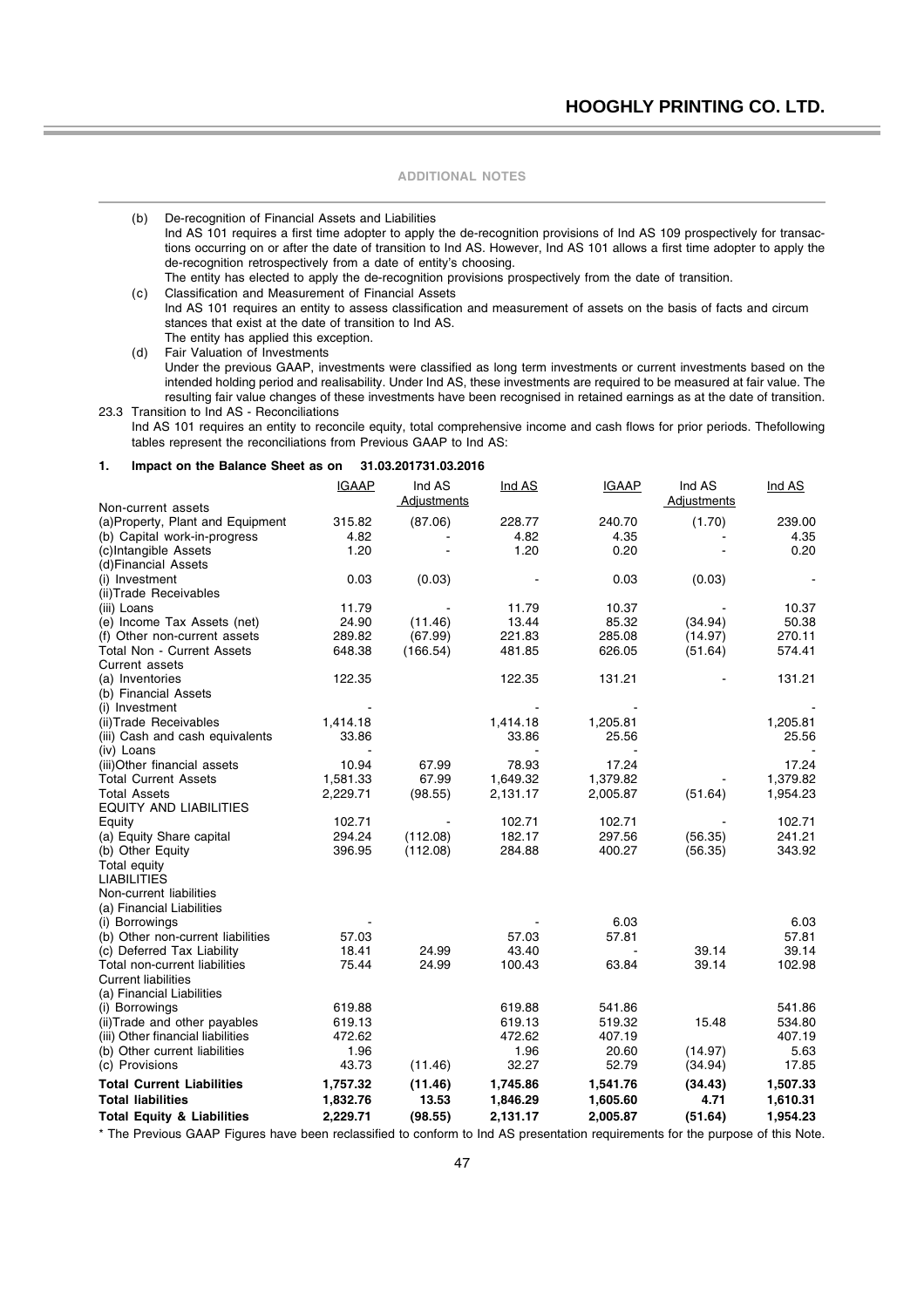| 2.<br>Impact on Total Comprehensive Income for the year ended 31st March, 2016 |                                                       |              |                    |          |  |
|--------------------------------------------------------------------------------|-------------------------------------------------------|--------------|--------------------|----------|--|
|                                                                                | Particulars                                           | As per       | Ind AS             | As per   |  |
|                                                                                |                                                       | <b>IGAAP</b> | <b>Adjustments</b> | Ind AS   |  |
|                                                                                | Revenue from operations                               | 1,614.05     |                    | 1,614.05 |  |
|                                                                                | Other Income                                          | 104.32       | (100.33)           | 3.99     |  |
|                                                                                | Total Income $(I + II)$                               | 1,718.37     | (100.33)           | 1,618.04 |  |
|                                                                                | <b>EXPENSES</b>                                       |              |                    |          |  |
| (a)                                                                            | Cost of Materials consumed                            | 776.56       |                    | 776.56   |  |
| (b)                                                                            | Changes in Changes in inventories of Finished Goods,  |              |                    |          |  |
|                                                                                | Work In Progress                                      | 17.77        |                    | 17.77    |  |
| (c)                                                                            | Employee benefit expense                              | 317.62       | (23.95)            | 293.67   |  |
| (d)                                                                            | Depreciation and amortisation expense                 | 27.33        | (14.97)            | 12.36    |  |
| (e)                                                                            | Finance costs                                         | 80.07        |                    | 80.07    |  |
| (f)                                                                            | Other expenses                                        | 476.02       | (15.48)            | 460.54   |  |
|                                                                                | Total Expenses (IV)                                   | 1,695.37     | (54.40)            | 1,640.97 |  |
|                                                                                | Profit before tax (III - IV)                          | 23.00        | (45.93)            | (22.93)  |  |
|                                                                                | Tax Expense                                           |              |                    |          |  |
|                                                                                | Income Tax                                            |              |                    |          |  |
| (1)                                                                            | Current tax                                           | 5.62         |                    | 5.62     |  |
| (2)                                                                            | Relating to earlier years                             | 2.28         |                    | 2.28     |  |
|                                                                                | Deferred Tax                                          | 18.41        | (14.15)            | 4.26     |  |
|                                                                                | Total tax expense                                     | 26.31        | (14.15)            | 12.16    |  |
|                                                                                | Profit for the period                                 | (3.31)       | (31.78)            | (35.09)  |  |
|                                                                                | Other Comprehensive Income                            |              |                    |          |  |
|                                                                                | Items that will not be reclassified to Profit or Loss |              |                    |          |  |
| (1)                                                                            | Remeasurement of Investments                          |              |                    |          |  |
| (2)                                                                            | Adjustment of actuarial gains/ losses                 |              | (23.95)            | (23.95)  |  |
|                                                                                | Less: Income tax relating to items that will not be   |              |                    |          |  |
|                                                                                | reclassified to profit or loss                        |              |                    |          |  |
| (1)                                                                            | <b>Current Tax</b>                                    |              |                    |          |  |
| (2)                                                                            | Deferred Tax                                          |              |                    |          |  |
|                                                                                | Total Other Comprehensive Income for the period       |              | (23.95)            | (23.95)  |  |
|                                                                                | Total Comprehensive Income for the period             | (3.31)       | (55.73)            | (59.04)  |  |

\* The Previous GAAP Figures have been reclassified to conform to Ind AS presentation requirements for the purpose of this Note.

#### **3. Reconciliation of Equity**

| <b>Particulars</b>                         | Note  | As on      | As on      |
|--------------------------------------------|-------|------------|------------|
|                                            |       | 31.03.2017 | 01.04.2016 |
| Total Equity as per IGAAP                  |       | 396.95     | 400.27     |
| 1. Impact of Fair valuation of Investments | (i)   | (0.03)     | (0.03)     |
| 2. Impact of Prior Period Expenses         | (ii)  |            | (15.48)    |
| 3. Impact of Prior Period Depreciation     | (ii)  |            | (1.70)     |
| 4. Impact of Deferred Tax                  | (iii) | (24.99)    | (39.14)    |
| 5. Impact of excess depreciation           | (iv)  | 13.27      |            |
| 6. Impact of change in estimation          | (iv)  | (100.33)   |            |
| Total Equity as per Ind AS                 |       | 284.87     | 343.92     |
|                                            |       |            |            |

**Note:**

(i) Under previous GAAP, non-current investments were stated at cost. Where applicable, provision was made to recognise a decline, other than temporary, in valuation of such investments. Under Ind AS, the Company has elected to classify its equity instrument as Fair Value through Profit or Loss (FVTPL) through an irrevocable election at the date of transition. Fair valuation has resulted in reduction of the value by Rs. 0.03 lakhs.

(ii) Under previous GAAP, Prior Period Expenses were charged off in the year in which it has materialized. Under Ind AS, all prior period expenses are treated as an expense and adjusted in the year to which they relate. Prior period Depreciation and Prior Period Expenses amounting to Rs.1.70 lakhs and Rs.15.48 lakhs have been adjusted from retained earnings on the date of transition.

(iii) Under previous GAAP, Deferred Tax was computed on the basis of Income approach while under Ind AS deferred tax has to be computed on the basis of Balance Sheet approach.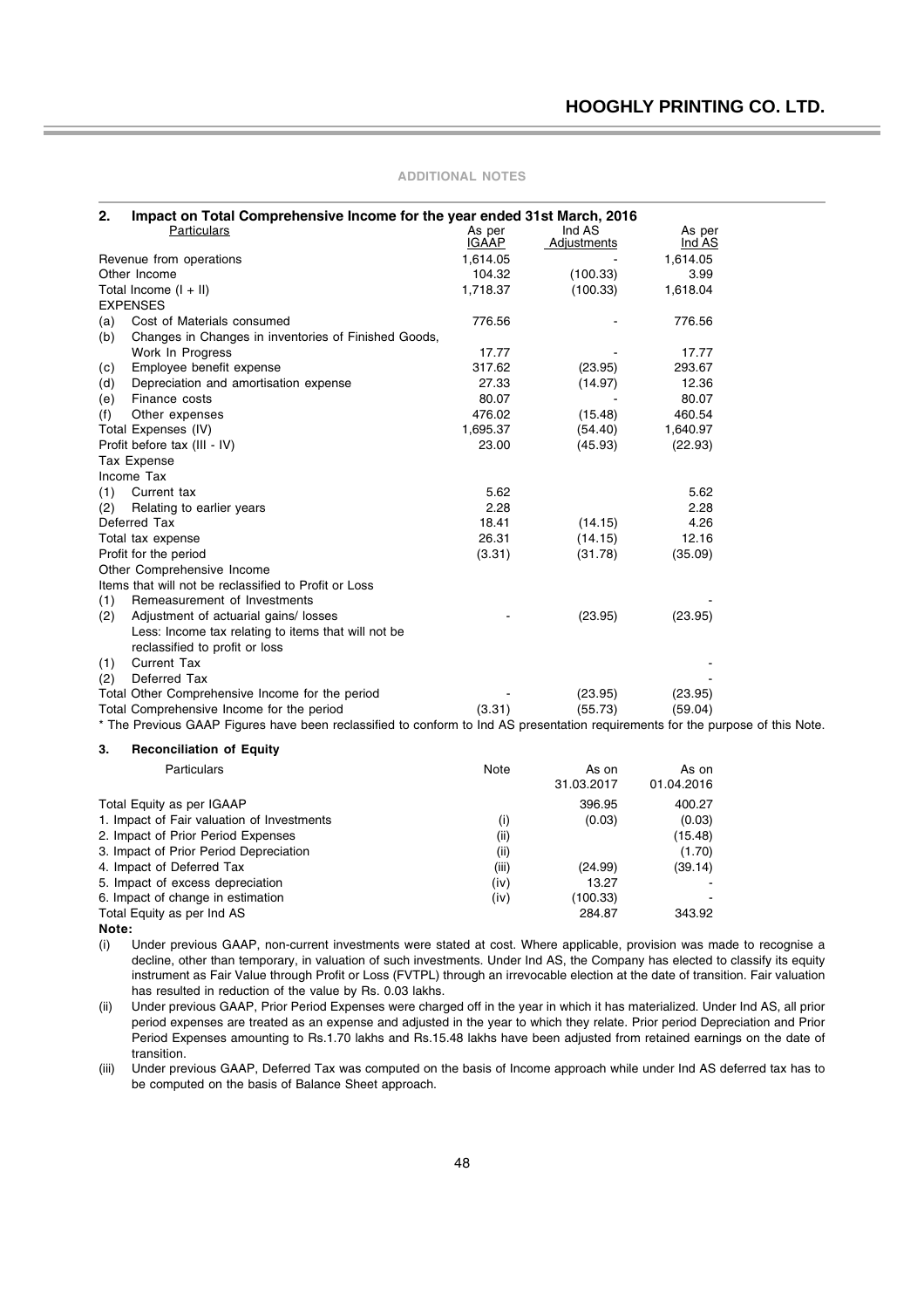| (iv) The Company had changed the method of depreciation from Written Down Value method to Straight Line method during 2016-    |
|--------------------------------------------------------------------------------------------------------------------------------|
| 17 and had given retrospective effect from the date of acquisition of the assets. Under Ind AS, this is treated as a change in |
| estimate and no retrospective effect is required.                                                                              |

| Note  | As on                |
|-------|----------------------|
|       | 31.03.2017           |
|       | <u>(Rs. In lakh)</u> |
|       | (3.31)               |
| (i)   | 15.48                |
| (iii) | 1.70                 |
| (iv)  | (100.33)             |
| (iv)  | 13.27                |
| (iii) | 14.15                |
|       | (59.04)              |
|       |                      |

### **5. Impact of Ind AS adoption on the Cash Flow Statement for the year ended 31st March, 2017**

There are no significant differences between the Cash Flow Statement presented under Ind AS and the Previous GAAP.

Signatories to all Notes 1 to 41. In terms of our report of even date **On behalf of the Board** 

For Mitra Roy & Datta Chartered Accountants **Debasis** Jana Firm Regn. No. 322477E Directors.

Kingsuk Datta Membership No. 053121 Kolkata, 29th May, 2018

}

R. C. Sen